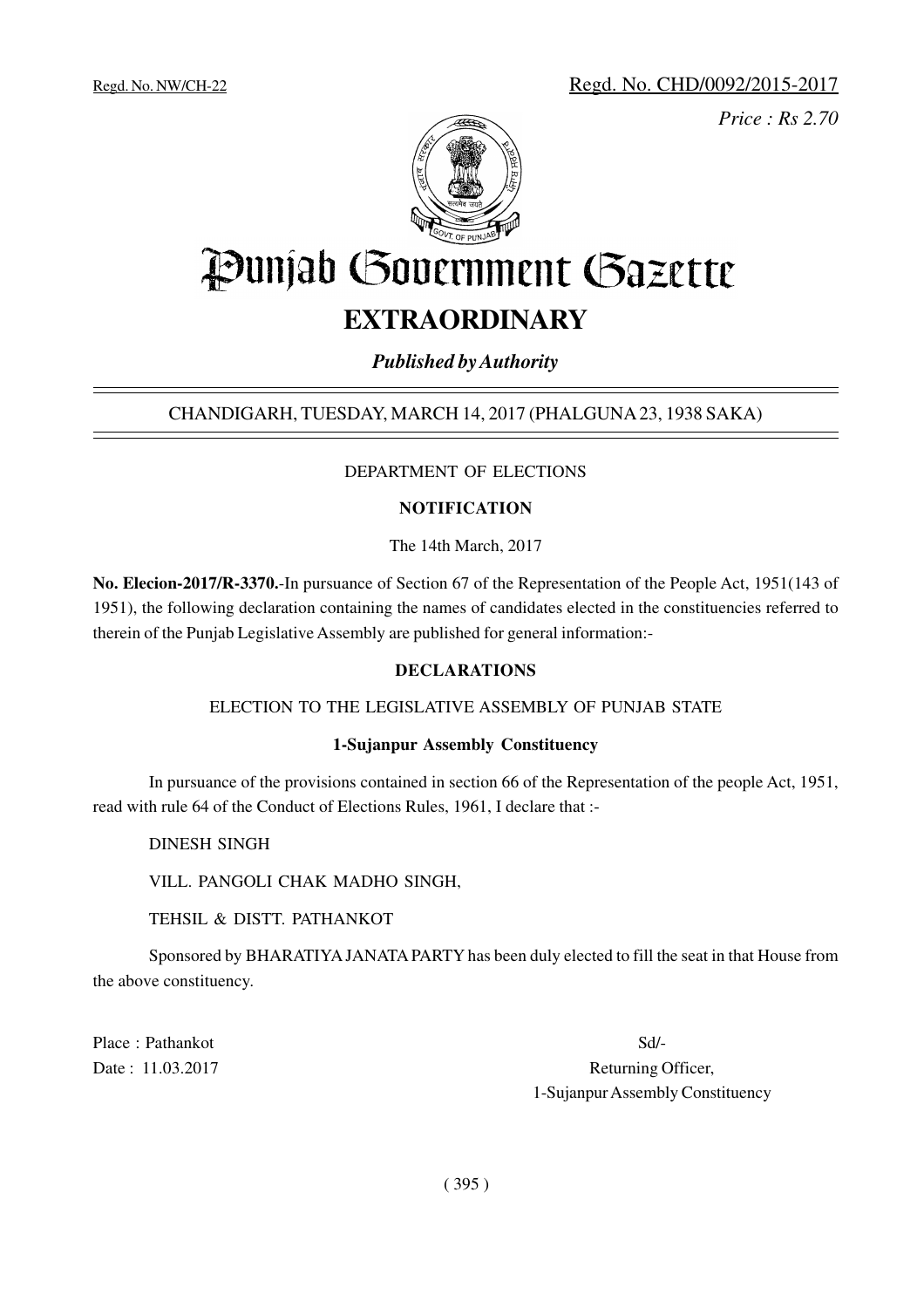#### **2-Bhoa (SC) Assembly Constituency**

In pursuance of the provisions contained in section 66 of the Representation of the people Act, 1951, read with rule 64 of the Conduct of Elections Rules, 1961, I declare that :-

JOGINDER PAL

VILLAGE BANI LODHI (LAHRI MAHATAN)

POST OFFICE SUNDER CHACK

#### TEHSIL & DISTT. PATHANKOT

Sponsored by INDIAN NATIONAL CONGRESS has been duly elected to fill the seat in that House from the above constituency.

Place : Pathankot Sd<sup>1</sup>-Date : 11.03.2017 Returning Officer, 2-Bhoa (SC) Assembly Constituency

#### ELECTION TO THE LEGISLATIVE ASSEMBLY OF PUNJAB STATE

#### **3-Pathankot Assembly Constituency**

In pursuance of the provisions contained in section 66 of the Representation of the people Act, 1951, read with rule 64 of the Conduct of Elections Rules, 1961, I declare that :-

AMIT VIJ

#### H.NO. 269, DASHMESH COLONY, PATEL NAGAR, PATHANKOT

Sponsored by INDIAN NATIONAL CONGRESS has been duly elected to fill the seat in that House from the above constituency.

Place : Pathankot Sd<sup>1</sup>-

Date : 11.03.2017 Returning Officer, 3-Pathankot Assembly Constituency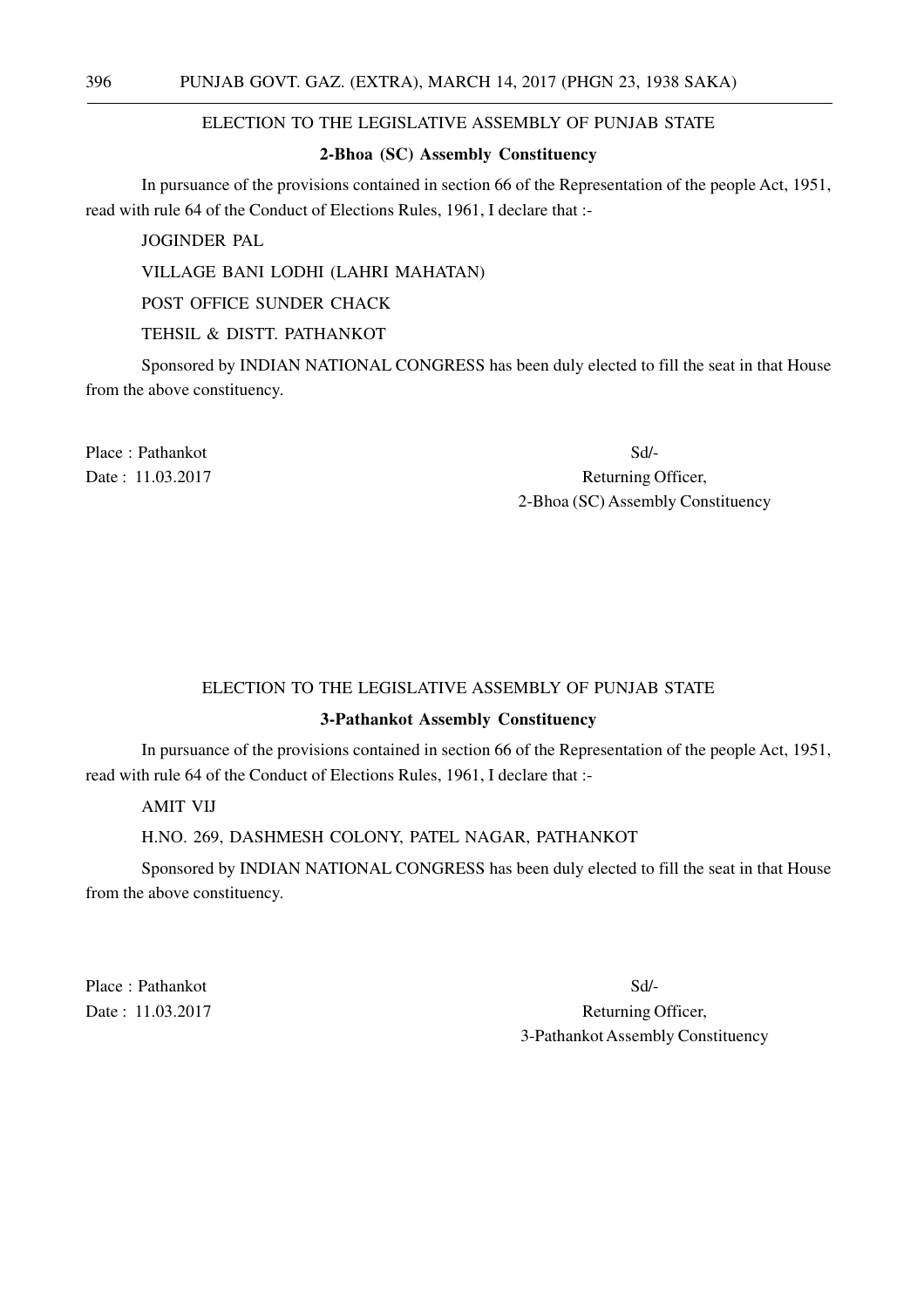#### **4-Gurdaspur Assembly Constituency**

In pursuance of the provisions contained in section 66 of the Representation of the people Act, 1951, read with rule 64 of the Conduct of Elections Rules, 1961, I declare that :-

#### BARINDERMEET SINGH PAHRA

VILLAGE PAHRA, WARD NO. 9,

#### TEHSIL & DISTRICT GURDASPUR

Sponsored by INDIAN NATIONAL CONGRESS has been duly elected to fill the seat in that House from the above constituency.

Place : Gurdaspur Sd/-Date : 11.03.2017 Returning Officer, 4-Gurdaspur Assembly Constituency

#### ELECTION TO THE LEGISLATIVE ASSEMBLY OF PUNJAB STATE

#### **5-Dina Nagar(SC) Assembly Constituency**

In pursuance of the provisions contained in section 66 of the Representation of the people Act, 1951, read with rule 64 of the Conduct of Elections Rules, 1961, I declare that :-

#### ARUNA CHAUDHARY

VILLAGE & PO AWANKHA,

#### TEHSIL & DISTT. GURDASPUR

Sponsored by INDIAN NATIONAL CONGRESS has been duly elected to fill the seat in that House from the above constituency.

Place : Gurdaspur Sd/-Date : 11.03.2017 Returning Officer,

5-Dina Nagar(SC) Assembly Constituency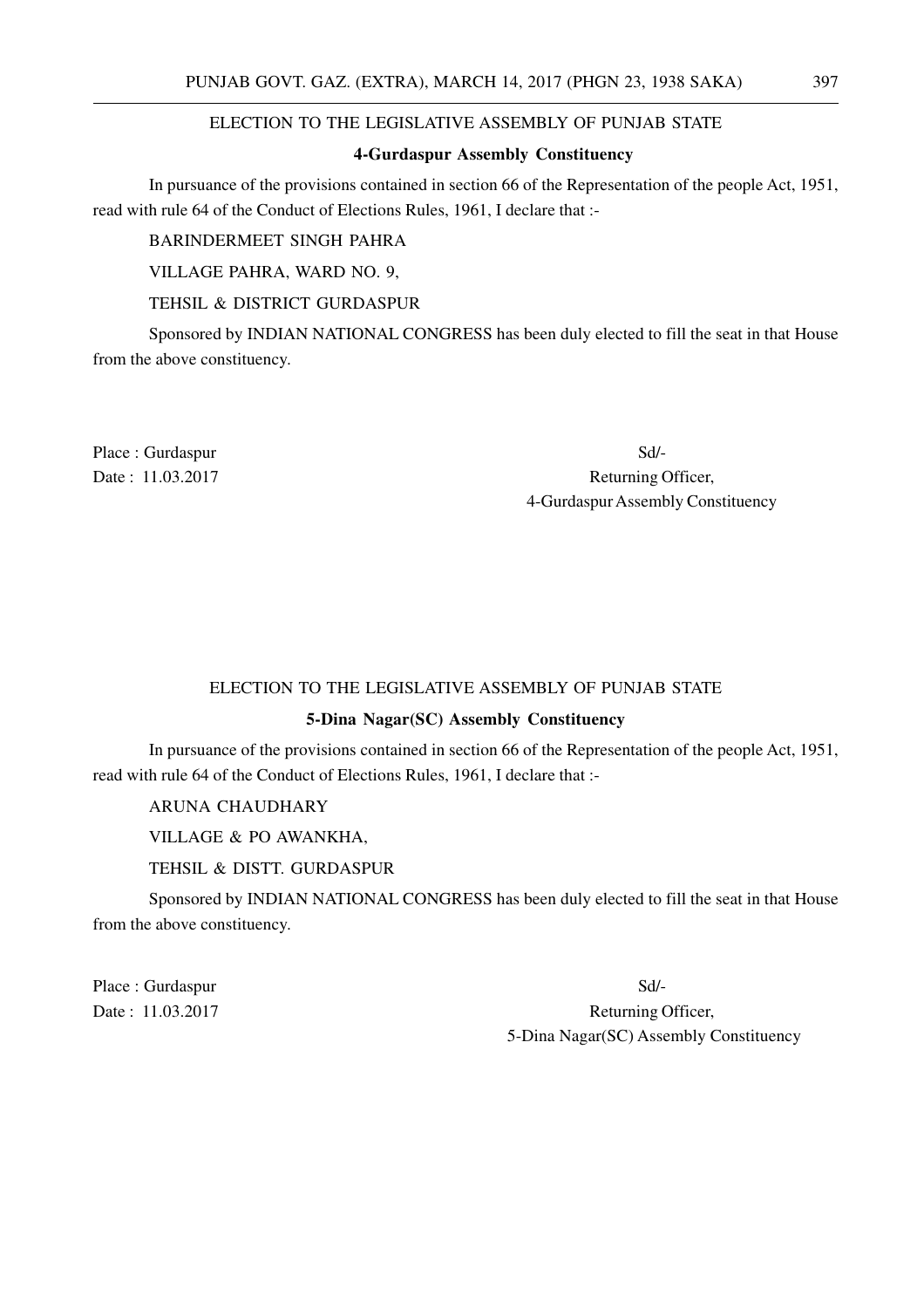#### 6-Qadian Assembly Constituency

In pursuance of the provisions contained in section 66 of the Representation of the people Act, 1951, read with rule 64 of the Conduct of Elections Rules, 1961, I declare that :-

#### FATEHJANG SINGH BAJWA

#### RAILWAY ROAD, SANT NAGAR, QADIAN

Sponsored by INDIAN NATIONAL CONGRESS has been duly elected to fill the seat in that House from the above constituency.

Place : Gurdaspur

Date : 11.03.2017

Sd/-

Returning Officer,

6-Qadian Assembly Constituency

### ELECTION TO THE LEGISLATIVE ASSEMBLY OF PUNJAB STATE

#### 7-Batala Assembly Constituency

In pursuance of the provisions contained in section 66 of the Representation of the people Act, 1951, read with rule 64 of the Conduct of Elections Rules, 1961, I declare that :-

#### LAKHBIR SINGH LODHINANGAL

VILLAGE LODHINANGAL, POST OFFICE FATEHGARH CHURIAN

#### TEHSIL BATALA.

Sponsored by SHIROMANI AKALI DAL has been duly elected to fill the seat in that House from the above constituency.

Place : Gurdaspur Sd/-

Date : 11.03.2017 Returning Officer, 7-Batala Assembly Constituency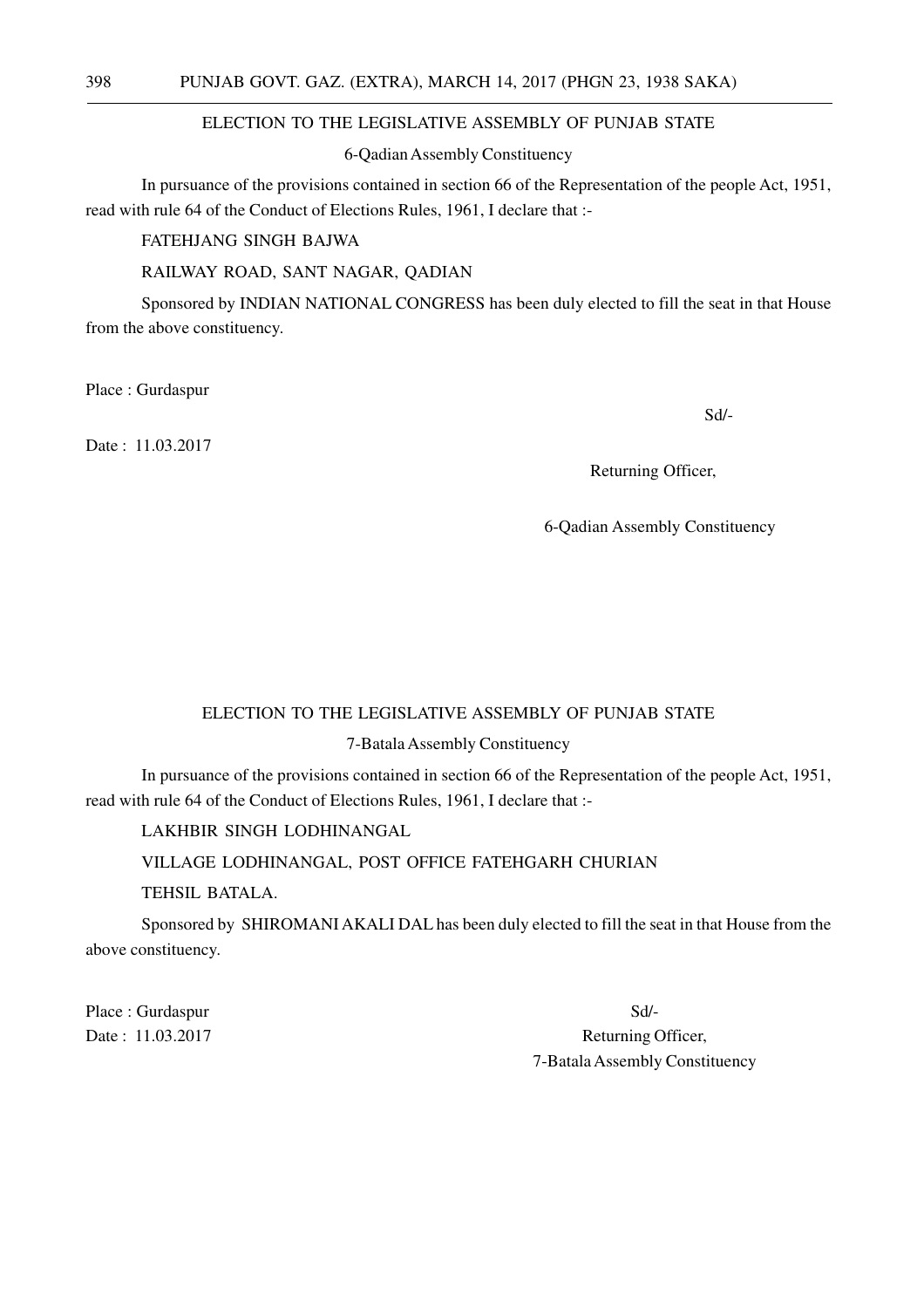8-Sri Hargobindpur(SC) Assembly Constituency

In pursuance of the provisions contained in section 66 of the Representation of the people Act, 1951, read with rule 64 of the Conduct of Elections Rules, 1961, I declare that :-

BALWINDER SINGH

VILLAGE SHAHBAD, PO UMARPURA

TEHSIL BATALA, DISTT. GURDASPUR

Sponsored by INDIAN NATIONAL CONGRESS has been duly elected to fill the seat in that House from the above constituency.

Place : Gurdaspur Sd/-

Date : 11.03.2017 Returning Officer, 8-Sri Hargobindpur(SC) Assembly Constituency

#### ELECTION TO THE LEGISLATIVE ASSEMBLY OF PUNJAB STATE

#### 9-Fatehgarh Churian Assembly Constituency

In pursuance of the provisions contained in section 66 of the Representation of the people Act, 1951, read with rule 64 of the Conduct of Elections Rules, 1961, I declare that :-

#### TRIPT RAJINDER SINGH BAJWA

#### CIVIL LINES QADIAN, DISTRICT GURDASPUR

Sponsored by INDIAN NATIONAL CONGRESS has been duly elected to fill the seat in that House from the above constituency.

Place : Gurdaspur Sd/-

Date : 11.03.2017 Returning Officer, 9-Fatehgarh Churian Assembly Constituency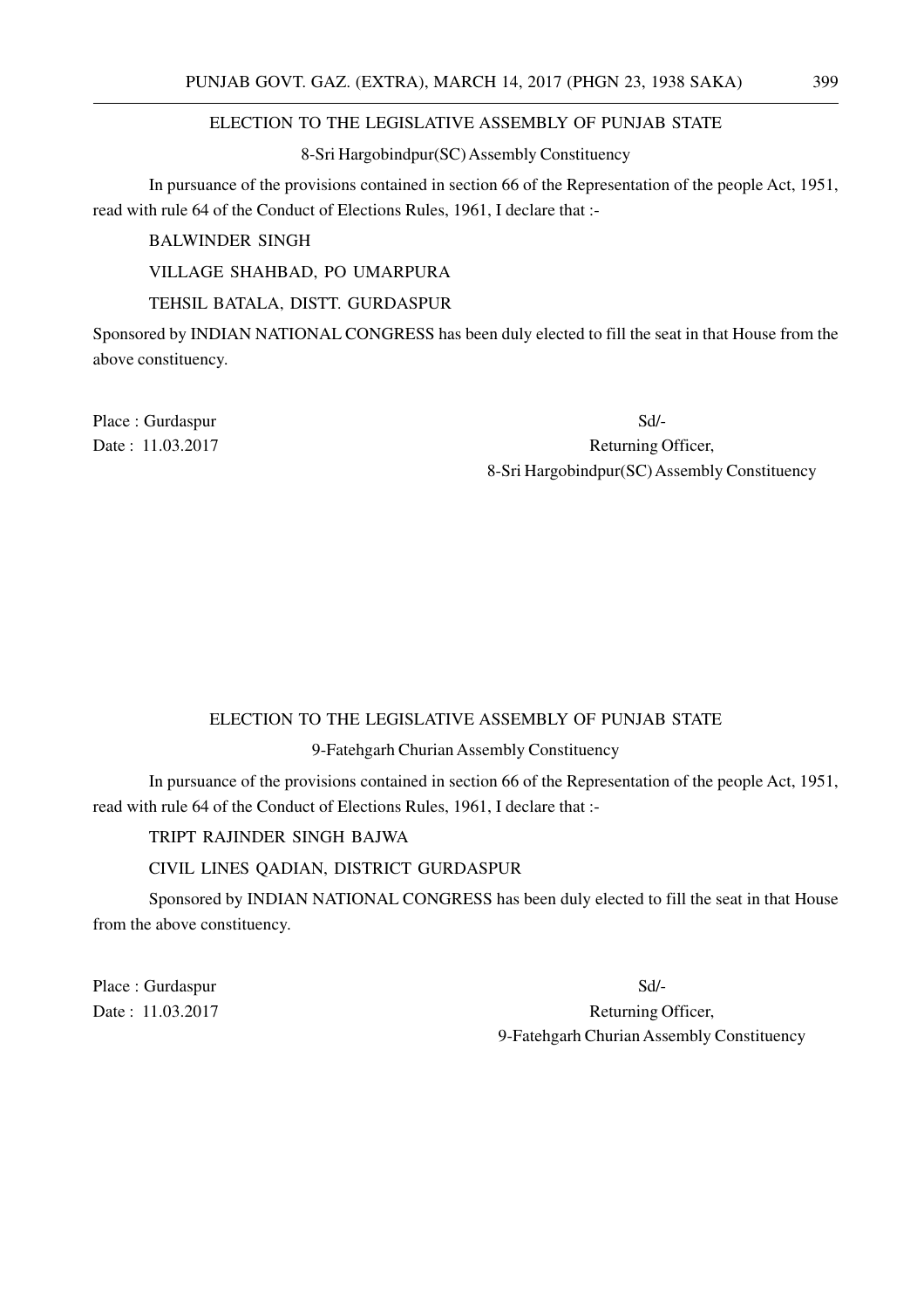#### **10-Dera Baba Nanak Assembly Constituency**

In pursuance of the provisions contained in section 66 of the Representation of the people Act, 1951, read with rule 64 of the Conduct of Elections Rules, 1961, I declare that :-

#### SUKHJINDER SINGH RANDHAWA

VILL DHAROWALI, TEHSIL DERA BABA NANAK,

#### DISTT. GURDASPUR

Sponsored by INDIAN NATIONAL CONGRESS has been duly elected to fill the seat in that House from the above constituency.

Place : Gurdaspur Sd/-

Date : 11.03.2017 Returning Officer, 10-Dera Baba Nanak Assembly Constituency

#### ELECTION TO THE LEGISLATIVE ASSEMBLY OF PUNJAB STATE

#### **11-Ajnala Assembly Constituency**

In pursuance of the provisions contained in section 66 of the Representation of the people Act, 1951, read with rule 64 of the Conduct of Elections Rules, 1961, I declare that :-

#### HARPARTAP SINGH.

VILL- LAKHUWAL, TEHSIL AJNALA,

#### DISTT. AMRITSAR

Sponsored by INDIAN NATIONAL CONGRESS has been duly elected to fill the seat in that House from the above constituency.

Place : Ajnala Sd/-Date : 11.03.2017 Returning Officer, 11-Ajnala Assembly Constituency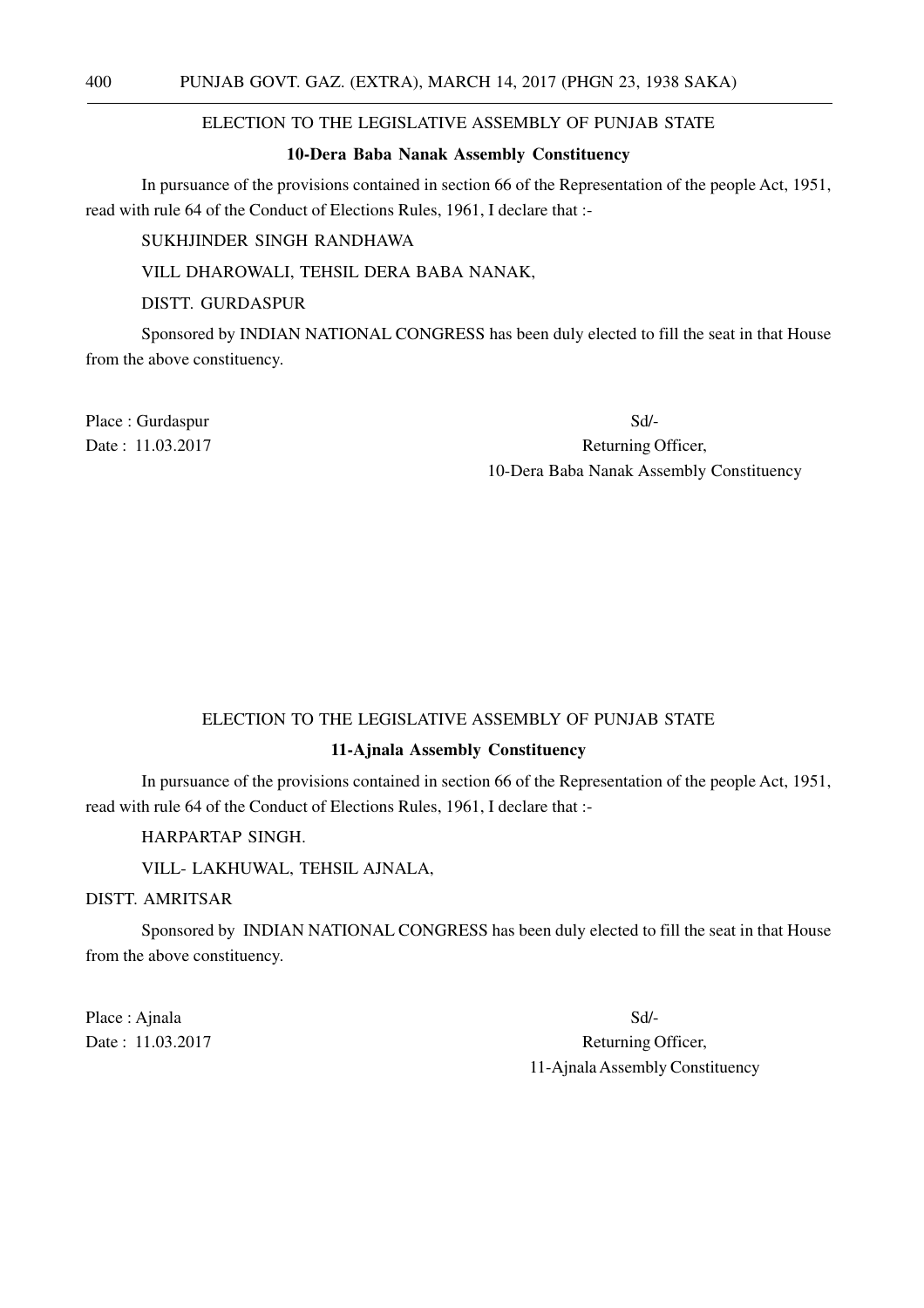#### **12-Raja Sansi Assembly Constituency**

In pursuance of the provisions contained in section 66 of the Representation of the people Act, 1951, read with rule 64 of the Conduct of Elections Rules, 1961, I declare that :-

SUKHBINDER SINGH SARKARIA

VILL. DHAUL KALAN, P.O. RAJASANSI

TEHSIL & DISTT. AMRITSAR

Sponsored by INDIAN NATIONAL CONGRESS has been duly elected to fill the seat in that House from the above constituency.

Place : Amritsar Sd<sup>1</sup> Date : 11.03.2017 Returning Officer, 12-Raja Sansi Assembly Constituency

#### ELECTION TO THE LEGISLATIVE ASSEMBLY OF PUNJAB STATE

#### **13-Majitha Assembly Constituency**

In pursuance of the provisions contained in section 66 of the Representation of the people Act, 1951, read with rule 64 of the Conduct of Elections Rules, 1961, I declare that :-

#### BIKRAM SINGH MAJITHIA

97-A, WARD NO. 5, MAJITHA

TEHSIL & DISTT. AMRITSAR

Sponsored by SHIROMANI AKALI DAL has been duly elected to fill the seat in that House from the above constituency.

Place : Amritsar Sd<sup>1</sup>-Date : 11.03.2017 Returning Officer, 13-Majitha Assembly Constituency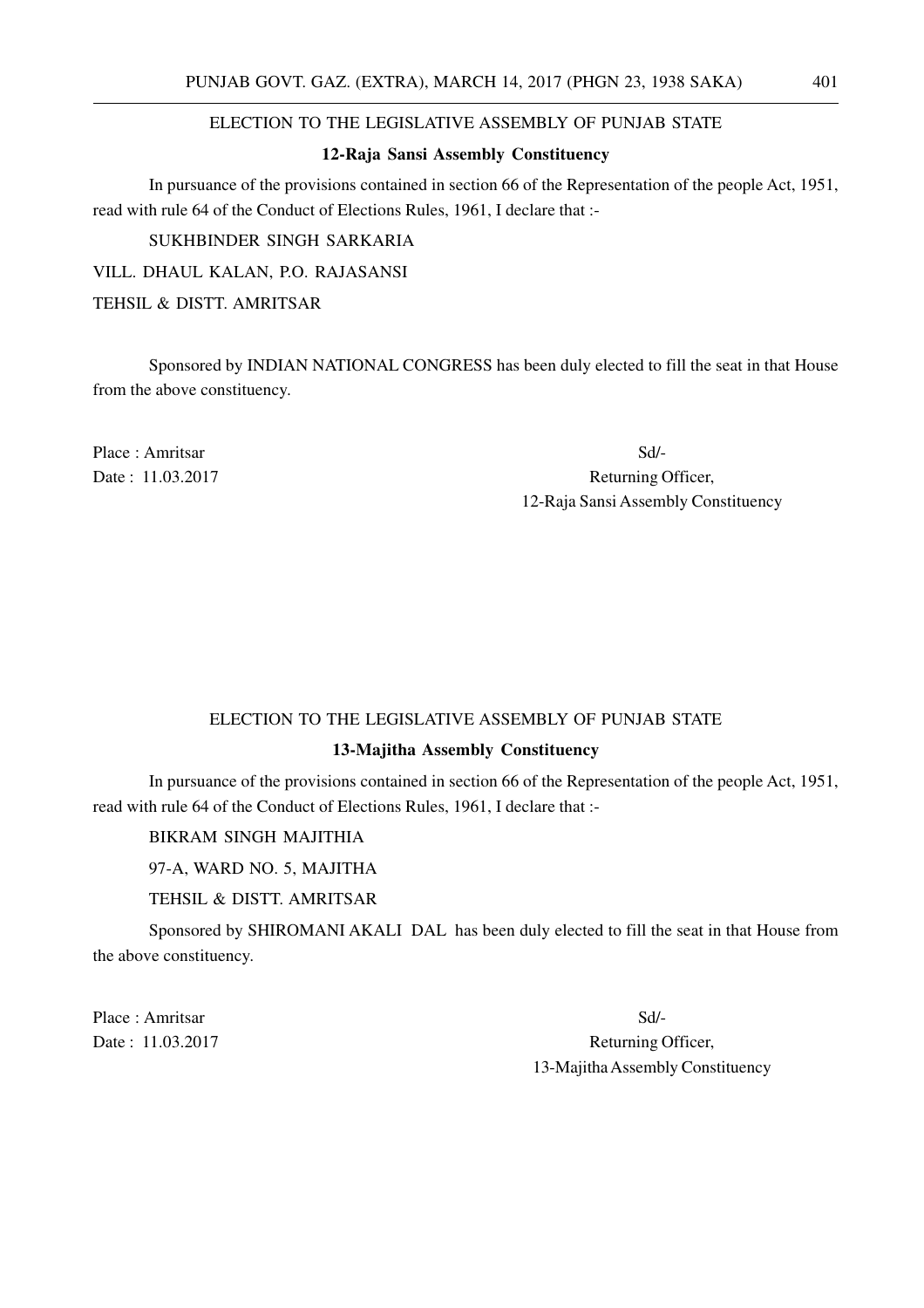#### **14-Jandiala(SC) Assembly Constituency**

In pursuance of the provisions contained in section 66 of the Representation of the people Act, 1951, read with rule 64 of the Conduct of Elections Rules, 1961, I declare that :-

SUKHWINDER SINGH DANNY BANDALA VPO BUNDALA TEHSIL & DISTRICT AMRITSAR (PUNJAB)

Sponsored by INDIAN NATIONAL CONGRESS has been duly elected to fill the seat in that House from the above constituency.

Place : Amritsar Sd<sup>1</sup> Date : 11.03.2017 Returning Officer, 14-Jandiala(SC) Assembly Constituency

#### ELECTION TO THE LEGISLATIVE ASSEMBLY OF PUNJAB STATE

#### **15-Amritsar North Assembly Constituency**

In pursuance of the provisions contained in section 66 of the Representation of the people Act, 1951, read with rule 64 of the Conduct of Elections Rules, 1961, I declare that :-

#### SUNIL DUTTI

#### H.NO. 9, SHAMSHER NAGAR, AMRITSAR

Sponsored by INDIAN NATIONAL CONGRESS has been duly elected to fill the seat in that House from the above constituency.

Place : Amritsar Sd<sup>1</sup>-Date : 11.03.2017 Returning Officer,

15-Amritsar North Assembly Constituency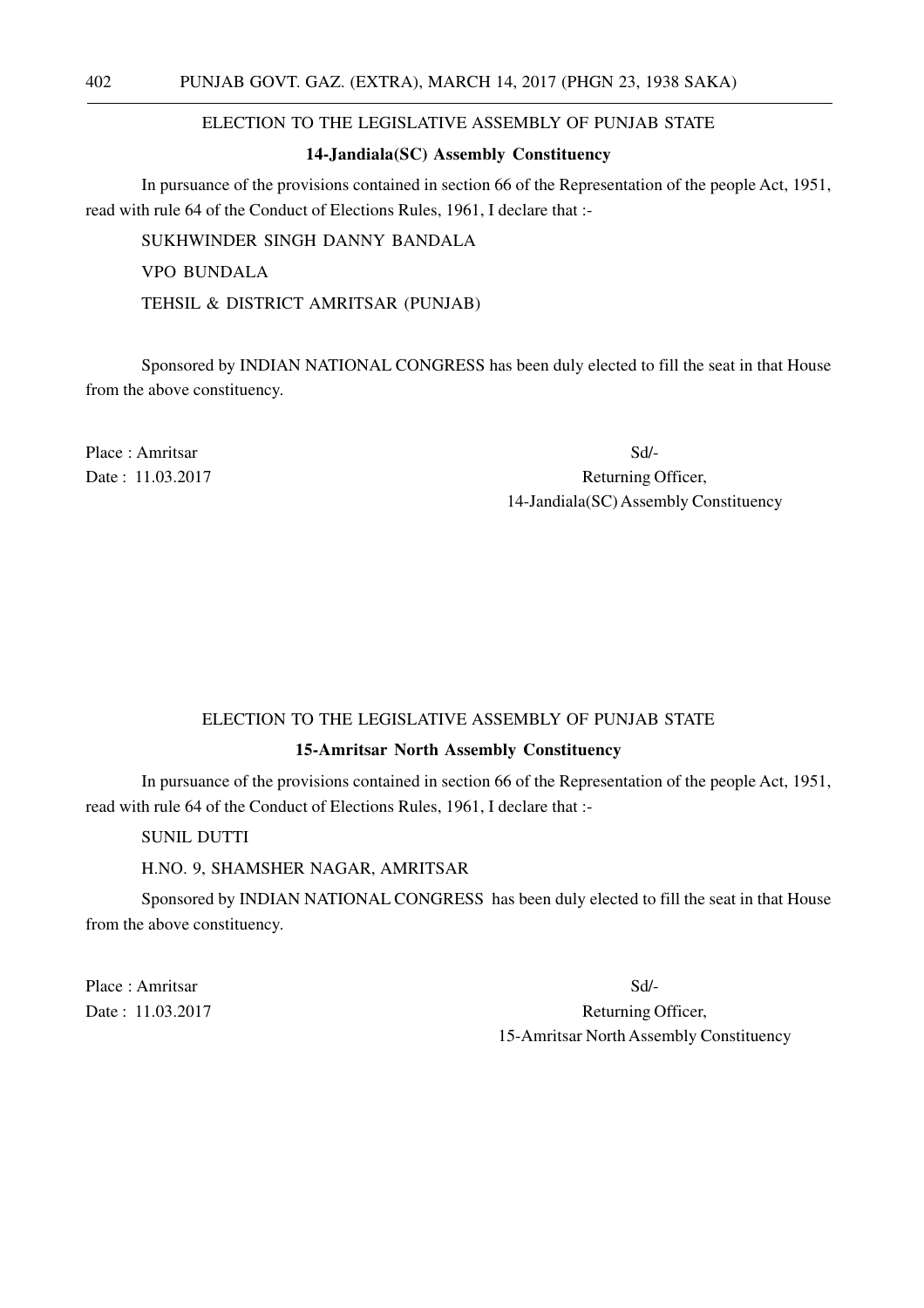#### **16-Amritsar West(SC) Assembly Constituency**

In pursuance of the provisions contained in section 66 of the Representation of the people Act, 1951, read with rule 64 of the Conduct of Elections Rules, 1961, I declare that :-

#### RAJ KUMAR VERKA

#### 40-C, KENNEDY AVENUE, MALL ROAD, AMRITSAR

Sponsored by INDIAN NATIONAL CONGRESS has been duly elected to fill the seat in that House from the above constituency.

Place : Amritsar Sd<sup>1</sup>-Date : 11.03.2017 Returning Officer, 16-Amritsar West(SC) Assembly Constituency

#### ELECTION TO THE LEGISLATIVE ASSEMBLY OF PUNJAB STATE

#### **17-Amritsar Central Assembly Constituency**

In pursuance of the provisions contained in section 66 of the Representation of the people Act, 1951, read with rule 64 of the Conduct of Elections Rules, 1961, I declare that :-

#### OM PARKASH SONI

#### H. NO. 115, RANI KA BAGH, AMRITSAR

Sponsored by INDIAN NATIONAL CONGRESS has been duly elected to fill the seat in that House from the above constituency.

Place : Amritsar Sd<sup>1</sup>-

Date : 11.03.2017 Returning Officer, 17-Amritsar Central Assembly Constituency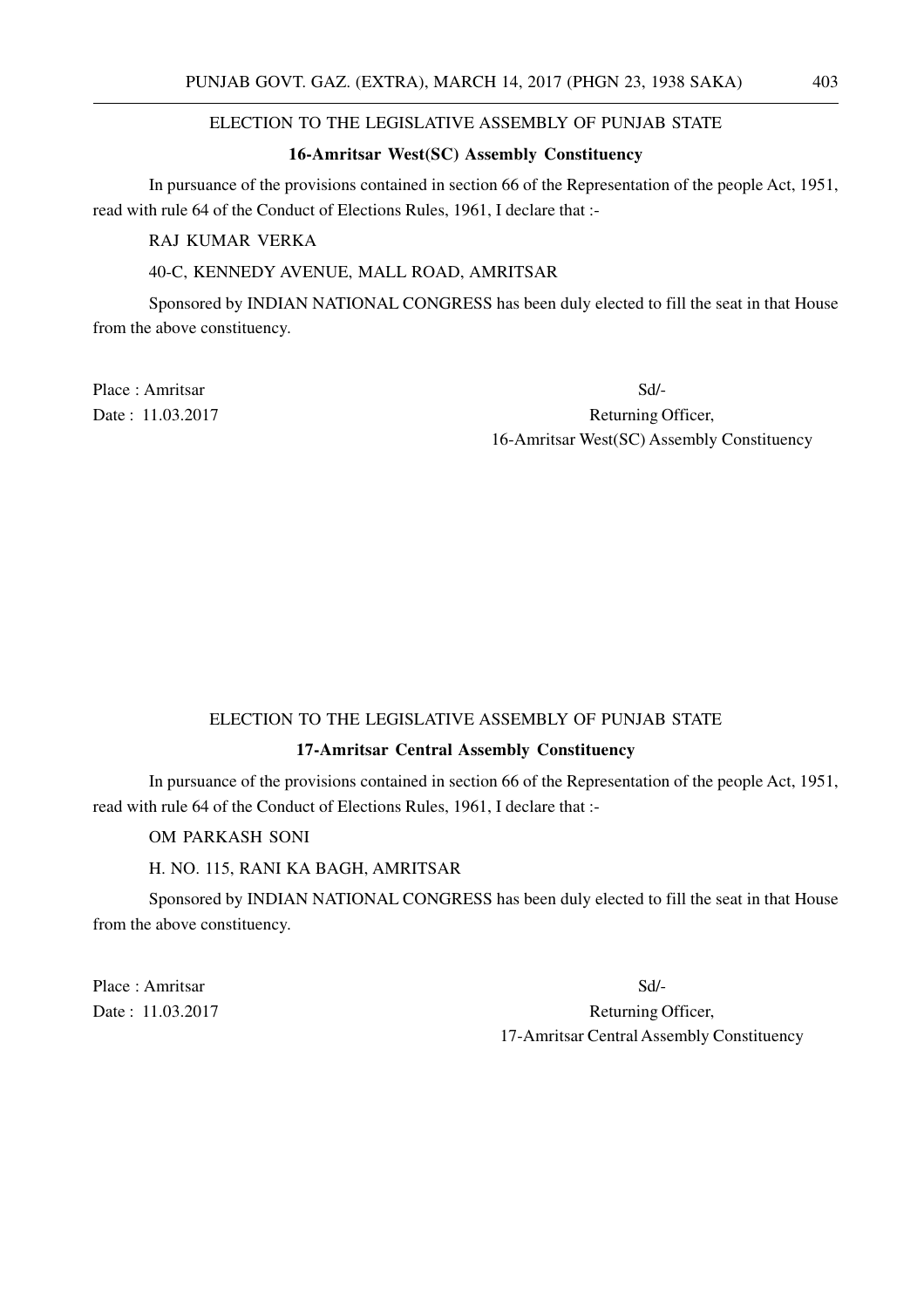#### **18-Amritsar East Assembly Constituency**

In pursuance of the provisions contained in section 66 of the Representation of the people Act, 1951, read with rule 64 of the Conduct of Elections Rules, 1961, I declare that :-

NAVJOT SINGH SIDHU

H. NO. 110, HOLI CITY

NEAR GUMTALA BYPASS, AMRITSAR

Sponsored by INDIAN NATIONAL CONGRESS has been duly elected to fill the seat in that House from the above constituency.

Place : Amritsar Sd/-

Date : 11.03.2017 Returning Officer, 18-Amritsar East Assembly Constituency

#### ELECTION TO THE LEGISLATIVE ASSEMBLY OF PUNJAB STATE

#### **19-Amritsar South Assembly Constituency**

In pursuance of the provisions contained in section 66 of the Representation of the people Act, 1951, read with rule 64 of the Conduct of Elections Rules, 1961, I declare that :-

#### INDERBIR SINGH BOLARIA

#### 415/13, NAWAN KOT AMRITSAR

Sponsored by INDIAN NATIONAL CONGRESS has been duly elected to fill the seat in that House from the above constituency.

Place : Amritsar Sd<sup>1</sup>-

Date : 11.03.2017 Returning Officer, 19-Amritsar South Assembly Constituency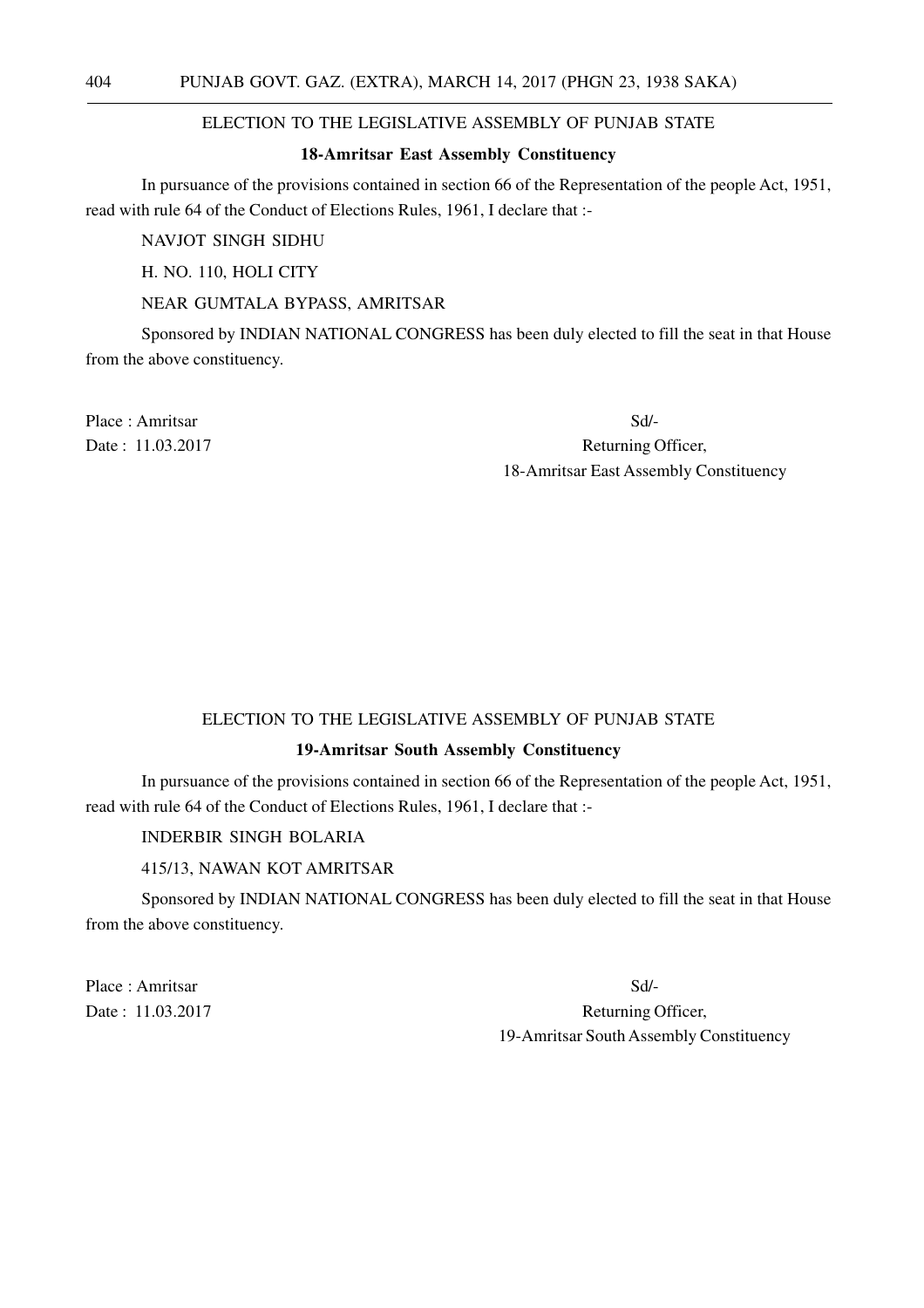#### **20-Attari (SC) Assembly Constituency**

In pursuance of the provisions contained in section 66 of the Representation of the people Act, 1951, read with rule 64 of the Conduct of Elections Rules, 1961, I declare that :-

TARSEM SINGH D.C.

VPO KATHANIA

TEHSIL AMRITSAR-2, DISTT. AMRITSAR

Sponsored by INDIAN NATIONAL CONGRESS has been duly elected to fill the seat in that House from the above constituency.

Place : Amritsar Sd/-

Date : 11.03.2017 Returning Officer, 20-Attari(SC) Assembly Constituency

#### ELECTION TO THE LEGISLATIVE ASSEMBLY OF PUNJAB STATE

#### **21-Tarn Taran Assembly Constituency**

In pursuance of the provisions contained in section 66 of the Representation of the people Act, 1951, read with rule 64 of the Conduct of Elections Rules, 1961, I declare that :-

DR. DHARAMBIR AGNIHOTRI

H. NO. 802, PREM NAGAR,

JANDIALA ROAD, TARN TARAN

Sponsored by INDIAN NATTIONAL CONGRESS has been duly elected to fill the seat in that House from the above constituency.

Place : Tarn Taran Sd<sup>1</sup> Date : 11.03.2017 Returning Officer, 21-Tarn Taran Assembly Constituency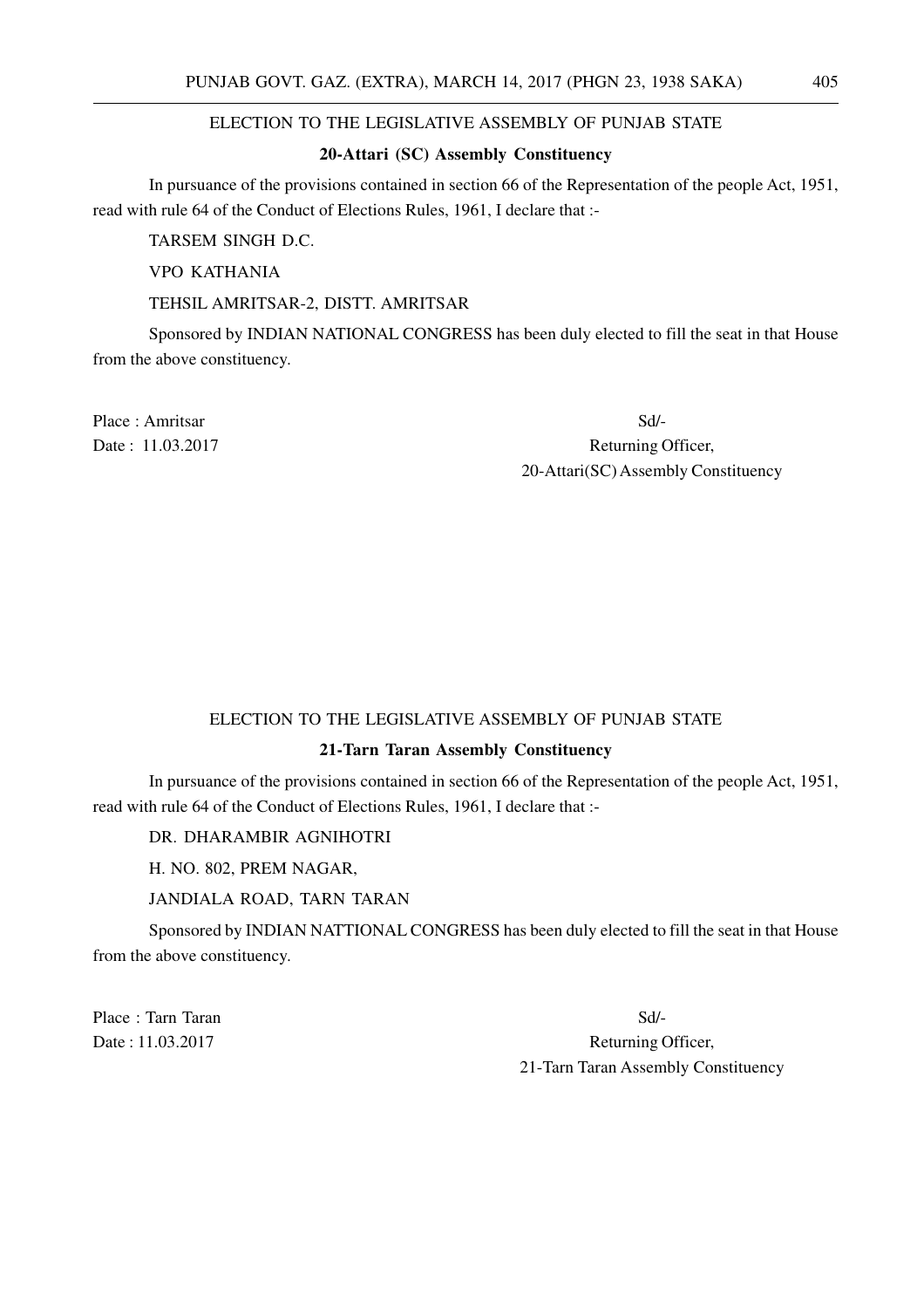#### **22-Khem Karan Assembly Constituency**

In pursuance of the provisions contained in section 66 of the Representation of the people Act, 1951, read with rule 64 of the Conduct of Elections Rules, 1961, I declare that :-

SUKHPAL SINGH BHULLAR

VPO MAHMOODPURA

TAHSIL PATTI, DISTT. TARN TARAN

Sponsored by INDIAN NATIONAL CONGRESS has been duly elected to fill the seat in that House from the above constituency.

Place : Tarn Taran Sd/-

Date : 11.03.2017 Returning Officer, 22-Khem Karan Assembly Constituency

#### ELECTION TO THE LEGISLATIVE ASSEMBLY OF PUNJAB STATE

#### **23-Patti Assembly Constituency**

In pursuance of the provisions contained in section 66 of the Representation of the people Act, 1951, read with rule 64 of the Conduct of Elections Rules, 1961, I declare that :-

HARMINDER SINGH GILL

WARD NO. 17, GARDEN COLONY PATTI,

TEHSIL PATTI, DISTT. TARN TARAN

Sponsored by INDIAN NATIONAL CONGRESS has been duly elected to fill the seat in that House from the above constituency.

Place : Tarn Taran Sd<sup>1</sup>

Date : 11.03.2017 Returning Officer, 23-Patti Assembly Constituency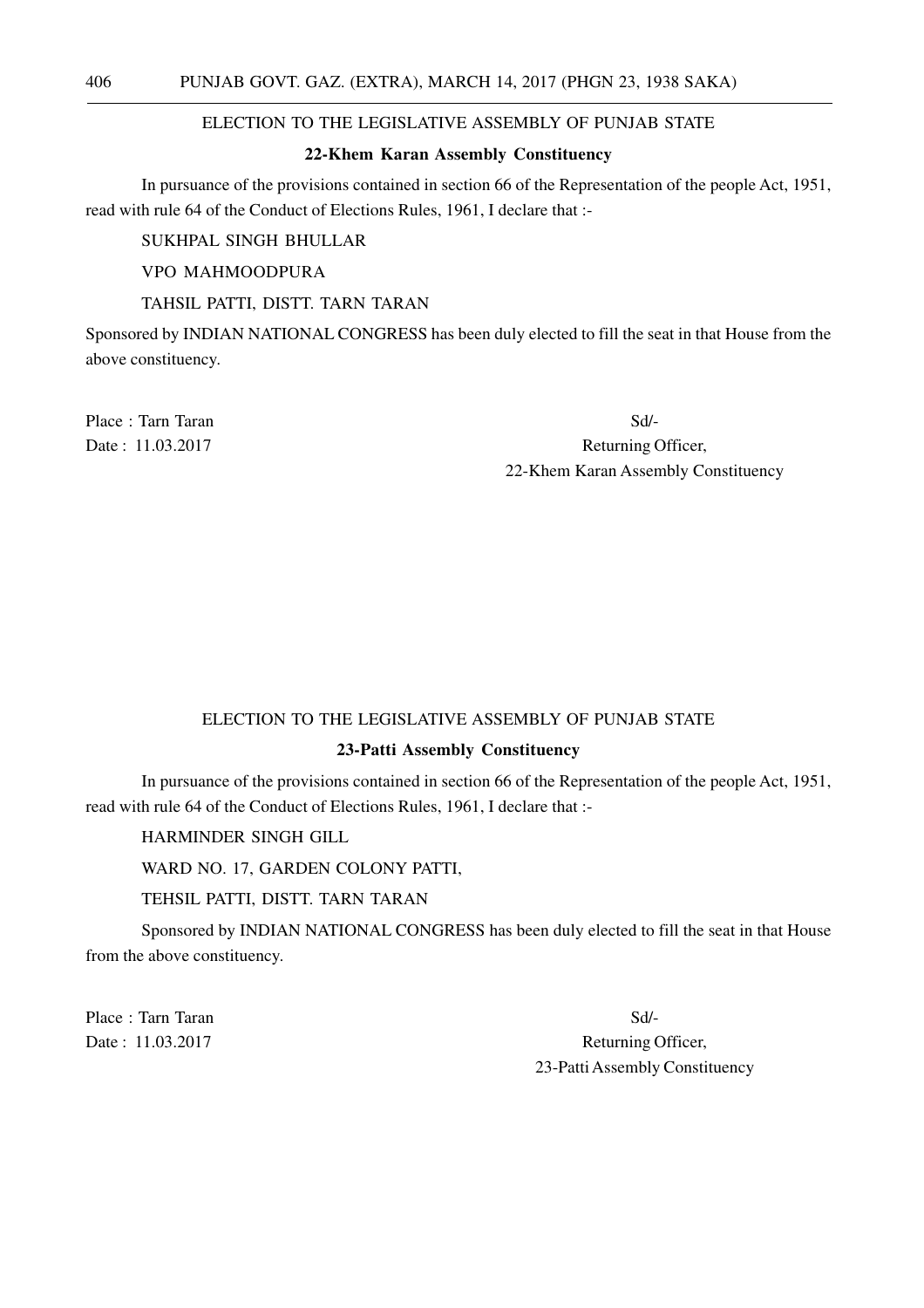#### **24-Khadoor Sahib Assembly Constituency**

In pursuance of the provisions contained in section 66 of the Representation of the people Act, 1951, read with rule 64 of the Conduct of Elections Rules, 1961, I declare that :-

#### RAMANJEET SINGH SAHOTA SIKKI

H.NO. 144, PHASE-I, COMPLEX, VILLAGE: GOINDWAL SAHIB

#### TEHSIL KHADOOR SAHIB, DISTT. TARN TARAN

Sponsored by INDIAN NATIONAL CONGRESS has been duly elected to fill the seat in that House from the above constituency.

Place : Tarn Taran Sd/-

Date : 11.03.2017 Returning Officer, 24-Khadoor Sahib Assembly Constituency

#### ELECTION TO THE LEGISLATIVE ASSEMBLY OF PUNJAB STATE

#### **25-Baba Bakala(SC) Assembly Constituency**

In pursuance of the provisions contained in section 66 of the Representation of the people Act, 1951, read with rule 64 of the Conduct of Elections Rules, 1961, I declare that :-

#### SANTOKH SINGH

#### VPO BHALAIPUR DOGRAN, TEHSIL-KHADOOR SAHIB

DISTT. TARN TARAN

Sponsored by INDIAN NATIONAL CONGRESS has been duly elected to fill the seat in that House from the above constituency.

Place : Baba Bakala Sd<sup>1</sup>-Date : 11.03.2017 Returning Officer, 25-Baba Bakala(SC) Assembly Constituency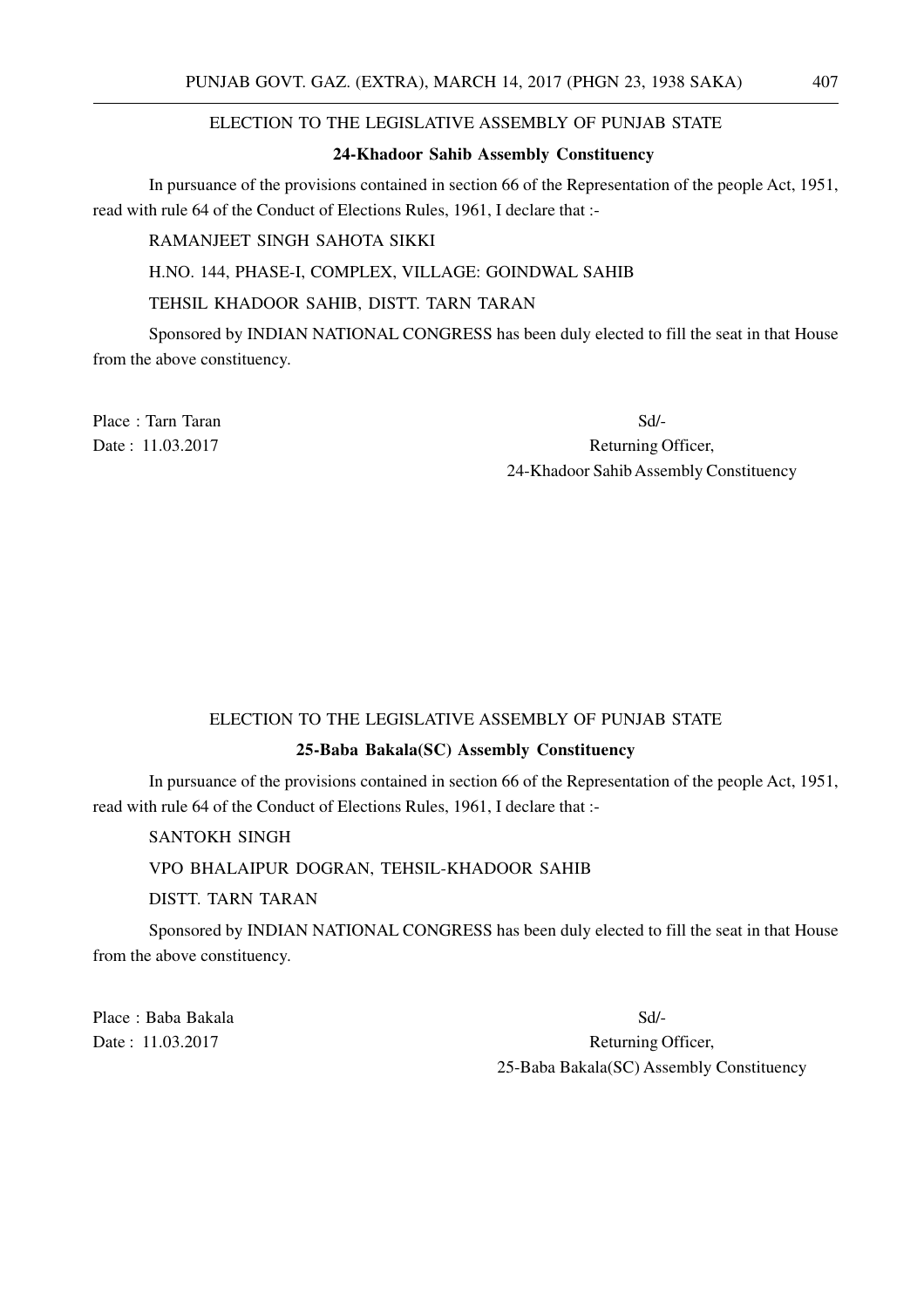#### **26-Bholath Assembly Constituency**

In pursuance of the provisions contained in section 66 of the Representation of the people Act, 1951, read with rule 64 of the Conduct of Elections Rules, 1961, I declare that :-

#### SUKHPAL SINGH KHAIRA

#### VPO RAMGARH, TEHSIL BHOLATH, DISTT. KAPURTHALA

Sponsored by AAM AADMI PARTY has been duly elected to fill the seat in that House from the above constituency.

Place : Kapurthala Sd/-

Date : 11.03.2017 Returning Officer, 26-Bholath Assembly Constituency

#### ELECTION TO THE LEGISLATIVE ASSEMBLY OF PUNJAB STATE

#### **27-Kapurthala Assembly Constituency**

In pursuance of the provisions contained in section 66 of the Representation of the people Act, 1951, read with rule 64 of the Conduct of Elections Rules, 1961, I declare that :-

RANA GURJIT SINGH

EKTA BHAWAN, CIRCULAR ROAD,

KAPURTHALA

Sponsored by INDIAN NATIONAL CONGRESS has been duly elected to fill the seat in that House from the above constituency.

Place : Kapurthala Sd/-Date : 11.03.2017 Returning Officer, 27-Kapurthala Assembly Constituency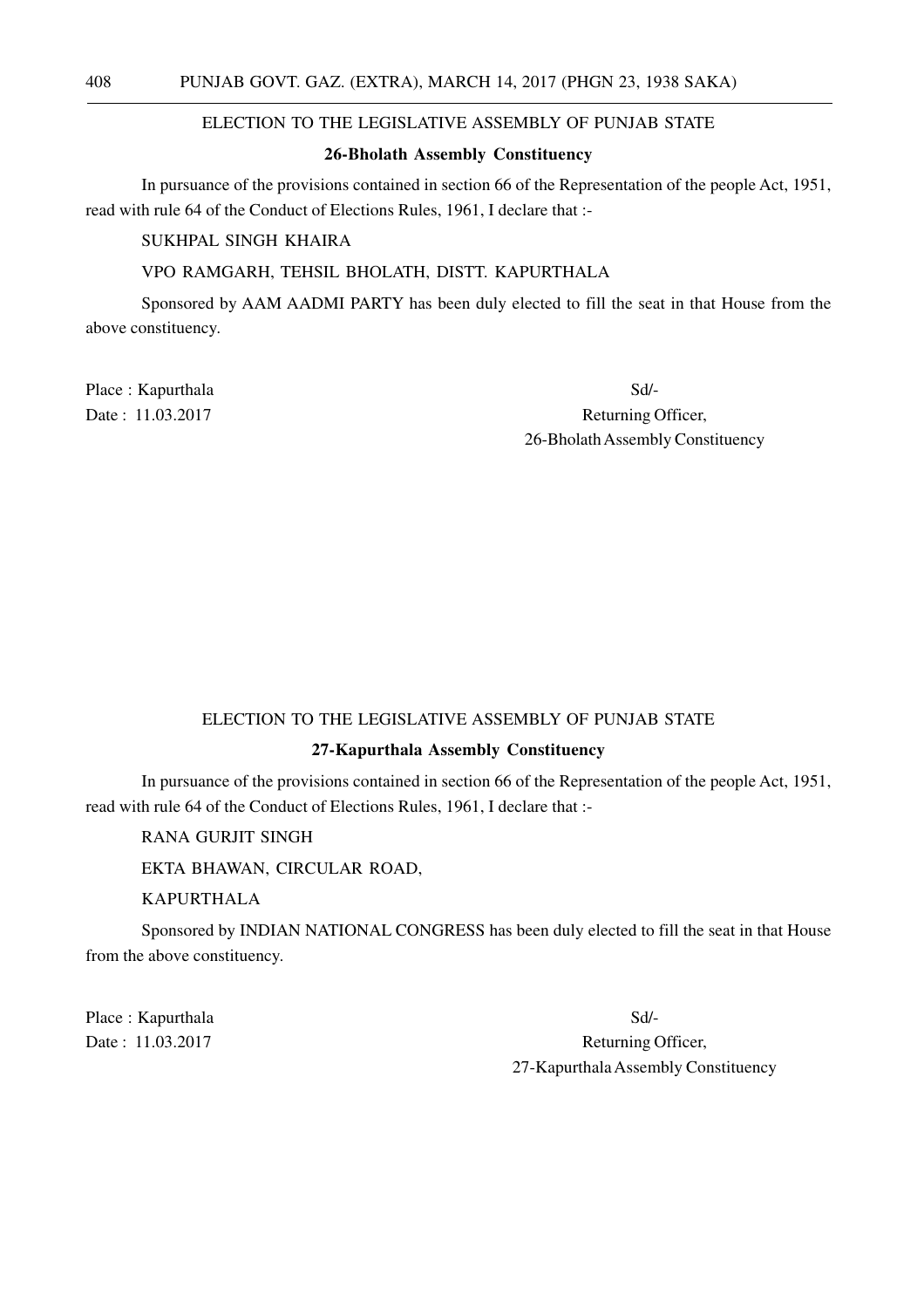#### **28-Sultanpur Lodhi Assembly Constituency**

In pursuance of the provisions contained in section 66 of the Representation of the people Act, 1951, read with rule 64 of the Conduct of Elections Rules, 1961, I declare that :-

NAVTEJ SINGH

#### VILLAGE BUSSOWAL, TEHSIL SULTANPUR LODHI

Sponsored by INDIAN NATIONAL CONGRESS has been duly elected to fill the seat in that House from the above constituency.

Place : Kapurthala Sd/-

Date : 11.03.2017 Returning Officer, 28-Sultanpur Lodhi Assembly Constituency

#### ELECTION TO THE LEGISLATIVE ASSEMBLY OF PUNJAB STATE

#### **29-Phagwara (SC) Assembly Constituency**

In pursuance of the provisions contained in section 66 of the Representation of the people Act, 1951, read with rule 64 of the Conduct of Elections Rules, 1961, I declare that :-

#### SOM PARKASH

#### 173, URBAN ESTATE, PHAGWARA

Sponsored by BHARATIYA JANATA PARTY has been duly elected to fill the seat in that House from the above constituency.

Place : Phagwara Sd/-

Date : 11.03.2017 Returning Officer, 29-Phagwara(SC) Assembly Constituency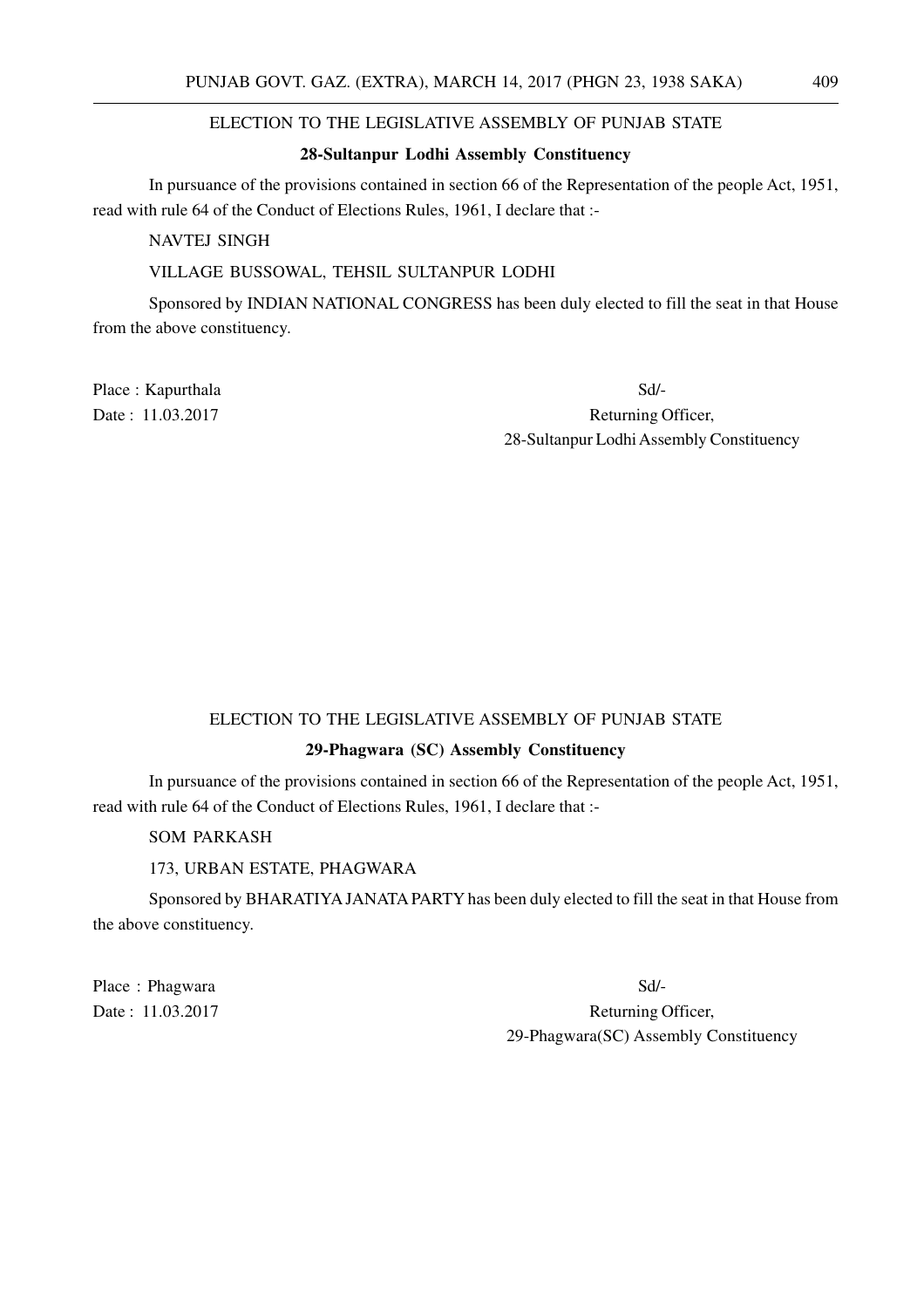#### **30-Phillaur(SC) Assembly Constituency**

In pursuance of the provisions contained in section 66 of the Representation of the people Act, 1951, read with rule 64 of the Conduct of Elections Rules, 1961, I declare that :-

#### BALDEV SINGH KHAIRA

H.NO. 121, VILLAGE KHAIHIRA,

TEHSIL PHILLAUR, JALANDHAR

Sponsored by SHIROMANI AKALI DAL has been duly elected to fill the seat in that House from the above constituency.

Place : Jalandhar Sd/-

Date : 11.03.2017 Returning Officer, 30-Phillaur(SC) Assembly Constituency

#### ELECTION TO THE LEGISLATIVE ASSEMBLY OF PUNJAB STATE

#### **31-Nakodar Assembly Constituency**

In pursuance of the provisions contained in section 66 of the Representation of the people Act, 1951, read with rule 64 of the Conduct of Elections Rules, 1961, I declare that :-

#### GURPRATAP SINGH WADALA

H.NO. 2, VILLAGE WADALA

#### P/O. WADALA, TEHSIL & DISTT. JALANDHAR

Sponsored by SHIROMANI AKALI DAL has been duly elected to fill the seat in that House from the above constituency.

Place : Jalandhar Sd<sup>1</sup>-

Date : 11.03.2017 Returning Officer, 31-Nakodar Assembly Constituency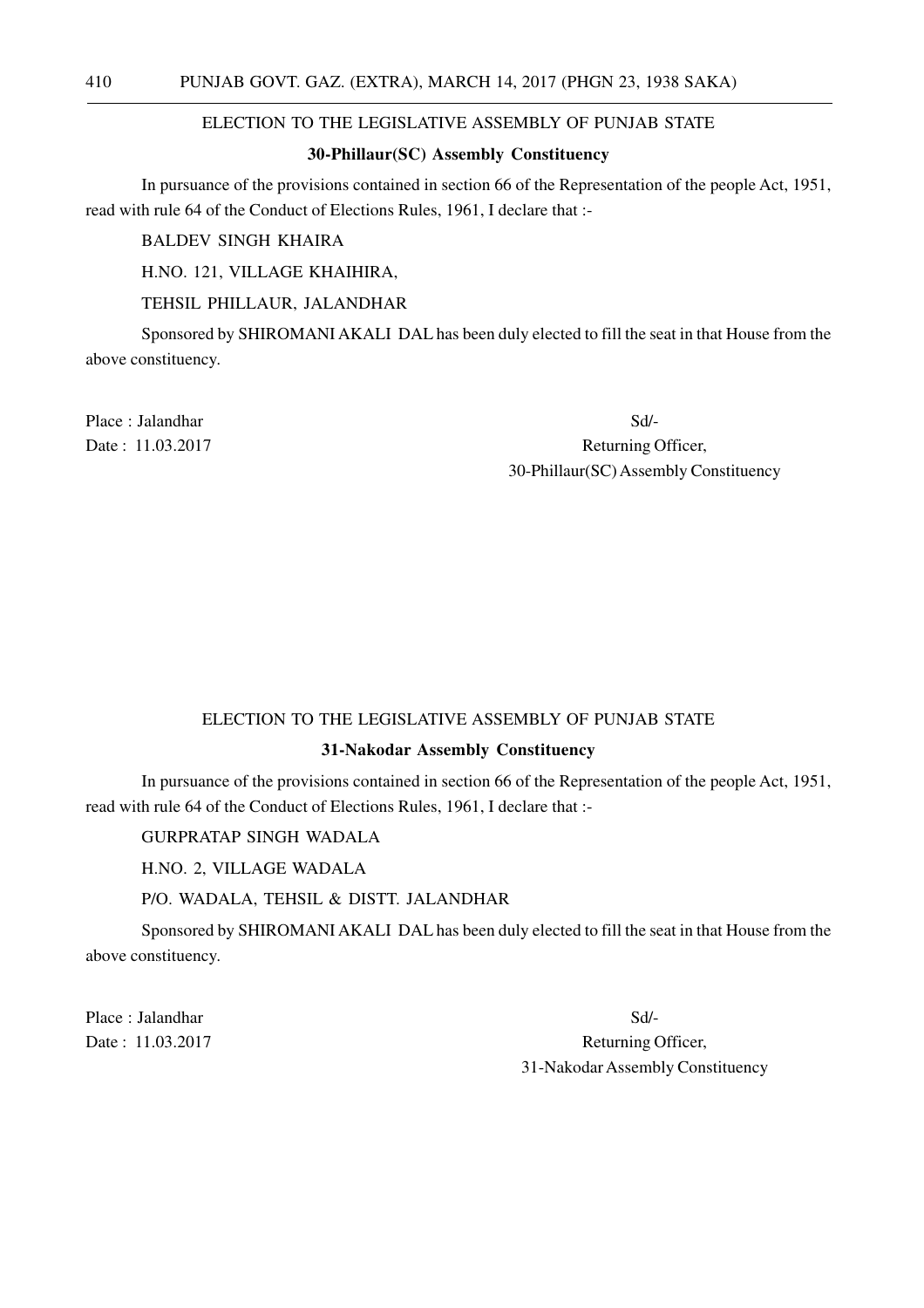#### **32-Shahkot Assembly Constituency**

In pursuance of the provisions contained in section 66 of the Representation of the people Act, 1951, read with rule 64 of the Conduct of Elections Rules, 1961, I declare that :-

#### AJIT SINGH KOHAR

VILL. KOHAR KHURAD, P/O TALWANDI BOOTIAN,

#### TEHSIL SHAHKOT, JALANDHAR

Sponsored by SHIROMANI AKALI DAL has been duly elected to fill the seat in that House from the above constituency.

Place : Jalandhar Sd/-

# Date : 11.03.2017 Returning Officer, 32-Shahkot Assembly Constituency

#### ELECTION TO THE LEGISLATIVE ASSEMBLY OF PUNJAB STATE

#### **33-Kartarpur(SC) Assembly Constituency**

In pursuance of the provisions contained in section 66 of the Representation of the people Act, 1951, read with rule 64 of the Conduct of Elections Rules, 1961, I declare that :-

#### CHAUDHARY SURINDER SINGH

#### VPO DHALIWAL, DISTT. JALANDHAR

Sponsored by INDIAN NATIONAL CONGRESS has been duly elected to fill the seat in that House from the above constituency.

Place : Jalandhar Sd<sup>1</sup>-

# Date : 11.03.2017 Returning Officer, 33-Kartarpur(SC) Assembly Constituency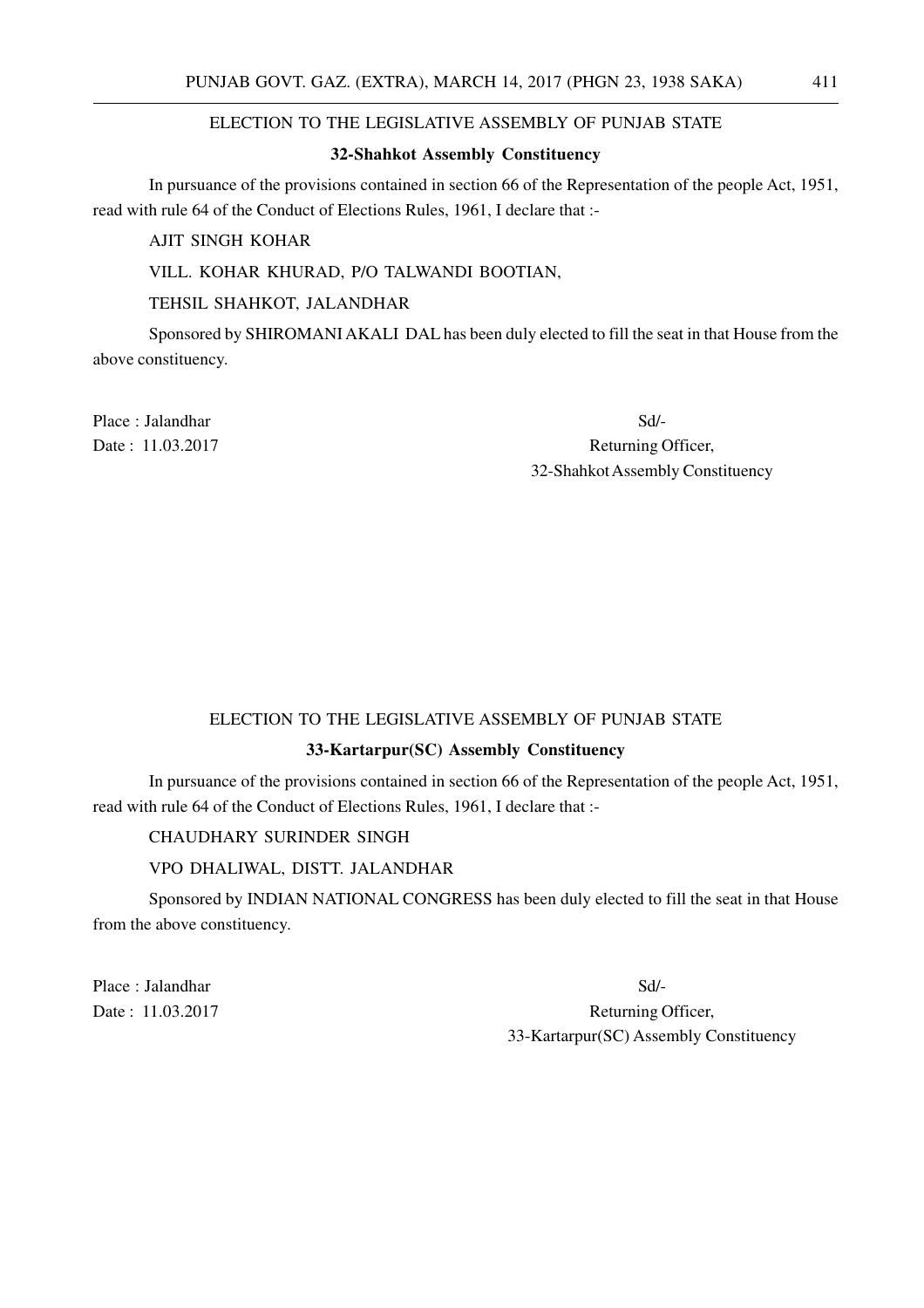#### **34-Jalandhar West(SC) Assembly Constituency**

In pursuance of the provisions contained in section 66 of the Representation of the people Act, 1951, read with rule 64 of the Conduct of Elections Rules, 1961, I declare that :-

SUSHIL KUMAR RINKU

H.NO. 19, GURU RAVIDASS NAGAR

#### BASTI DANISHMANDAN, JALANDHAR

Sponsored by INDIAN NATIONAL CONGRESS has been duly elected to fill the seat in that House from the above constituency.

Place : Jalandhar Sd/-

Date : 11.03.2017 Returning Officer, 34-Jalandhar West(SC) Assembly Constituency

#### ELECTION TO THE LEGISLATIVE ASSEMBLY OF PUNJAB STATE

#### **35-Jalandhar Central Assembly Constituency**

In pursuance of the provisions contained in section 66 of the Representation of the people Act, 1951, read with rule 64 of the Conduct of Elections Rules, 1961, I declare that :-

#### RAJINDER BERI

H. NO. 390/7, CENTRAL TOWN,

JALANDHAR

Sponsored by INDIAN NATIONAL CONGRESS has been duly elected to fill the seat in that House from the above constituency.

Place: Jalandhar Sd<sup>1</sup>-Date : 11.03.2017 Returning Officer, 35-Jalandhar Central Assembly Constituency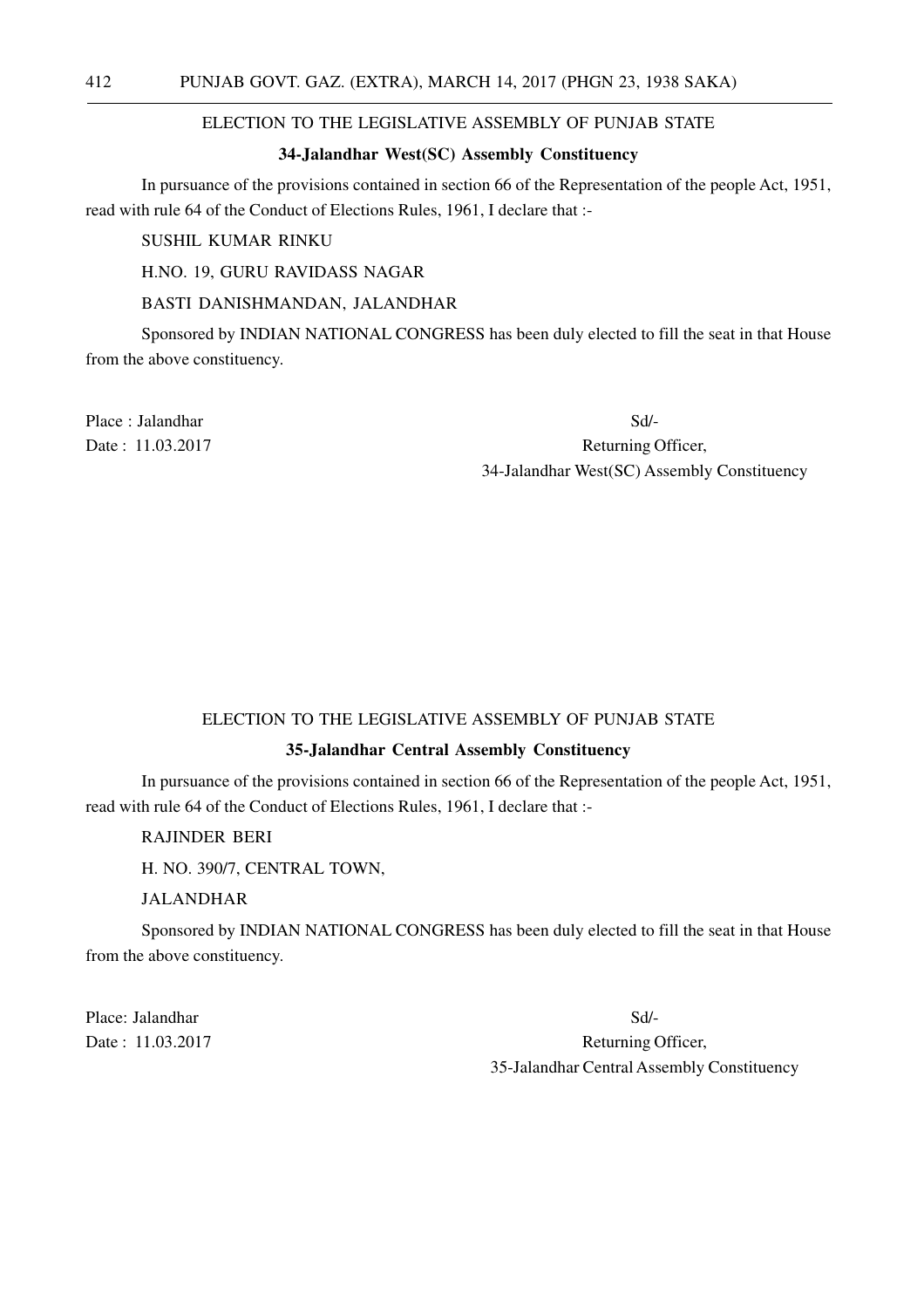#### **36-Jalandhar North Assembly Constituency**

In pursuance of the provisions contained in section 66 of the Representation of the people Act, 1951, read with rule 64 of the Conduct of Elections Rules, 1961, I declare that :-

AVTAR SINGH JUNIOR

169/

#### OLD RAILWAY ROAD, JALANDHAR CITY

Sponsored by INDIAN NATIONAL CONGRESS has been duly elected to fill the seat in that House from the above constituency.

Place : Jalandhar Sd/-

Date : 11.03.2017 Returning Officer, 36-Jalandhar North Assembly Constituency

#### ELECTION TO THE LEGISLATIVE ASSEMBLY OF PUNJAB STATE

#### **37-Jalandhar Cantt. Assembly Constituency**

In pursuance of the provisions contained in section 66 of the Representation of the people Act, 1951, read with rule 64 of the Conduct of Elections Rules, 1961, I declare that :-

#### PARGAT SINGH POWAR

### H.NO. 5, DASHMESH AVENUE, MITHAPUR, JALANDHAR

Sponsored by INDIAN NATIONAL CONGRESS has been duly elected to fill the seat in that House from the above constituency.

Place : Jalandhar Sd<sup>1</sup>-

Date : 11.03.2017 Returning Officer, 37-Jalandhar Cantt. Assembly Constituency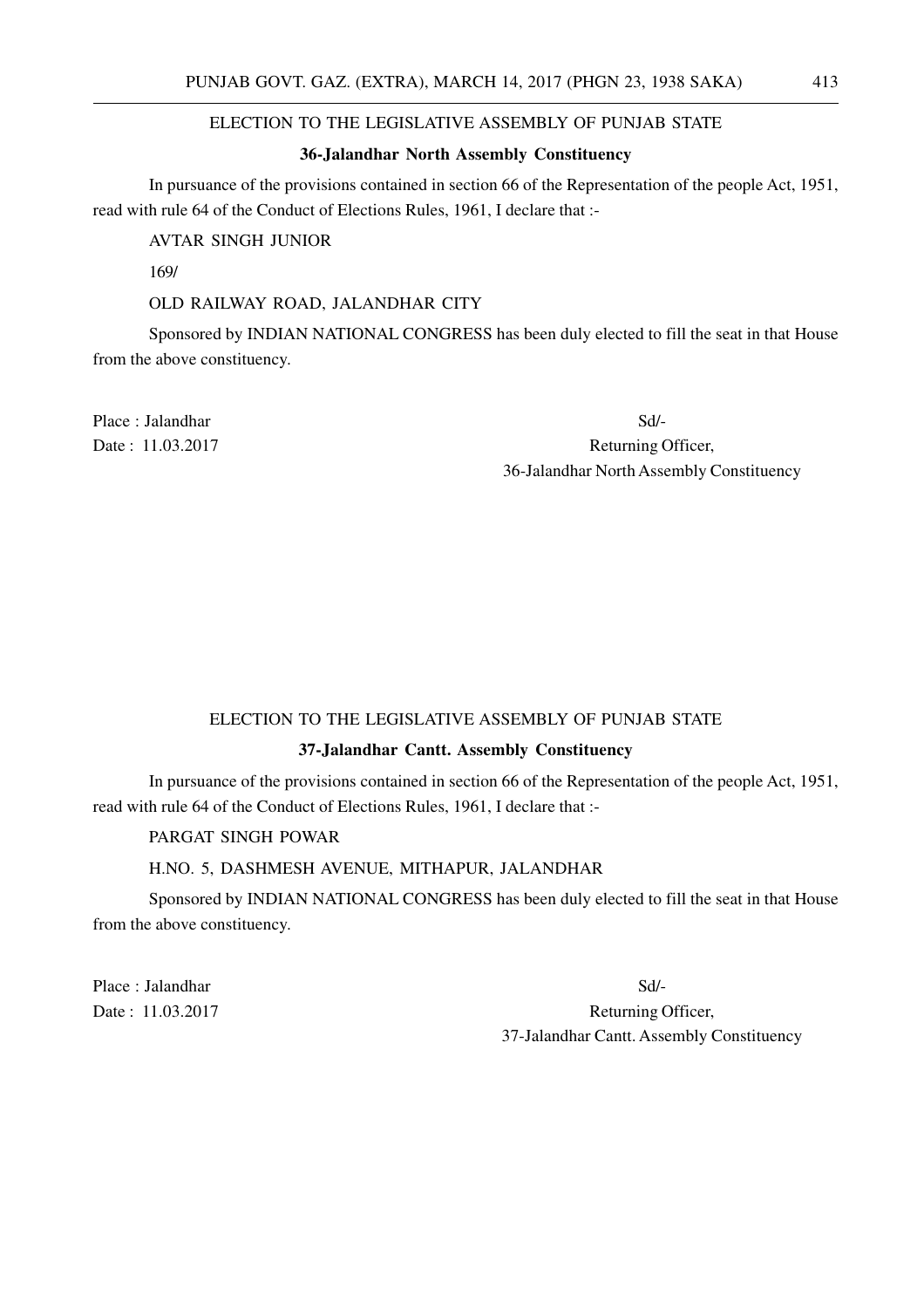#### **38-Adampur(SC) Assembly Constituency**

In pursuance of the provisions contained in section 66 of the Representation of the people Act, 1951, read with rule 64 of the Conduct of Elections Rules, 1961, I declare that :-

PAWAN KUMAR TINU HOUSE NO. 721/3, MOHALLA: JATTAN BAGICHI, ADAMPUR, DISTT. JALANDHAR

Sponsored by SHIROMANI AKALI DAL has been duly elected to fill the seat in that House from the above constituency.

Place : Jalandhar Sd/-

Date : 11.03.2017 Returning Officer, 38-Adampur(SC) Assembly Constituency

#### ELECTION TO THE LEGISLATIVE ASSEMBLY OF PUNJAB STATE

#### **39-Mukerian Assembly Constituency**

In pursuance of the provisions contained in section 66 of the Representation of the people Act, 1951, read with rule 64 of the Conduct of Elections Rules, 1961, I declare that :-

RAJNISH KUMAR "BABBI"

KARISHNA GALI, MUKERIAN,

TEHSIL MUKERIAN, DISTT. HOSHIARPUR

Sponsored by INDIAN NATIONAL CONGRESS has been duly elected to fill the seat in that House from the above constituency.

Place : Hoshiarpur Sd/-

Returning Officer, 39-Mukerian Assembly Constituency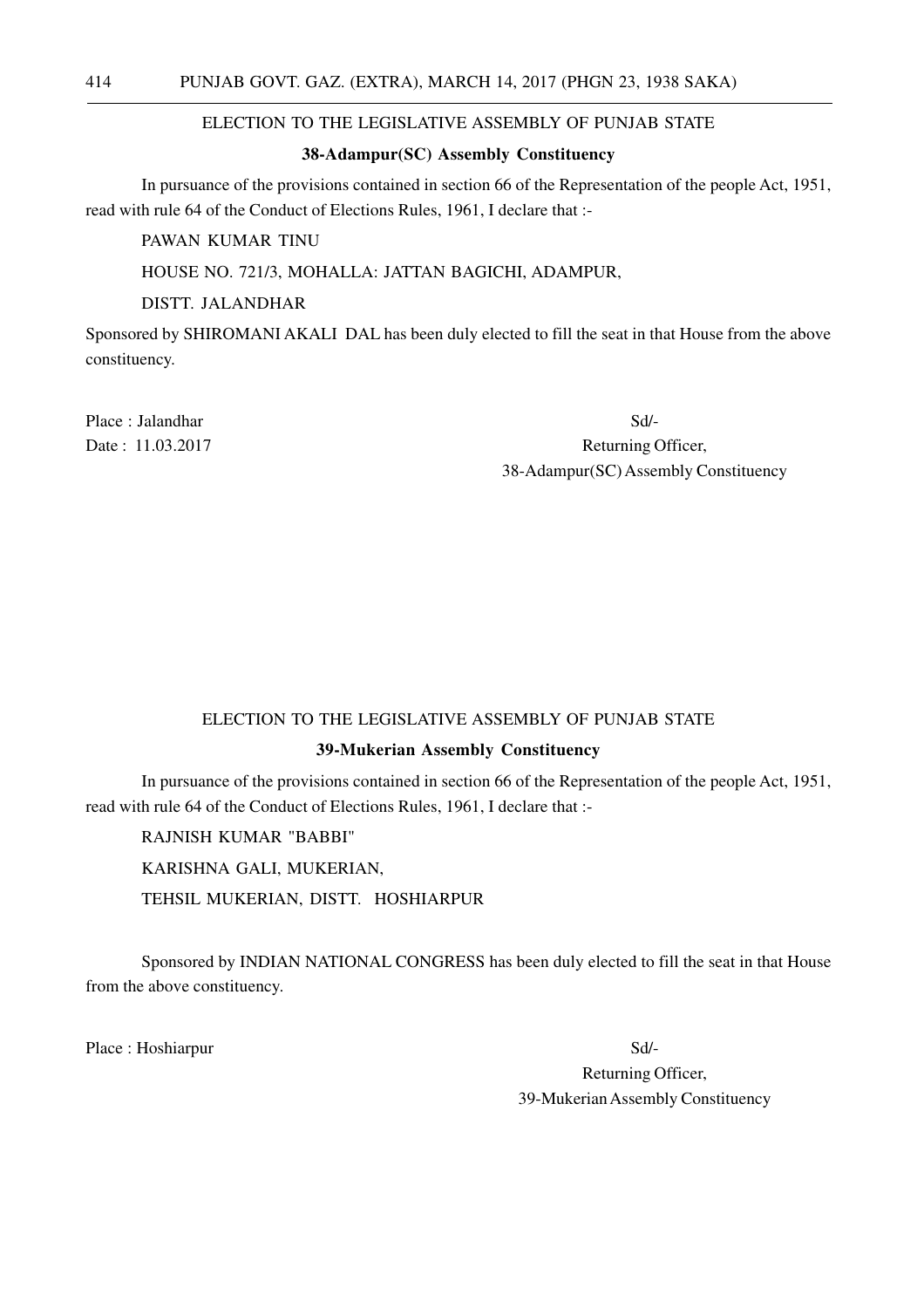#### **40-Dasuya Assembly Constituency**

In pursuance of the provisions contained in section 66 of the Representation of the people Act, 1951, read with rule 64 of the Conduct of Elections Rules, 1961, I declare that :-

ARUN DOGRA

#### VPO PALAHAR, TEHSIL MUKERIAN, DISTT. HOSHIARPUR

Sponsored by INDIAN NATIONAL CONGRESS has been duly elected to fill the seat in that House from the above constituency.

Place : Hoshiarpur Sd/-

Date : 11.03.2017 Returning Officer, 40-Dasuya Assembly Constituency

#### ELECTION TO THE LEGISLATIVE ASSEMBLY OF PUNJAB STATE

#### **41-Urmar Assembly Constituency**

In pursuance of the provisions contained in section 66 of the Representation of the people Act, 1951, read with rule 64 of the Conduct of Elections Rules, 1961, I declare that :-

SANGAT SINGH GILZIAN

VILL. GILZIAN, P/O MIANI,

TEHSIL DASUYA, DISTT. HOSHIARPUR

Sponsored by INDIAN NATIONAL CONGRESS has been duly elected to fill the seat in that House from the above constituency.

Place : Hoshiarpur Sd/-Date : 11.03.2017 Returning Officer, 41-Urmar Assembly Constituency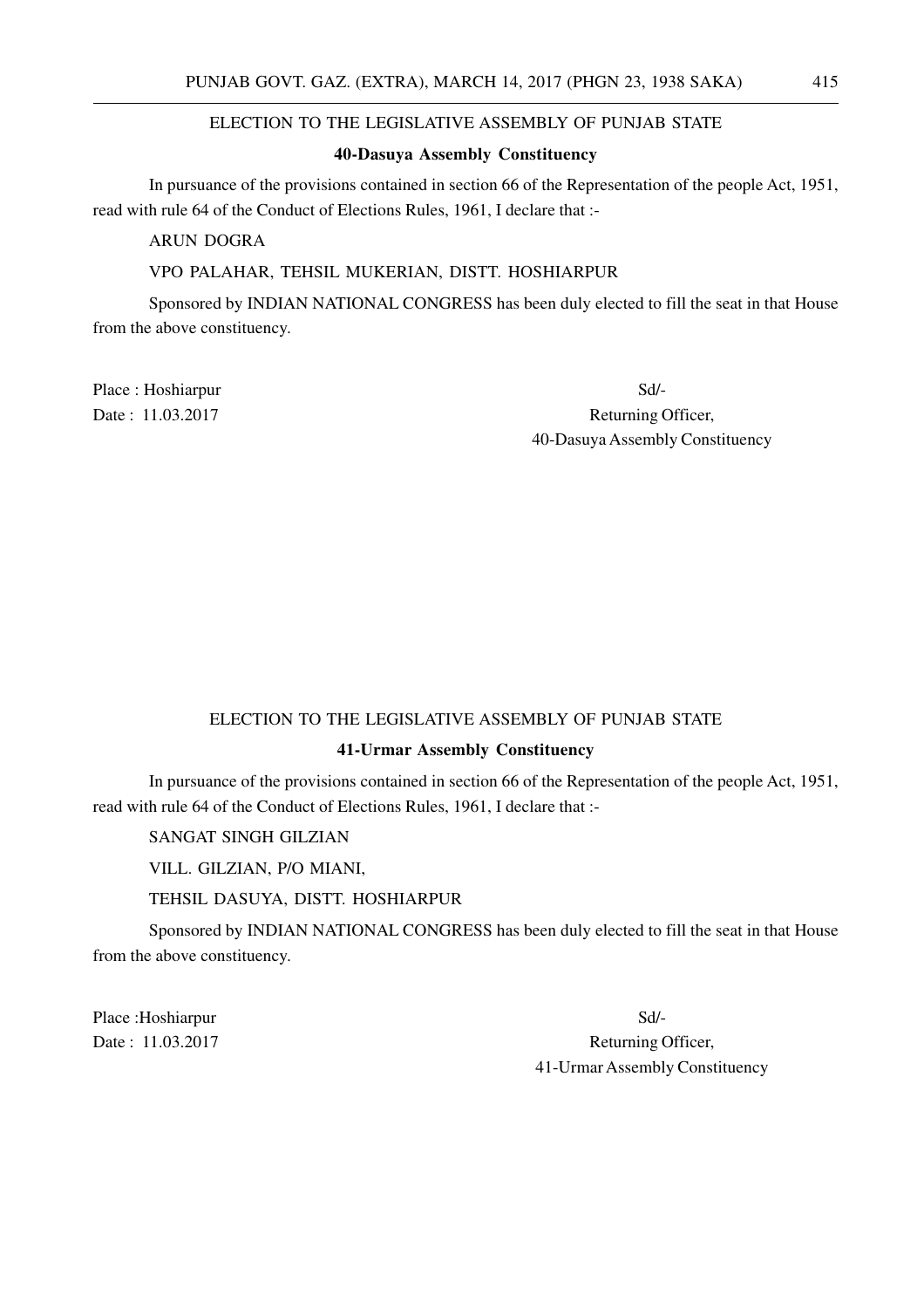#### **42-Sham Chaurasi(SC) Assembly Constituency**

In pursuance of the provisions contained in section 66 of the Representation of the people Act, 1951, read with rule 64 of the Conduct of Elections Rules, 1961, I declare that :-

PAWAN KUMAR ADIA

H.NO. 152-L, MODEL TOWN, HOSHIARPUR

AT PRESENT VILLAGE BASSI UMAR KHAN, DISTT. HOSHIARPUR

Sponsored by INDIAN NATIONAL CONGRESS has been duly elected to fill the seat in that House from the above constituency.

Place : Hoshiarpur Sd/-

Date : 11.03.2017 Returning Officer, 42-Sham Chaurasi(SC) Assembly Constituency

#### ELECTION TO THE LEGISLATIVE ASSEMBLY OF PUNJAB STATE

#### **43-Hoshiarpur Assembly Constituency**

In pursuance of the provisions contained in section 66 of the Representation of the people Act, 1951, read with rule 64 of the Conduct of Elections Rules, 1961, I declare that :-

#### SUNDAR SHAM ARORA

H.NO. 152, SHANKAR NAGAR,

#### FATEHGARH ROAD, DISTT. HOSHIARPUR

Sponsored by INDIAN NATIONAL CONGRESS has been duly elected to fill the seat in that House from the above constituency.

Place : Hoshiarpur Sd/-Date : 11.03.2017 Returning Officer, 43-Hoshiarpur Assembly Constituency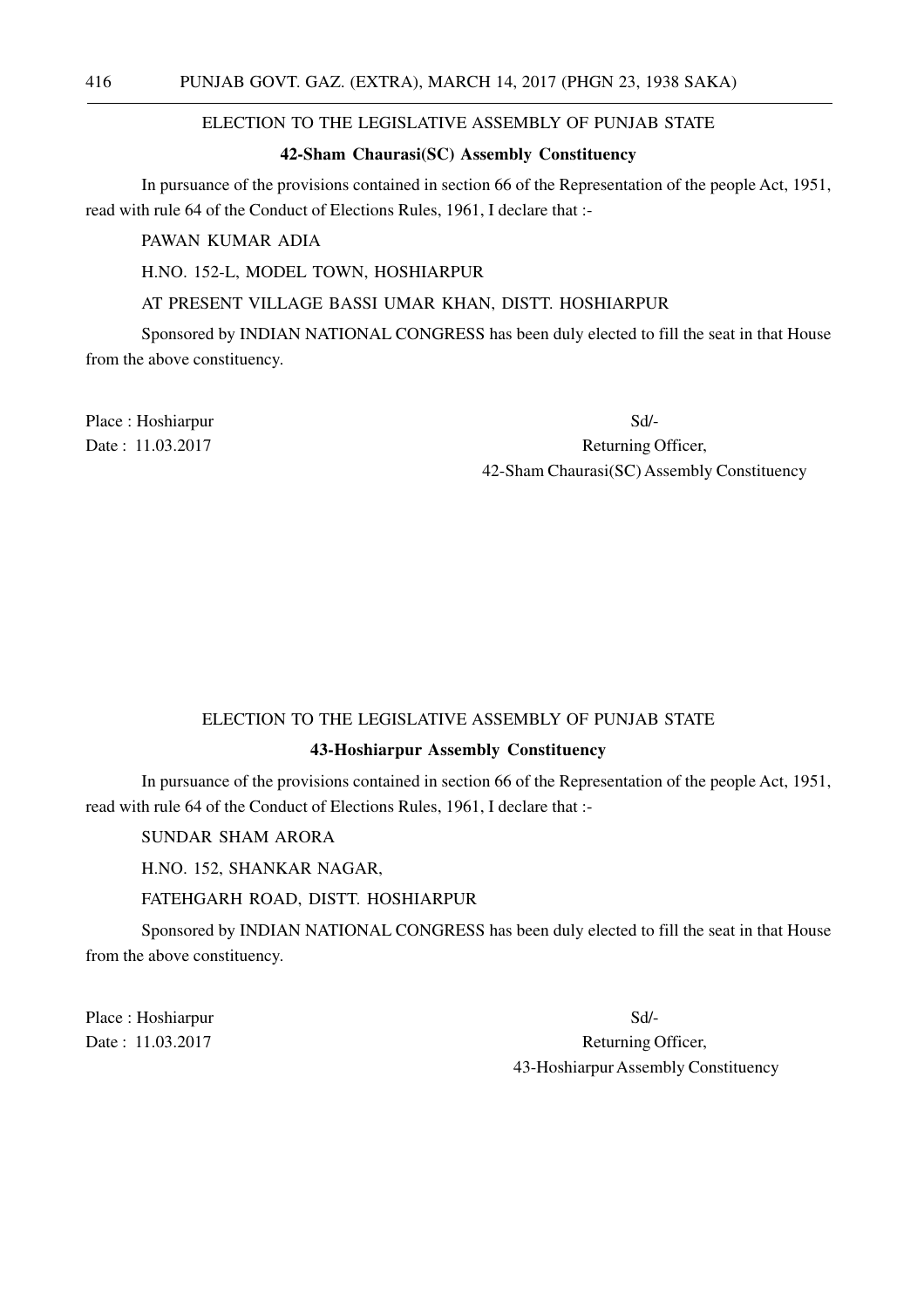#### **44-Chabbewal(SC) Assembly Constituency**

In pursuance of the provisions contained in section 66 of the Representation of the people Act, 1951, read with rule 64 of the Conduct of Elections Rules, 1961, I declare that :-

DR. RAJ KUMAR

VILLAGE MANJHI, P/O NARA,

#### TEHSIL & DISTT. HOSHIARPUR

Sponsored by INDIAN NATIONAL CONGRESS has been duly elected to fill the seat in that House from the above constituency.

Place : Hoshiarpur Sd/-

Date : 11.03.2017 Returning Officer, 44-Chabbewal(SC) Assembly Constituency

#### ELECTION TO THE LEGISLATIVE ASSEMBLY OF PUNJAB STATE

#### **45-Garhshankar Assembly Constituency**

In pursuance of the provisions contained in section 66 of the Representation of the people Act, 1951, read with rule 64 of the Conduct of Elections Rules, 1961, I declare that :-

#### JAI KRISHAN

NOORPUR BEDI ROAD, OPP. B.A.M. KHALSA COLLEGE GARHSHANKAR TEHSIL GARHSHANKAR, DISTT. HOSHIARPUR

Sponsored by AAM AADMI PARTY has been duly elected to fill the seat in that House from the above constituency.

Place : Hoshiarpur Sd/-Date : 11.03.2017 Returning Officer, 45-Garhshankar Assembly Constituency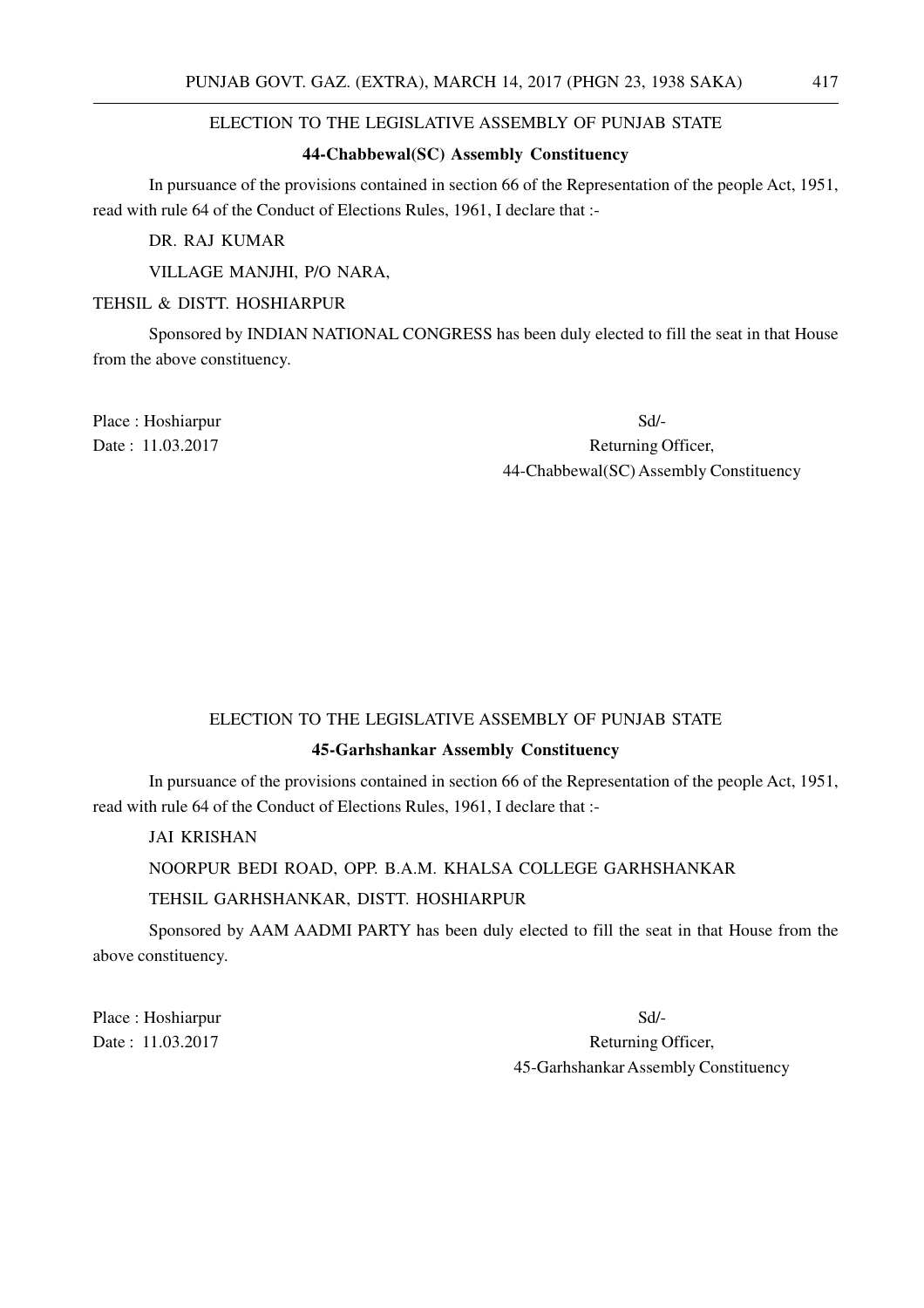#### **46-Banga(SC) Assembly Constituency**

In pursuance of the provisions contained in section 66 of the Representation of the people Act, 1951, read with rule 64 of the Conduct of Elections Rules, 1961, I declare that :-

#### SUKHWINDER KUMAR

#### SUKHMANI ENCLAVE, SOTRAN ROAD, BANGA

Sponsored by SHIROMANI AKALI DAL has been duly elected to fill the seat in that House from the above constituency.

Place : Chhokran Sd<sup>1</sup>-Date : 11.03.2017 Returning Officer, 46-Banga(SC) Assembly Constituency

#### ELECTION TO THE LEGISLATIVE ASSEMBLY OF PUNJAB STATE

#### **47-Nawan Shahr Assembly Constituency**

In pursuance of the provisions contained in section 66 of the Representation of the people Act, 1951, read with rule 64 of the Conduct of Elections Rules, 1961, I declare that :-

ANGAD SINGH

H.NO. 157, VILLAGE SALOH,

TEHSIL NAWANSHAHR, DISTT. SBS NAGAR

Sponsored by INDIAN NATIONAL CONGRESS has been duly elected to fill the seat in that House from the above constituency.

Place : Chhokran Sd<sup>1</sup>-Date : 11.03.2017 Returning Officer, 47-Nawan Shahr Assembly Constituency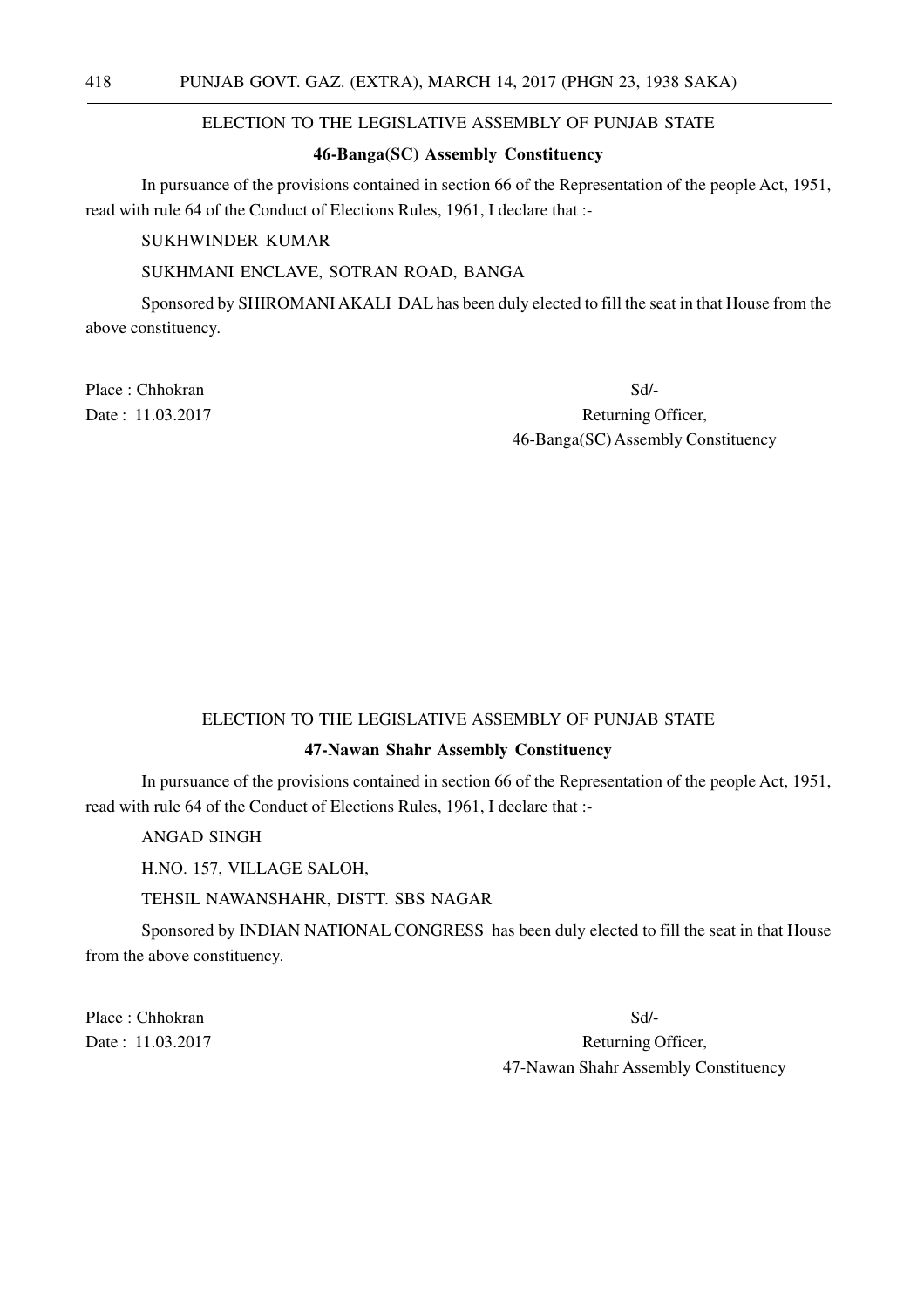#### **48-Balachaur Assembly Constituency**

In pursuance of the provisions contained in section 66 of the Representation of the people Act, 1951, read with rule 64 of the Conduct of Elections Rules, 1961, I declare that :-

DARSHAN LAL VILLAGE MANGUPUR, P.O. MAKHUPUR TEHSIL BALACHAUR, DISTT. SBS NAGAR

Sponsored by INDIAN NATIONAL CONGRESS has been duly elected to fill the seat in that House from the above constituency.

Place : Chhokaran Sd<sup>1</sup>-Date : 11.03.2017 Returning Officer, 48-Balachaur Assembly Constituency

#### ELECTION TO THE LEGISLATIVE ASSEMBLY OF PUNJAB STATE

#### **49-Anandpur Sahib Assembly Constituency**

In pursuance of the provisions contained in section 66 of the Representation of the people Act, 1951, read with rule 64 of the Conduct of Elections Rules, 1961, I declare that :-

#### KANWAR PAL SINGH

VILLAGE KHATANA P.O TIBBA TAPPRIAN

#### TEHSIL SHRI ANANDPUR SAHIB, DISTT. RUPNAGAR

Sponsored by INDIAN NATIONAL CONGRESS has been duly elected to fill the seat in that House from the above constituency.

Place : Rupnagar Sd/-Date : 11.03.2017 Returning Officer, 49-Anandpur Sahib Assembly Constituency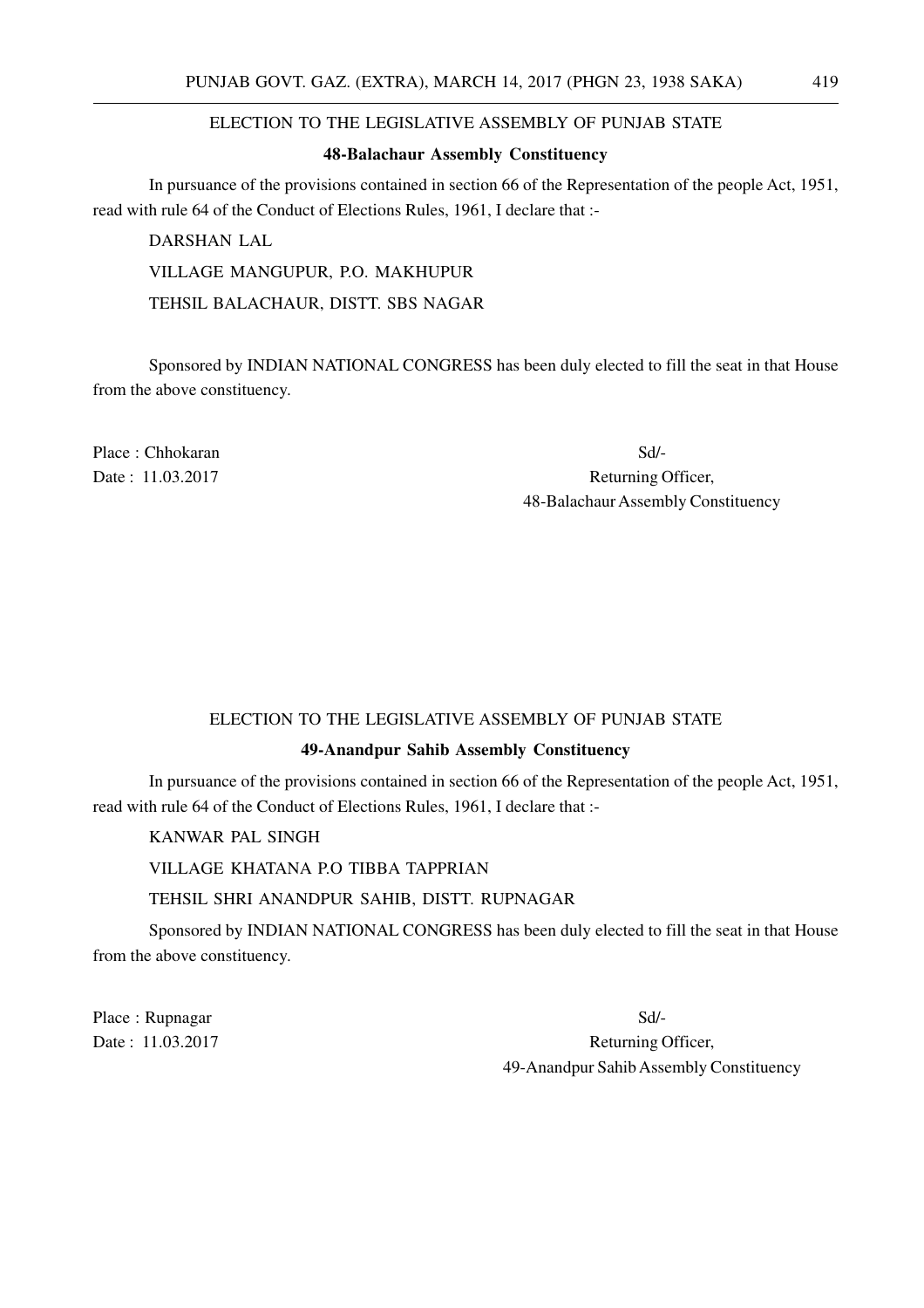#### **50-Rupnagar Assembly Constituency**

In pursuance of the provisions contained in section 66 of the Representation of the people Act, 1951, read with rule 64 of the Conduct of Elections Rules, 1961, I declare that :-

#### AMARJIT SINGH SANDOA

VILLAGE SANDOA, P/O NURPURBEDI,

#### TEHSIL SRI ANANDPUR SAHIB, DISTT. ROPAR

Sponsored by AAM AADMI PARTY has been duly elected to fill the seat in that House from the above constituency.

Place : Rupnagar Sd/-

Date : 11.03.2017 Returning Officer, 50-Rupnagar Assembly Constituency

#### ELECTION TO THE LEGISLATIVE ASSEMBLY OF PUNJAB STATE

#### **51-Chamkaur Sahib(SC) Assembly Constituency**

In pursuance of the provisions contained in section 66 of the Representation of the people Act, 1951, read with rule 64 of the Conduct of Elections Rules, 1961, I declare that :-

#### CHARANJIT SINGH CHANNI

H.NO. 1661, GURDWARA ROAD KHARAR

#### TEHSIL KHARAR, DISTT. SAS NAGAR

Sponsored by INDIAN NATIONAL CONGRESS has been duly elected to fill the seat in that House from the above constituency.

Place : Rupnagar Sd/-Date : 11.03.2017 Returning Officer, 51-Chamkaur Sahib(SC) Assembly Constituency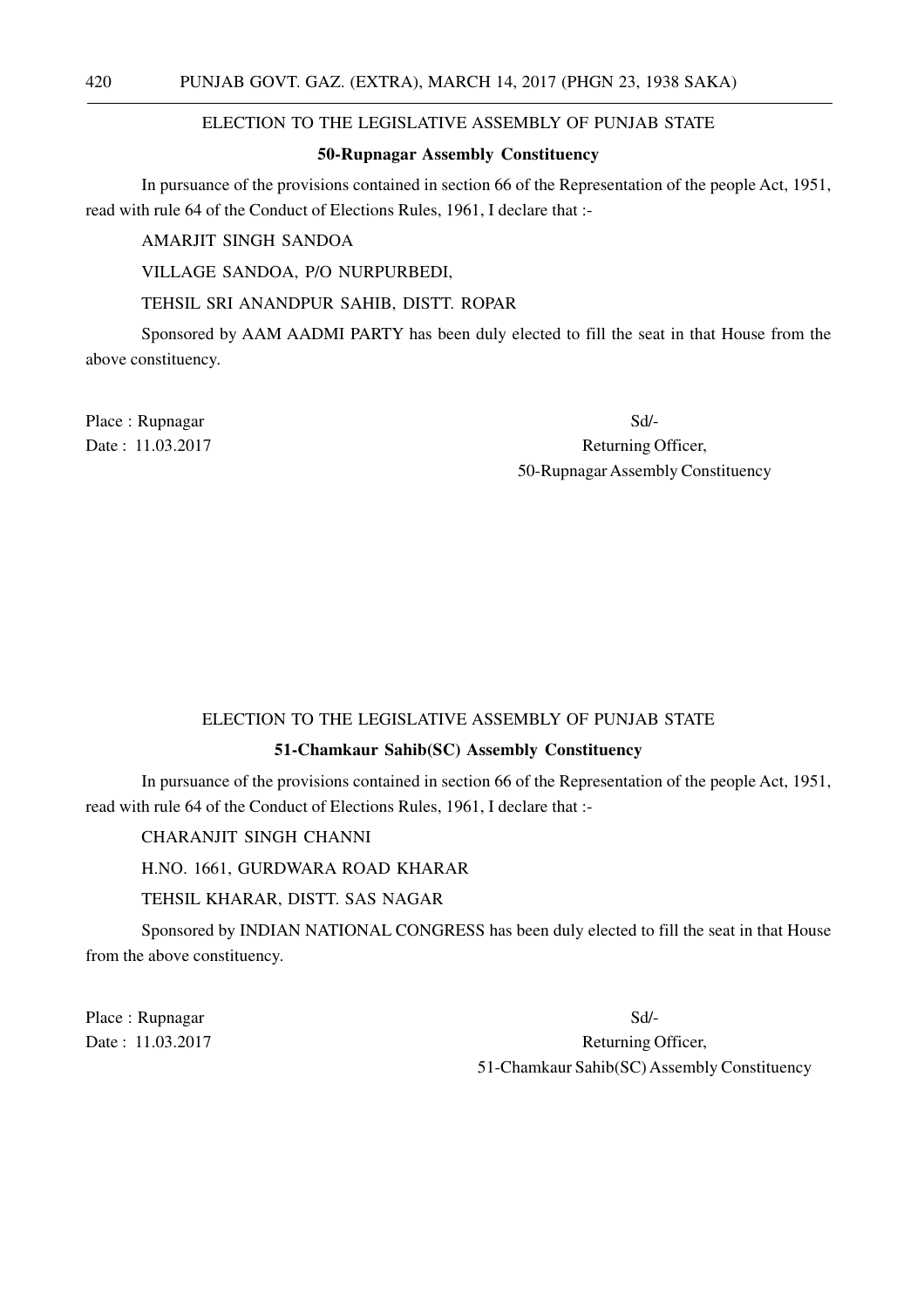#### **52-Kharar Assembly Constituency**

In pursuance of the provisions contained in section 66 of the Representation of the people Act, 1951, read with rule 64 of the Conduct of Elections Rules, 1961, I declare that :-

KANWAR SANDHU

H.NO.248,WWRW SOCIETY, BLOCK C, KANSAL TEH KHARAR,

DISTRICT SAHIBZADA AJIT SINGH NAGAR

Sponsored by AAM AADMI PARTY has been duly elected to fill the seat in that House from the above constituency.

Place : S.A.S. Nagar Sd<sup>1</sup>-

Date : 11.03.2017 Returning Officer, 52-Kharar Assembly Constituency

#### ELECTION TO THE LEGISLATIVE ASSEMBLY OF PUNJAB STATE

#### **53-S.A.S. Nagar Assembly Constituency**

In pursuance of the provisions contained in section 66 of the Representation of the people Act, 1951, read with rule 64 of the Conduct of Elections Rules, 1961, I declare that :-

#### BALBIR SINGH SIDHU

HOUSE NO. 2222, PHASE 7, SAS NAGAR

Sponsored by INDIAN NATIONAL CONGRESS has been duly elected to fill the seat in that House from the above constituency.

Place : S.A.S. Nagar Sd<sup>1</sup>-

Date : 11.03.2017 Returning Officer, 53-S.A.S. Nagar Assembly Constituency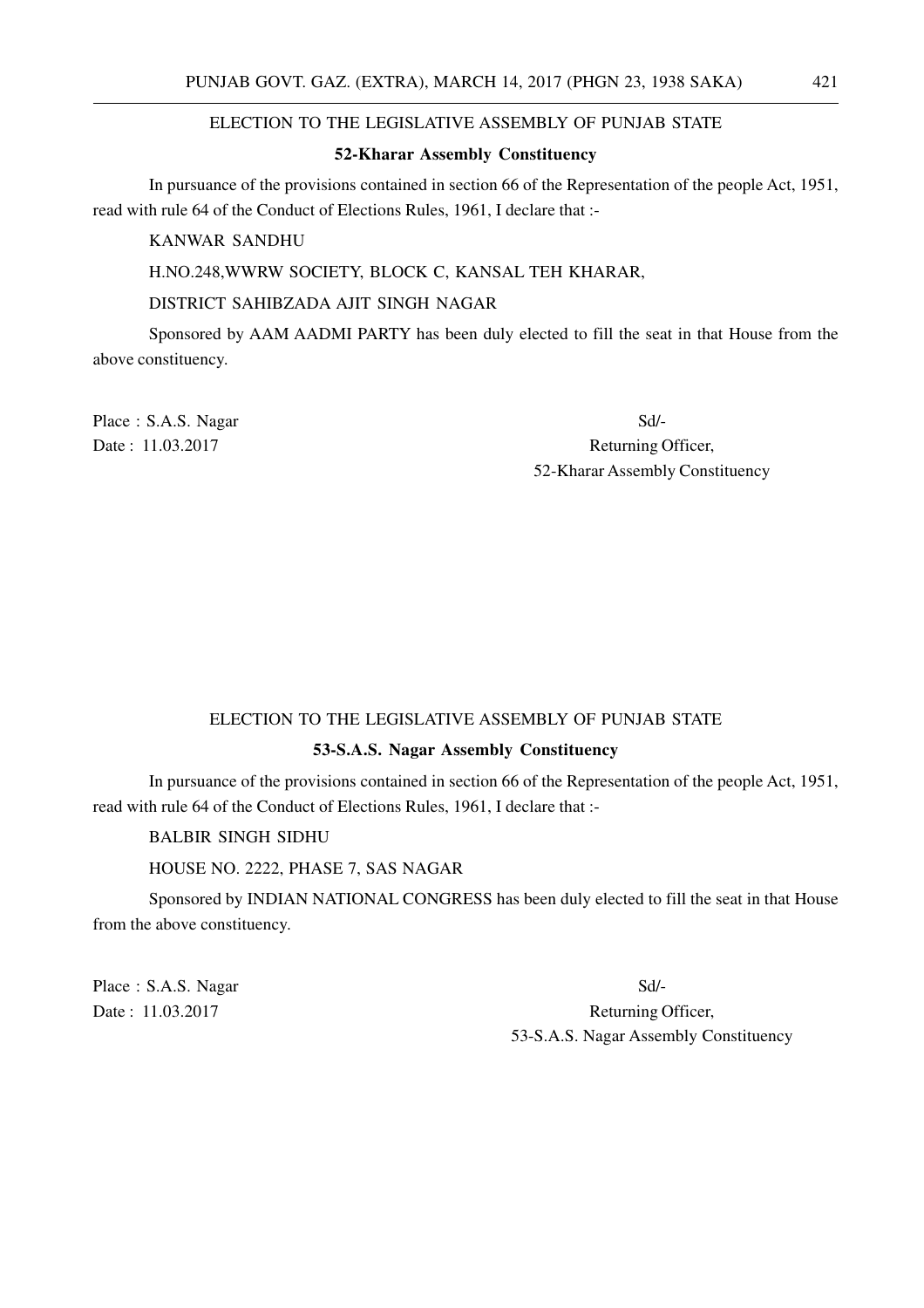#### **54-Bassi Pathana(SC) Assembly Constituency**

In pursuance of the provisions contained in section 66 of the Representation of the people Act, 1951, read with rule 64 of the Conduct of Elections Rules, 1961, I declare that :-

GURPREET SINGH

HOUSE NO. 109, PHASE 3-A, S.A.S NAGAR, MOHALI, PUNJAB

PIN CODE-160059

Sponsored by INDIAN NATIONAL CONGRESS has been duly elected to fill the seat in that House from the above constituency.

Place : Fatehgarh Sahib Sd/-

Date : 11.03.2017 Returning Officer, 54-Bassi Pathana(SC) Assembly Constituency

#### ELECTION TO THE LEGISLATIVE ASSEMBLY OF PUNJAB STATE

#### **55-Fatehgarh Sahib Assembly Constituency**

In pursuance of the provisions contained in section 66 of the Representation of the people Act, 1951, read with rule 64 of the Conduct of Elections Rules, 1961, I declare that :-

#### KULJIT SINGH NAGRA

305, KARTAR COMPLEX, OPPOSITE DEPUTY COMMISSIONER OFFICE

#### FATEHGARH SAHIB

Sponsored by INDIAN NATIONAL CONGRESS has been duly elected to fill the seat in that House from the above constituency.

Place : Fatehgarh Sahib Sd/-

Date : 11.03.2017 Returning Officer, 55-Fatehgarh Sahib Assembly Constituency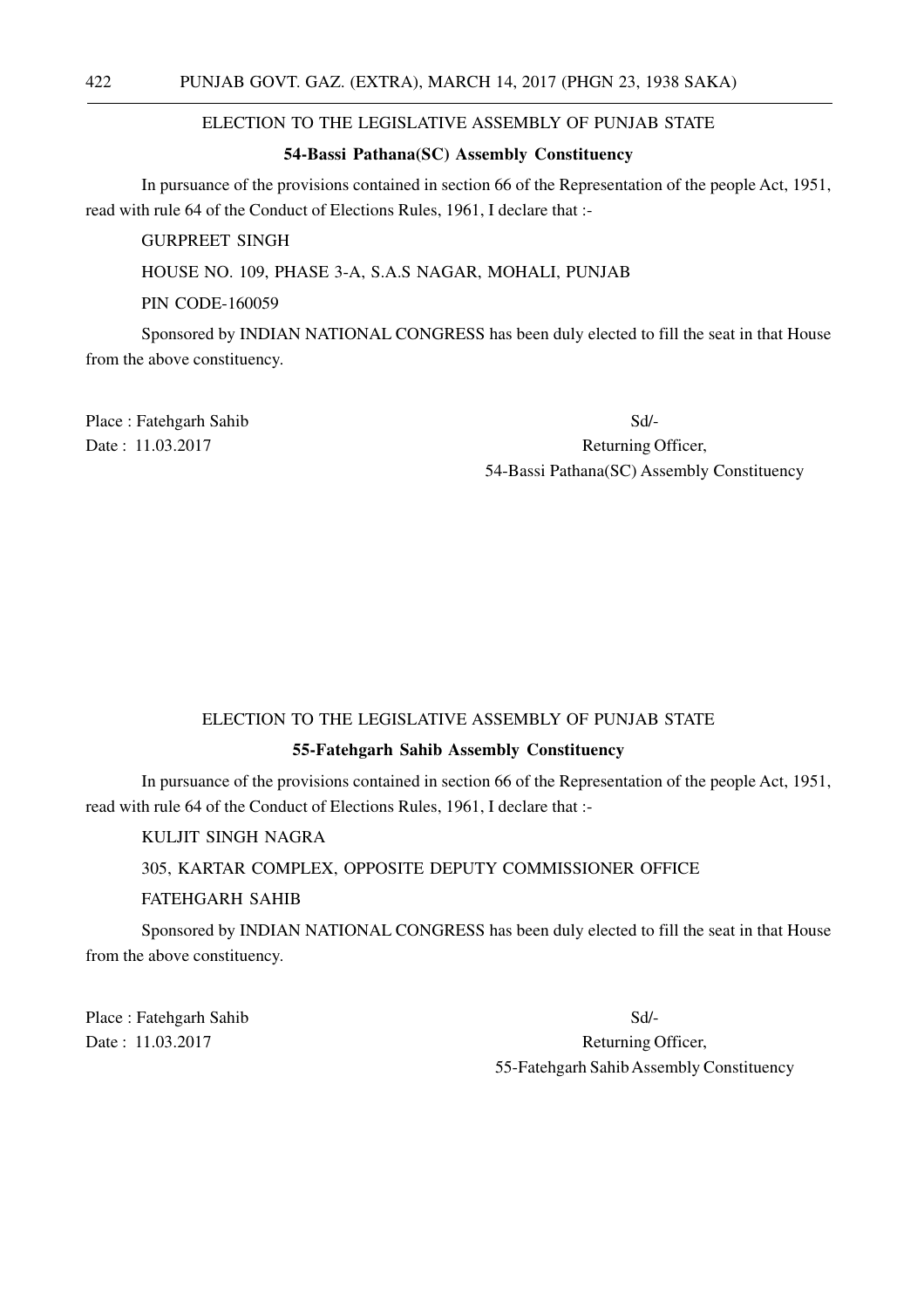#### **56-Amloh Assembly Constituency**

In pursuance of the provisions contained in section 66 of the Representation of the people Act, 1951, read with rule 64 of the Conduct of Elections Rules, 1961, I declare that :-

RANDEEP SINGH

SEWA BHAWAN, NABHA

DISTT. PATIALA

Sponsored by INDIAN NATIONAL CONGRESS has been duly elected to fill the seat in that House from the above constituency.

Place : Fatehgarh Sahib Sd/-

Date : 11.03.2017 Returning Officer, 56-Amloh Assembly Constituency

#### ELECTION TO THE LEGISLATIVE ASSEMBLY OF PUNJAB STATE

#### **57-Khanna Assembly Constituency**

In pursuance of the provisions contained in section 66 of the Representation of the people Act, 1951, read with rule 64 of the Conduct of Elections Rules, 1961, I declare that :-

GURKIRAT SINGH KOTLI

KOTLI HOUSE,

NEAR PWD REST HOUSE, VILLAGE BHATTIAN,

DISTT. LUDHIANA 141401

Sponsored by INDIAN NATIONAL CONGRESS has been duly elected to fill the seat in that House from the above constituency.

Place :Ludhiana Sd/-

Date : 11.03.2017 Returning Officer, 57-Khanna Assembly Constituency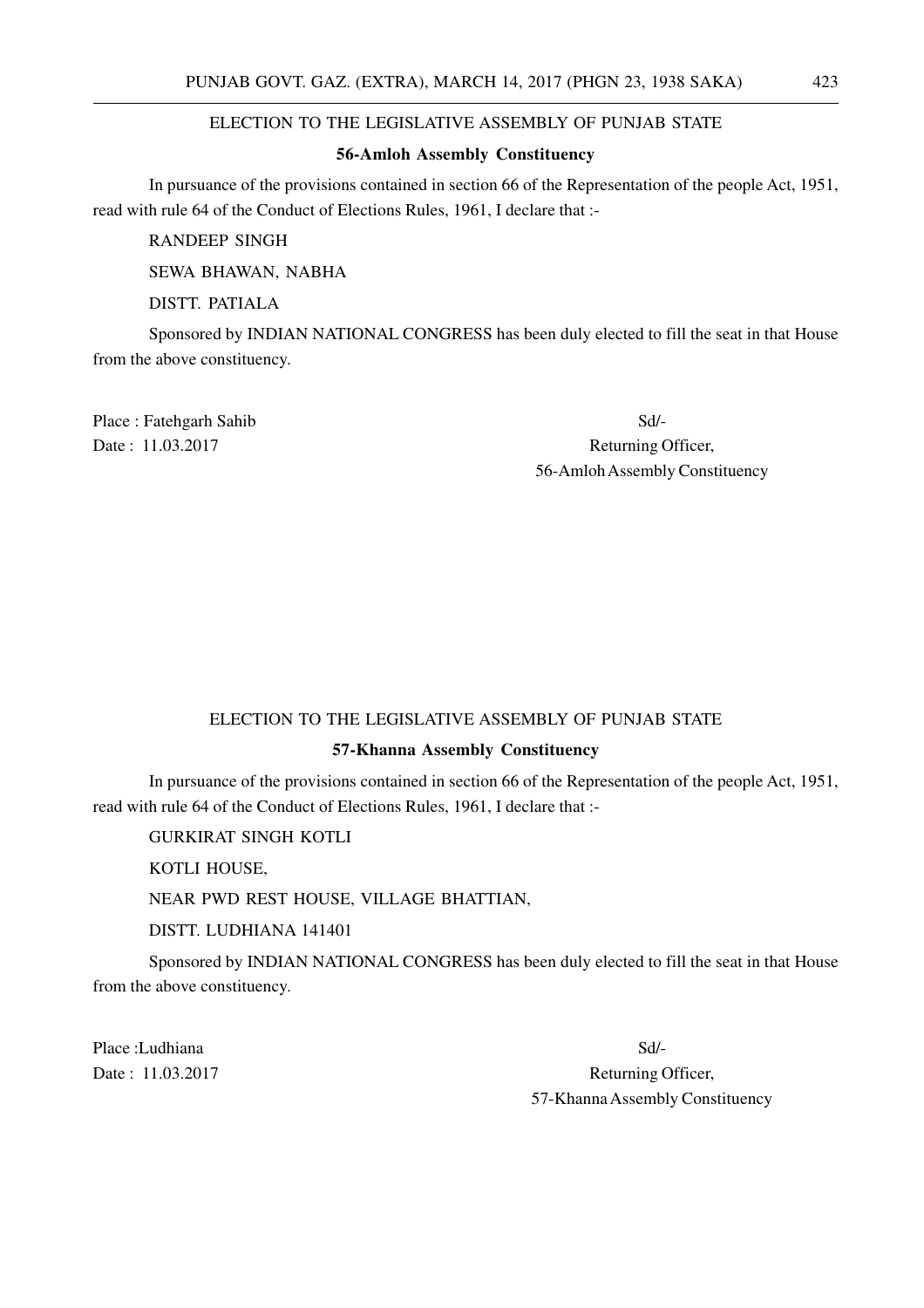#### **58-Samrala Assembly Constituency**

In pursuance of the provisions contained in section 66 of the Representation of the people Act, 1951, read with rule 64 of the Conduct of Elections Rules, 1961, I declare that :-

#### AMRIK SINGH DHILLON

H.NO. 181, RAMA MANDI, WARD NO. 13,

#### TEHSIL SAMRALA, LUDHIANA

Sponsored by INDIAN NATIONAL CONGRESS has been duly elected to fill the seat in that House from the above constituency.

Place : Ludhiana Sd

Date : 11.03.2017 Returning Officer, 58-Samrala Assembly Constituency

#### ELECTION TO THE LEGISLATIVE ASSEMBLY OF PUNJAB STATE

#### **59-Sahnewal Assembly Constituency**

In pursuance of the provisions contained in section 66 of the Representation of the people Act, 1951, read with rule 64 of the Conduct of Elections Rules, 1961, I declare that :-

#### SHARANJIT SINGH DHILLON

60, PANCHSHEEL VIHAR, BAREWAL

#### OCTROI POST ROAD, NEAR MAGNET RESORTS, LUDHIANA

Sponsored by SHIROMANI AKALI DAL has been duly elected to fill the seat in that House from the above constituency.

Place : Ludhiana Sd<sup>1</sup>-

Date : 11.03.2017 Returning Officer, 59-Sahnewal Assembly Constituency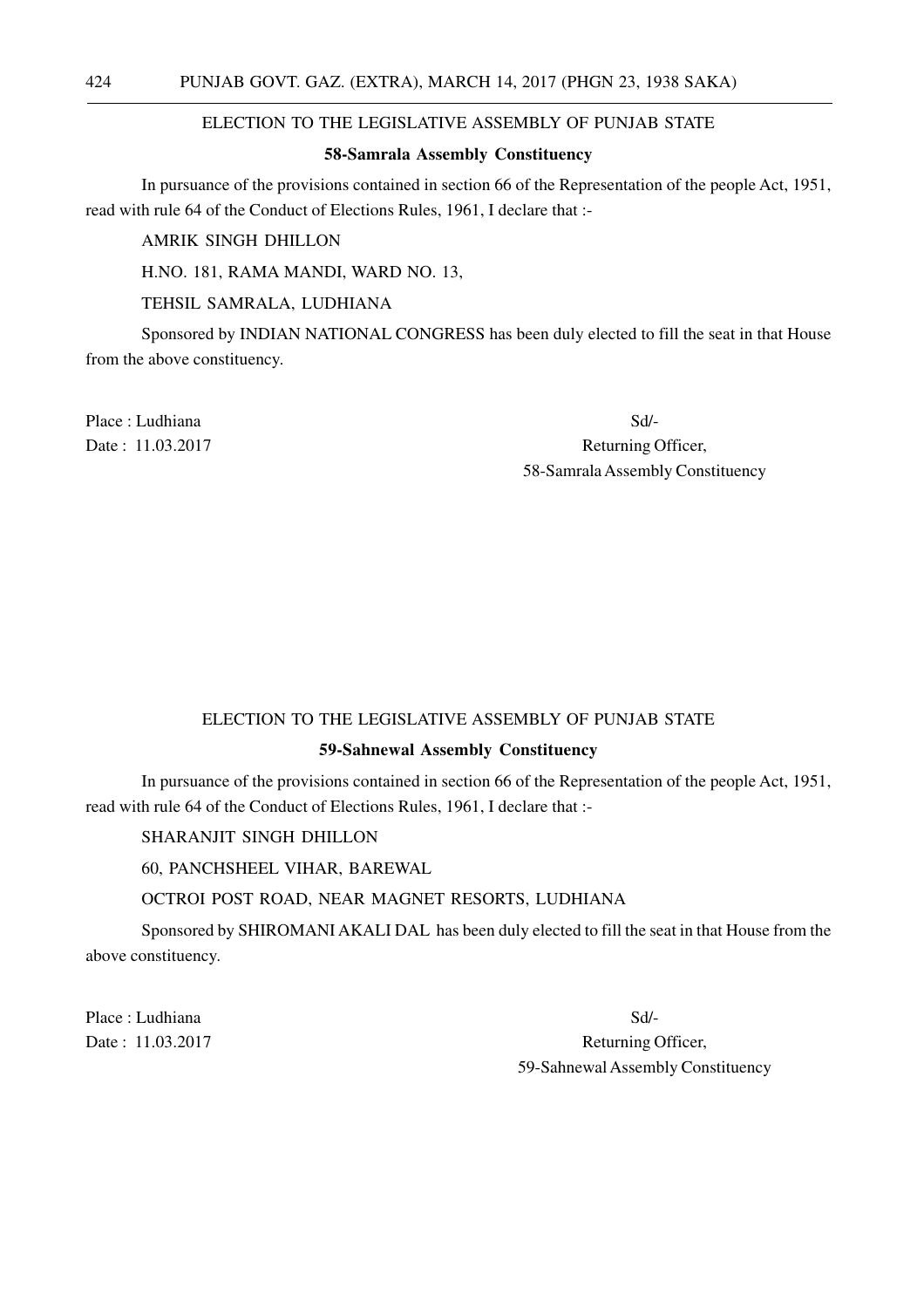#### **60-Ludhiana East Assembly Constituency**

In pursuance of the provisions contained in section 66 of the Representation of the people Act, 1951, read with rule 64 of the Conduct of Elections Rules, 1961, I declare that :-

SANJEEV TALWAR

B-XXIII-4942, RAM NAGAR

#### SAMRALA ROAD, LUDHIANA

Sponsored by INDIAN NATIONAL CONGRESS has been duly elected to fill the seat in that House from the above constituency.

Place : Ludhiana Sd/-

Date : 11.03.2017 Returning Officer, 60-Ludhiana East Assembly Constituency

#### ELECTION TO THE LEGISLATIVE ASSEMBLY OF PUNJAB STATE

#### **61-Ludhiana South Assembly Constituency**

In pursuance of the provisions contained in section 66 of the Representation of the people Act, 1951, read with rule 64 of the Conduct of Elections Rules, 1961, I declare that :-

BALVINDER SINGH BAINS

H.NO. 9757 STREET NO. 5

KOT MANGAL SINGH, LUDHIANA, 141003

Sponsored by LOK INSAAF PARTY has been duly elected to fill the seat in that House from the above constituency.

Place : Ludhiana Sd<sup>1</sup>-

Date : 11.03.2017 Returning Officer, 61-Ludhiana South Assembly Constituency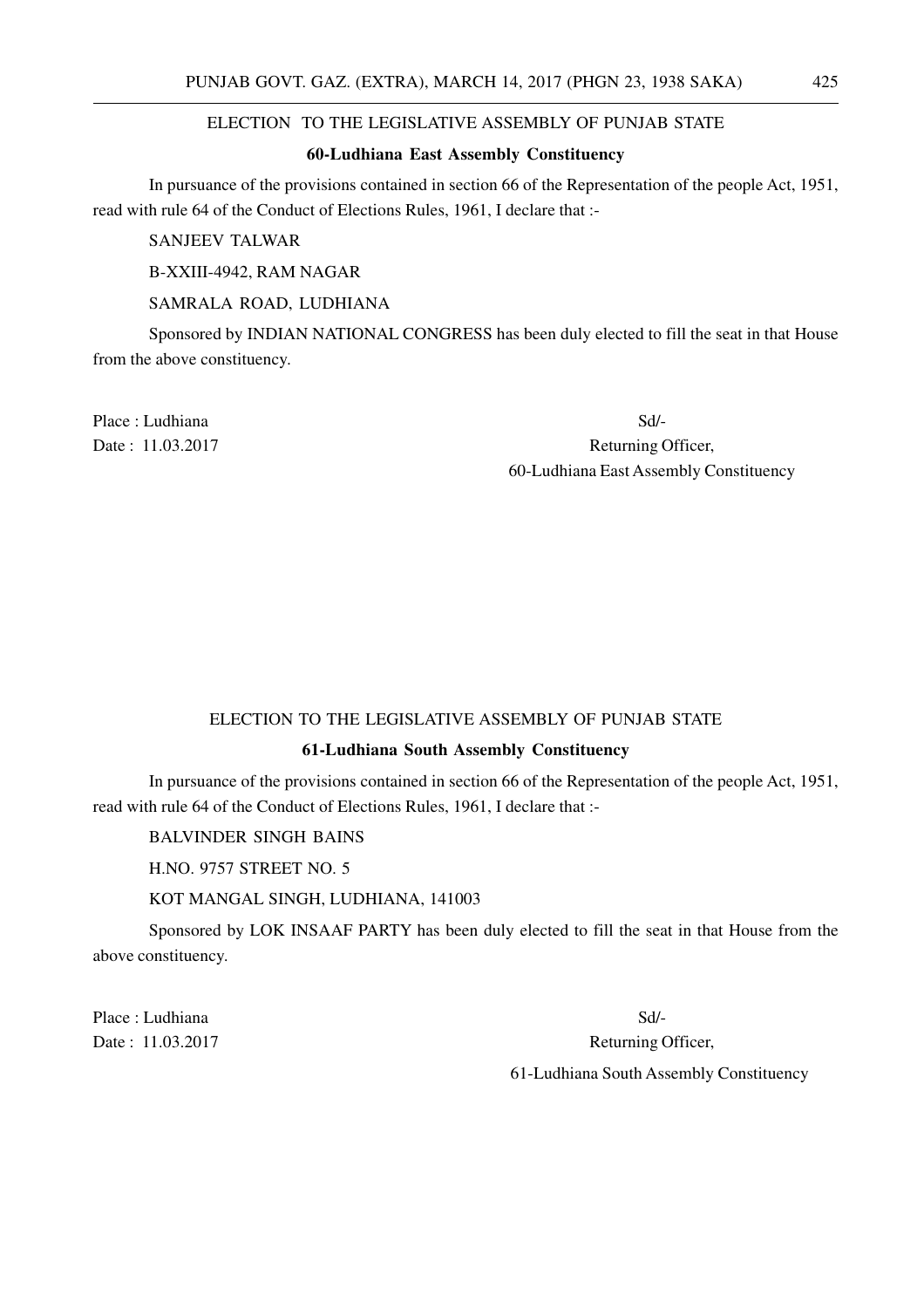#### **62-Atam Nagar Assembly Constituency**

In pursuance of the provisions contained in section 66 of the Representation of the people Act, 1951, read with rule 64 of the Conduct of Elections Rules, 1961, I declare that :-

#### SIMARJEET SINGH BAINS

H.NO. 9757 STREET NO. 5

#### KOT MANGAL SINGH, LUDHIANA

Sponsored by LOK INSAAF PARTY has been duly elected to fill the seat in that House from the above constituency.

Place : Ludhiana Sd

Date : 11.03.2017 Returning Officer, 62-Atam Nagar Assembly Constituency

#### ELECTION TO THE LEGISLATIVE ASSEMBLY OF PUNJAB STATE

#### **63-Ludhiana Central Assembly Constituency**

In pursuance of the provisions contained in section 66 of the Representation of the people Act, 1951, read with rule 64 of the Conduct of Elections Rules, 1961, I declare that :-

#### SURINDER KUMAR DAWAR

#### B-III-327, KUCHA PANDIT BELI RAM,

#### NEAR POLICE STATION DARESI, LUDHIANA

Sponsored by INDIAN NATIONAL CONGRESS has been duly elected to fill the seat in that House from the above constituency.

Place : Ludhiana Sd<sup>1</sup>-Date : 11.03.2017 Returning Officer, 63-Ludhiana Central Assembly Constituency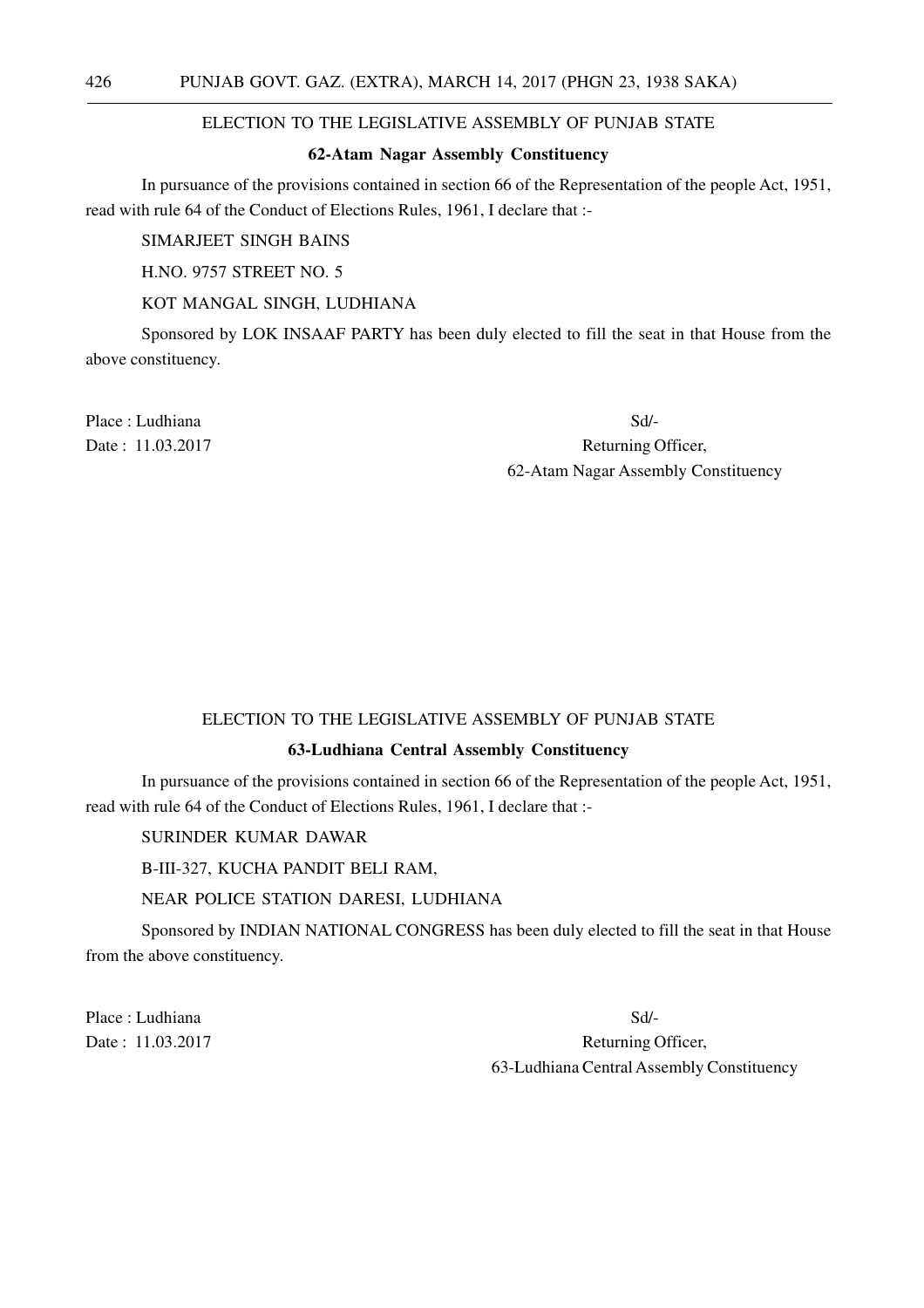#### **64-Ludhiana West Assembly Constituency**

In pursuance of the provisions contained in section 66 of the Representation of the people Act, 1951, read with rule 64 of the Conduct of Elections Rules, 1961, I declare that :-

#### BHARAT BHUSAN (ASHU)

#### 50 MODEL GRAM LUDHIANA

Sponsored by INDIAN NATIONAL CONGRESS has been duly elected to fill the seat in that House from the above constituency.

Place : Ludhiana Sd<sup>1</sup>-

Date : 11.03.2017 Returning Officer, 64-Ludhiana West Assembly Constituency

#### ELECTION TO THE LEGISLATIVE ASSEMBLY OF PUNJAB STATE

#### **65-Ludhiana North Assembly Constituency**

In pursuance of the provisions contained in section 66 of the Representation of the people Act, 1951, read with rule 64 of the Conduct of Elections Rules, 1961, I declare that :-

#### RAKESH PANDEY

21-C, SOUTH CITY VILLAGE AYALI KHURAD,

LUDHIANA

Sponsored by INDIAN NATIONAL CONGRESS has been duly elected to fill the seat in that House from the above constituency.

Place : Ludhiana Sd<sup>1</sup>-Date : 11.03.2017 Returning Officer, 65-Ludhiana North Assembly Constituency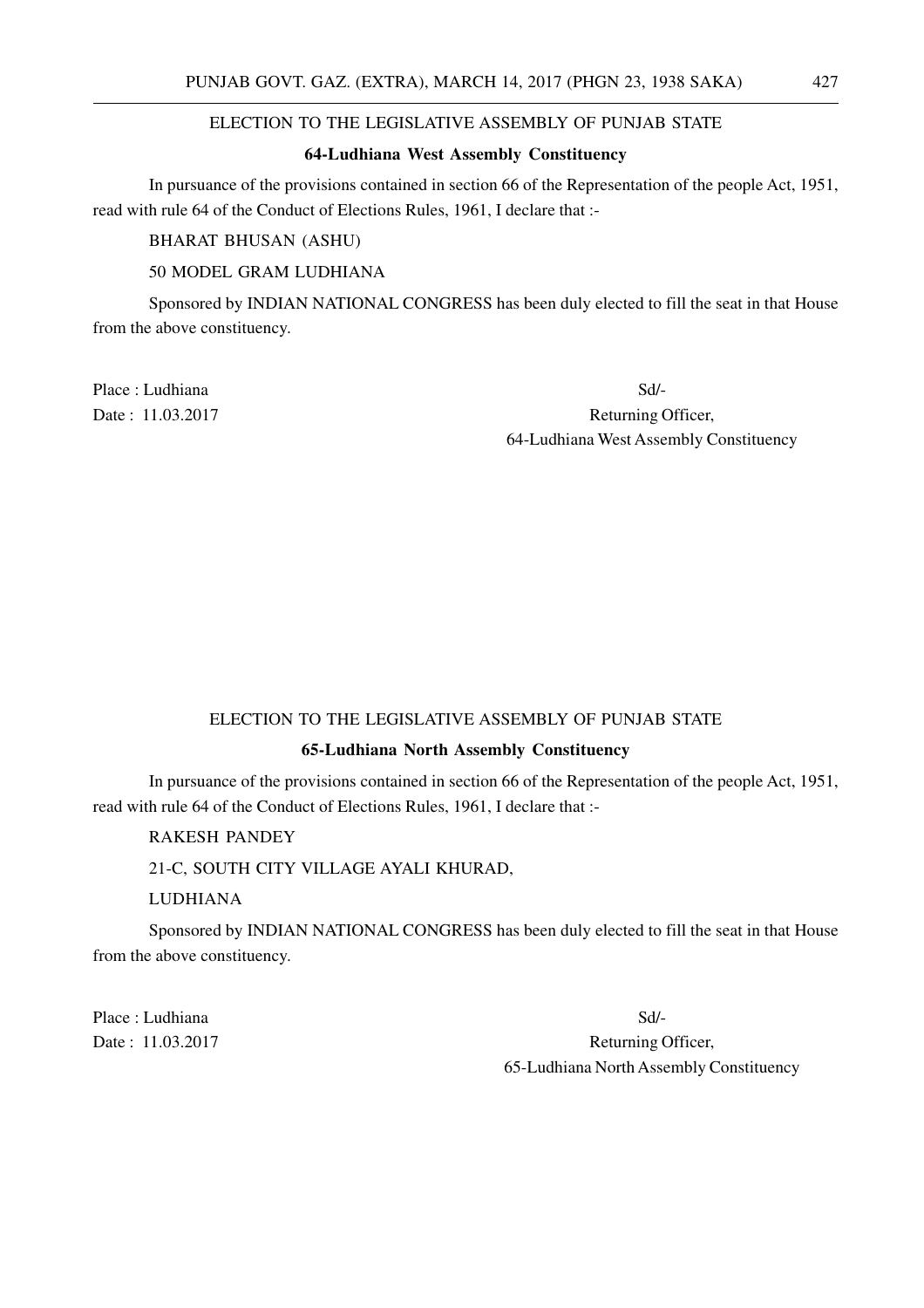#### **66-Gill(SC) Assembly Constituency**

In pursuance of the provisions contained in section 66 of the Representation of the people Act, 1951, read with rule 64 of the Conduct of Elections Rules, 1961, I declare that :-

KULDEEP SINGH VAID (BULARA)

H.NO. 45-I

SARABHA NAGAR, LUDHIANA

Sponsored by INDIAN NATIONAL CONGRESS has been duly elected to fill the seat in that House from the above constituency.

Place : Ludhiana Sd

Date : 11.03.2017 Returning Officer, 66-Gill(SC) Assembly Constituency

#### ELECTION TO THE LEGISLATIVE ASSEMBLY OF PUNJAB STATE

#### **67-Payal(SC) Assembly Constituency**

In pursuance of the provisions contained in section 66 of the Representation of the people Act, 1951, read with rule 64 of the Conduct of Elections Rules, 1961, I declare that :-

LAKHVIR SINGH LAKHA

WARD NO. 2 PAYAL,

TEHSIL PAYAL, DISTT. LUDHIANA

Sponsored by INDIAN NATIONAL CONGRESS has been duly elected to fill the seat in that House from the above constituency.

Place : Ludhiana Sd<sup>1</sup>-Date : 11.03.2017 Returning Officer, 67-Payal(SC) Assembly Constituency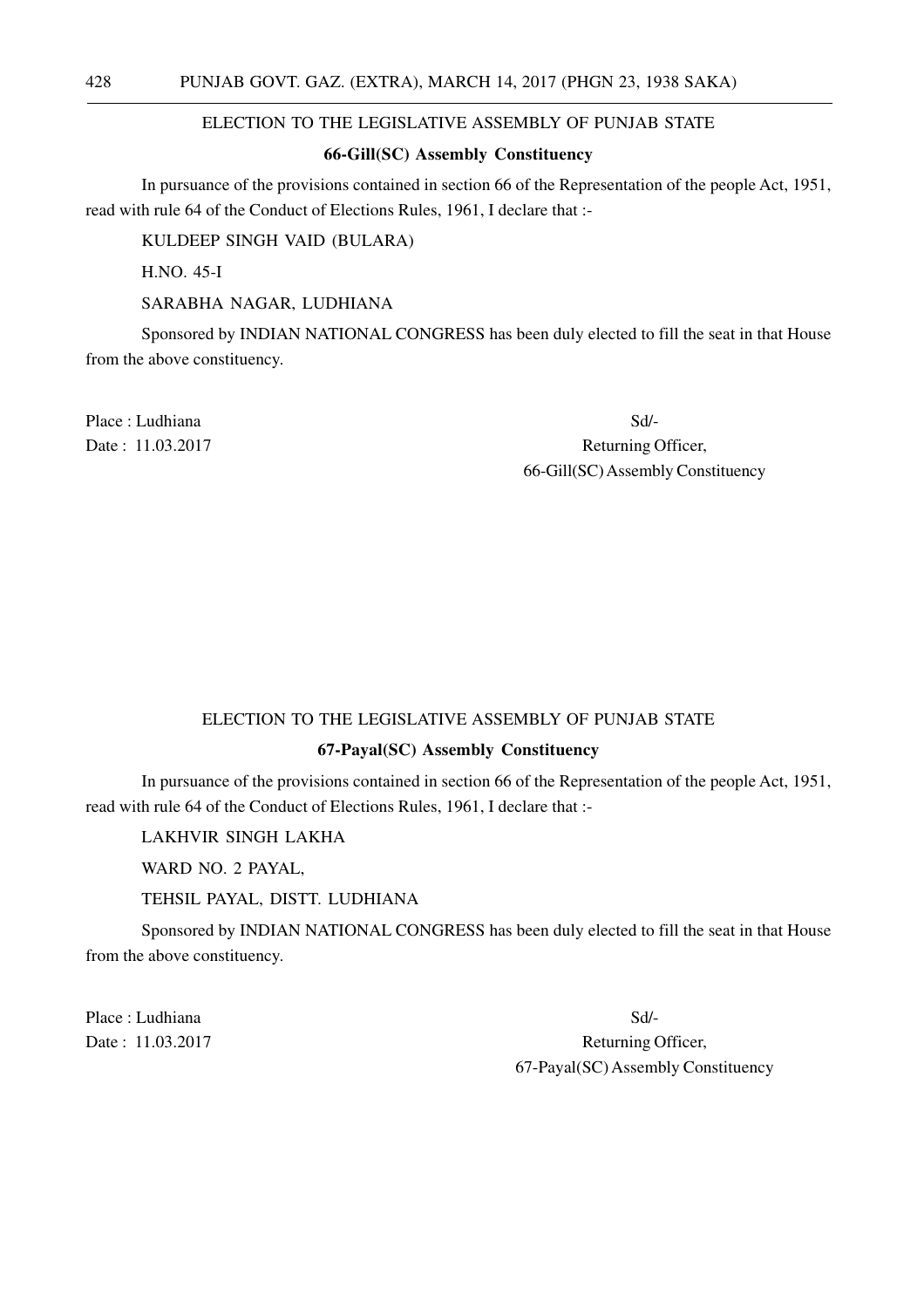#### **68-Dakha Assembly Constituency**

In pursuance of the provisions contained in section 66 of the Representation of the people Act, 1951, read with rule 64 of the Conduct of Elections Rules, 1961, I declare that :-

#### HARVINDER SINGH PHOOLKA

C-253 DEFENCE COLONY

NEW DELHI-24

Sponsored by AAM AADMI PARTY has been duly elected to fill the seat in that House from the above constituency.

Place : Ludhiana Sd/-

# Date : 11.03.2017 Returning Officer, 68-Dakha Assembly Constituency

#### ELECTION TO THE LEGISLATIVE ASSEMBLY OF PUNJAB STATE

#### **69-Raikot(SC) Assembly Constituency**

In pursuance of the provisions contained in section 66 of the Representation of the people Act, 1951, read with rule 64 of the Conduct of Elections Rules, 1961, I declare that :-

#### JAGTAR SINGH JAGGA HISSOWAL

#### H.NO. 126, VILLAGE HISSOWAL, TEHSIL RAIKOT (LDH)

Sponsored by AAM AADMI PARTY has been duly elected to fill the seat in that House from the above constituency.

Place : Ludhiana Sd<sup>1</sup>-

Date : 11.03.2017 Returning Officer, 69-Raikot(SC) Assembly Constituency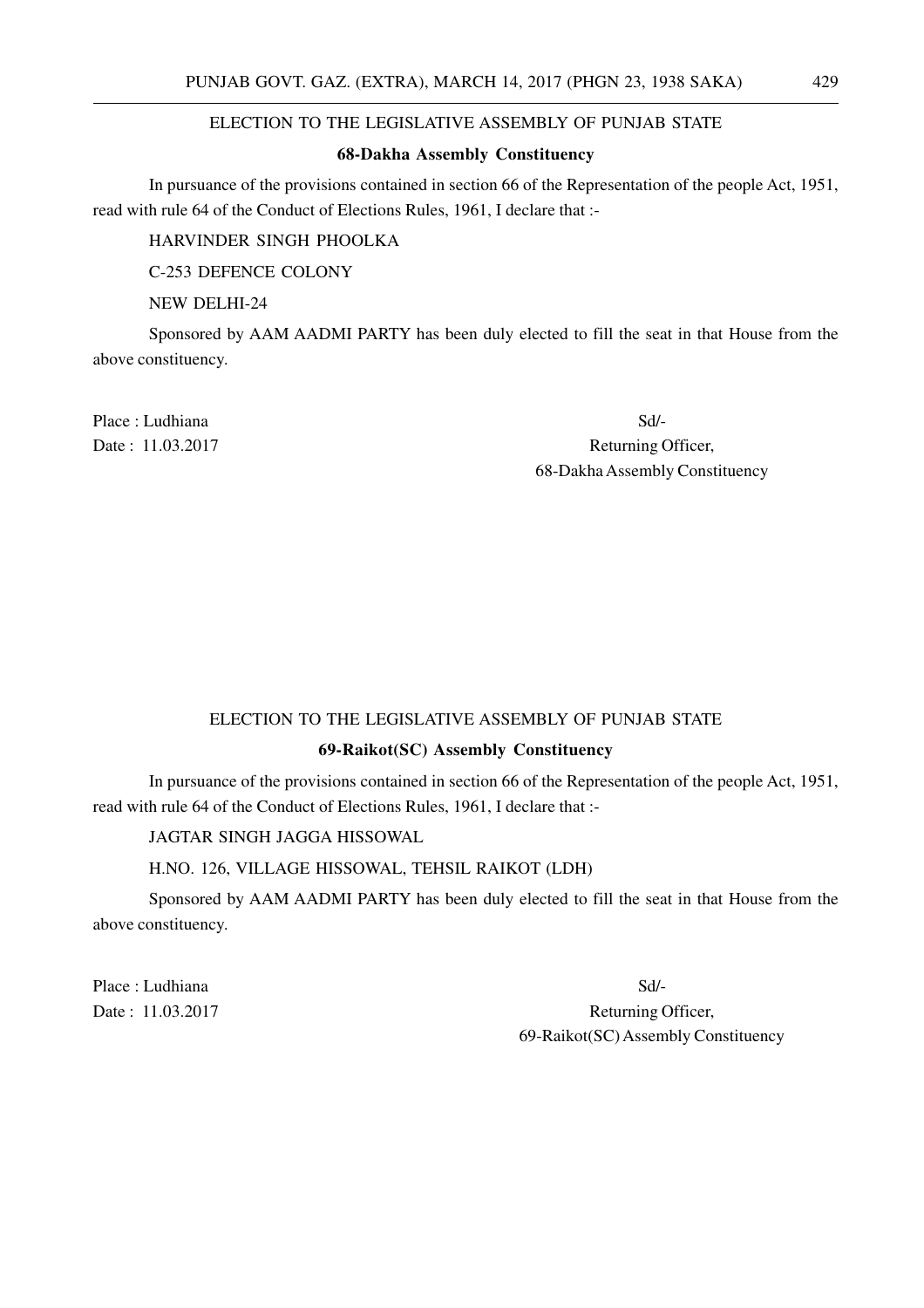#### **70-Jagraon(SC) Assembly Constituency**

In pursuance of the provisions contained in section 66 of the Representation of the people Act, 1951, read with rule 64 of the Conduct of Elections Rules, 1961, I declare that :-

#### SARVJIT KAUR MANUKE

H.NO. 2950 GOVT. QUARTERS

#### WARD NO. 40, LUDHIANA

Sponsored by AAM AADMI PARTY has been duly elected to fill the seat in that House from the above constituency.

Place : Ludhiana Sd

Date : 11.03.2017 Returning Officer, 70-Jagraon(SC) Assembly Constituency

#### ELECTION TO THE LEGISLATIVE ASSEMBLY OF PUNJAB STATE

#### **71-Nihal Singh Wala(SC) Assembly Constituency**

In pursuance of the provisions contained in section 66 of the Representation of the people Act, 1951, read with rule 64 of the Conduct of Elections Rules, 1961, I declare that :-

#### MANJIT SINGH

VPO. BILASPUR, TEHSIL NIHAL SINGH WALA,

DISTT. MOGA

Sponsored by AAM AADMI PARTY has been duly elected to fill the seat in that House from the above constituency.

Place : Moga Sd/-Date : 11.03.2017 Returning Officer, 71-Nihal Singhwala(SC) Assembly Constituency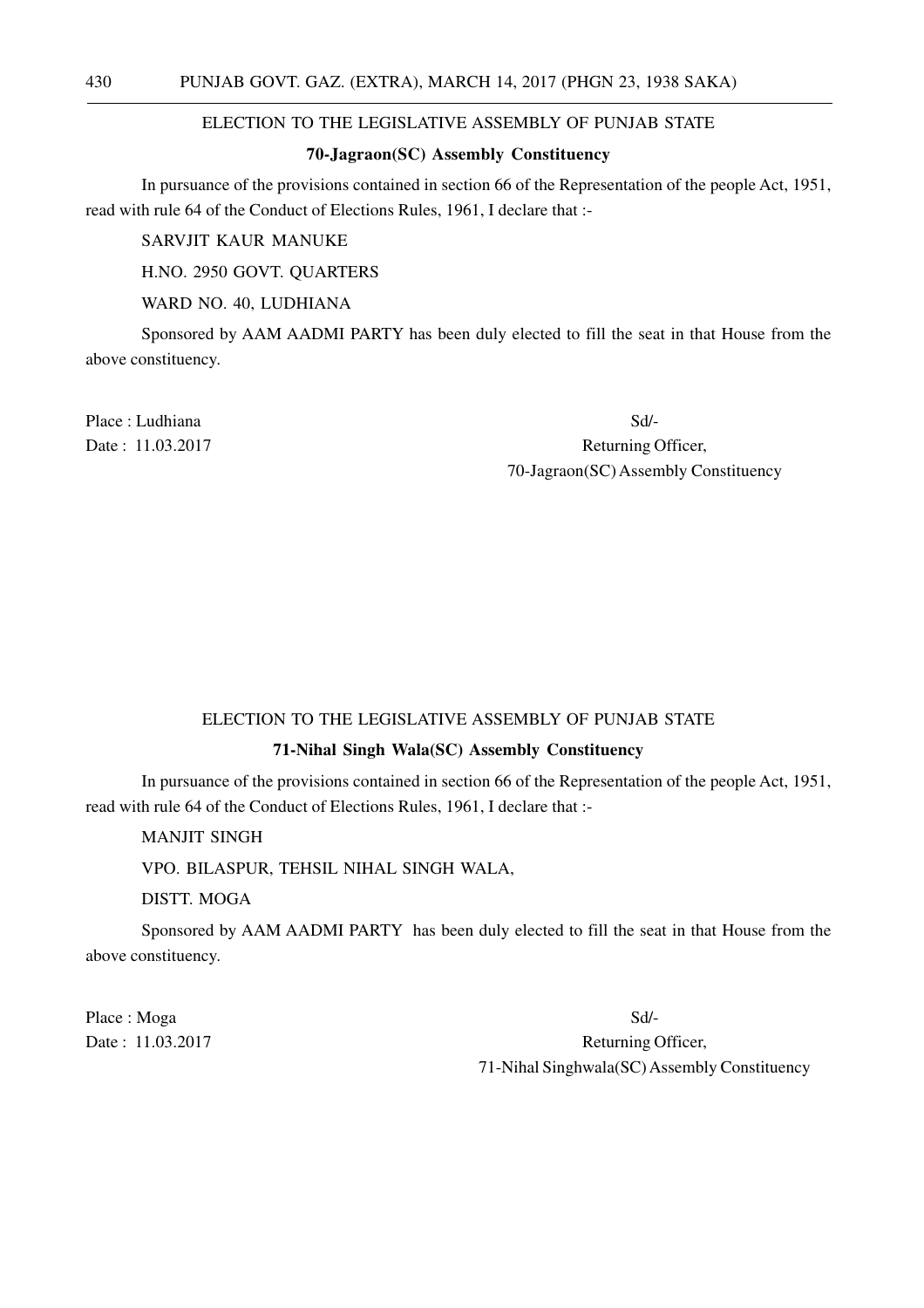#### **72-Bhagha Purana Assembly Constituency**

In pursuance of the provisions contained in section 66 of the Representation of the people Act, 1951, read with rule 64 of the Conduct of Elections Rules, 1961, I declare that :-

#### DARSHAN SINGH BRAR

#### VILLAGE KHOTA, TEHSIL NIHAL SINGH WALA, DISTRICT MOGA, PUNJAB

Sponsored by INDIAN NATIONAL CONGRESS has been duly elected to fill the seat in that House from the above constituency.

Place : Moga Sd/-

Date : 11.03.2017 Returning Officer, 72-Bhagha Purana Assembly Constituency

#### ELECTION TO THE LEGISLATIVE ASSEMBLY OF PUNJAB STATE

#### **73-Moga Assembly Constituency**

In pursuance of the provisions contained in section 66 of the Representation of the people Act, 1951, read with rule 64 of the Conduct of Elections Rules, 1961, I declare that :-

#### HARJOT KAMAL SINGH

SANT NAGAR MOGA

Sponsored by INDIAN NATIONAL CONGRESS has been duly elected to fill the seat in that House from the above constituency.

Place : Moga Sd/-

Date : 11.03.2017 Returning Officer, 73-Moga Assembly Constituency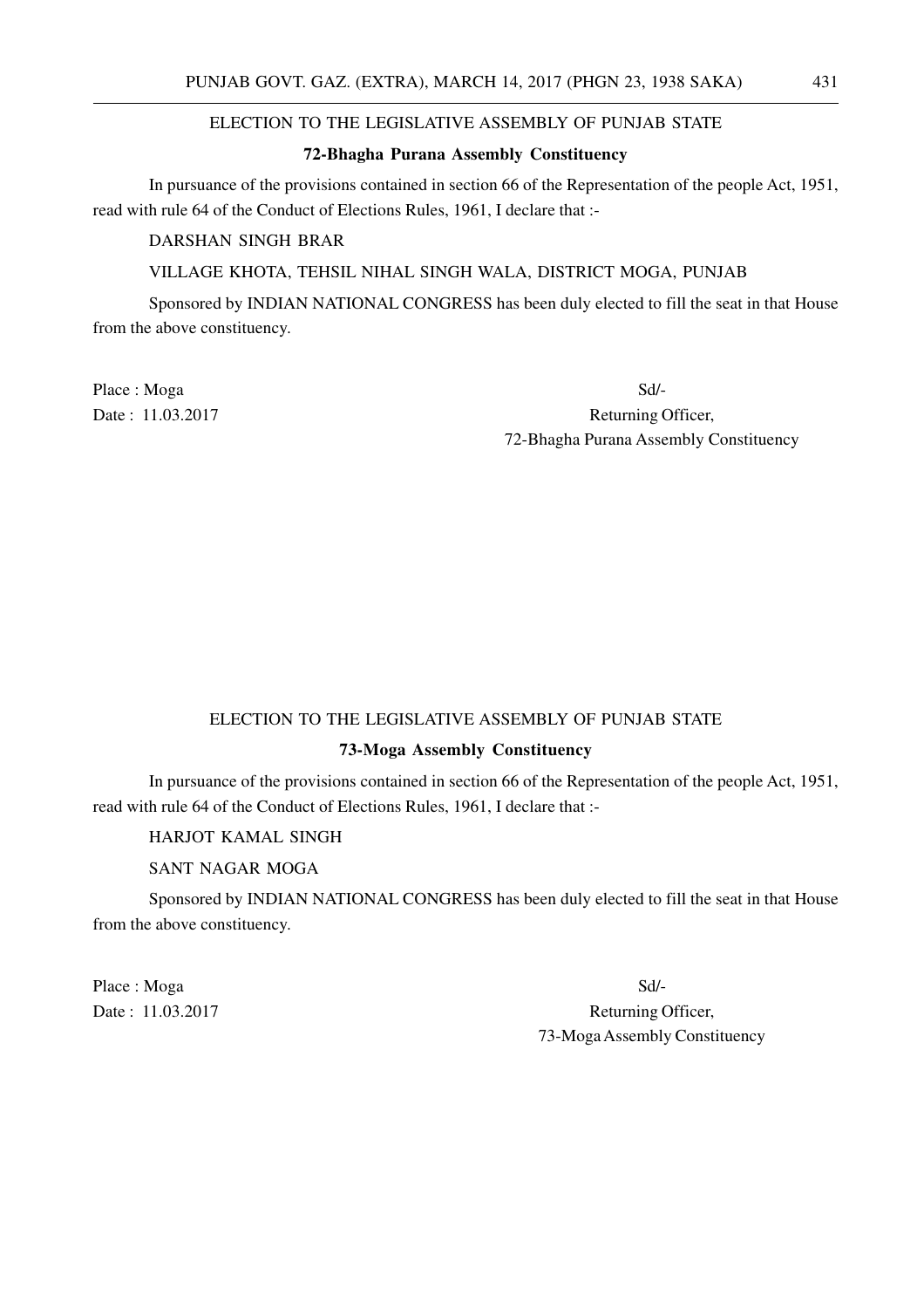#### **74-Dharamkot Assembly Constituency**

In pursuance of the provisions contained in section 66 of the Representation of the people Act, 1951, read with rule 64 of the Conduct of Elections Rules, 1961, I declare that :-

#### SUKHJIT SINGH

#### H.NO. 298, VPO LOHGARH, TEHSIL DHARAMKOT, DISTT. MOGA

Sponsored by INDIAN NATIONAL CONGRESS has been duly elected to fill the seat in that House from the above constituency.

Place : Moga Sd/-Date : 11.03.2017 Returning Officer, 74-Dharamkot Assembly Constituency

#### ELECTION TO THE LEGISLATIVE ASSEMBLY OF PUNJAB STATE

#### **75-Zira Assembly Constituency**

In pursuance of the provisions contained in section 66 of the Representation of the people Act, 1951, read with rule 64 of the Conduct of Elections Rules, 1961, I declare that :-

KULBIR SINGH

BASTI BUTE WALI, DAAKHLI BEHAK GUJJRAN

TEHSIL ZIRA, DISTT. FEROZEPUR

Sponsored by INDIAN NATIONAL CONGRESS has been duly elected to fill the seat in that House from the above constituency.

Place : Firozpur Sd/-Date : 11.03.2017 Returning Officer, 75-Zira Assembly Constituency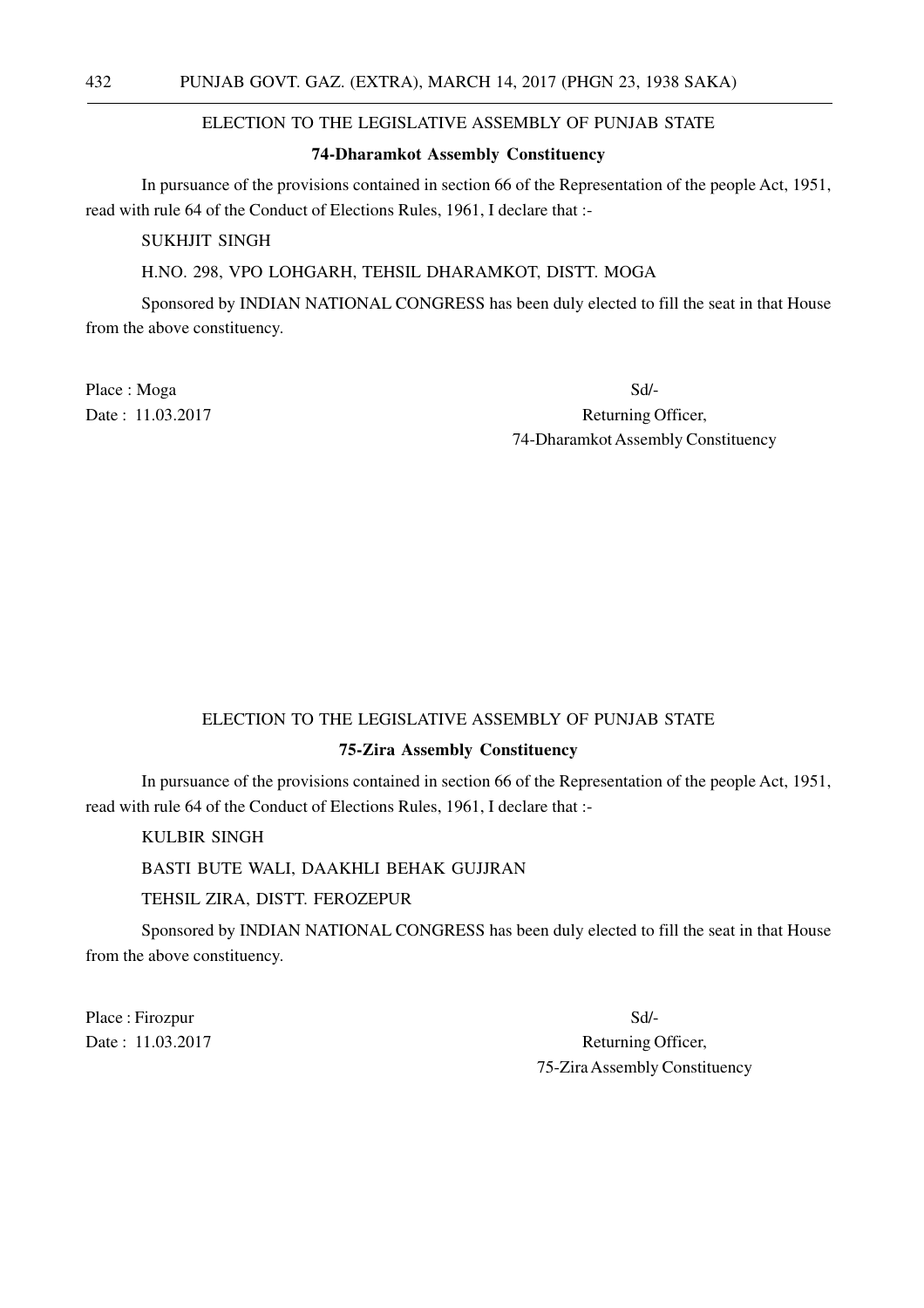#### **76-Firozpur City Assembly Constituency**

In pursuance of the provisions contained in section 66 of the Representation of the people Act, 1951, read with rule 64 of the Conduct of Elections Rules, 1961, I declare that :-

#### PARMINDER SINGH PINKI

#### H.NO.- 159 A, COURT ROAD, FEROZEPUR CANTT

Sponsored by INDIAN NATIONAL CONGRESS has been duly elected to fill the seat in that House from the above constituency.

Place : Firozpur Sd/-

Date : 11.03.2017 Returning Officer, 76-Firozpur City Assembly Constituency

#### ELECTION TO THE LEGISLATIVE ASSEMBLY OF PUNJAB STATE

#### **77-Firozpur Rural(SC) Assembly Constituency**

In pursuance of the provisions contained in section 66 of the Representation of the people Act, 1951, read with rule 64 of the Conduct of Elections Rules, 1961, I declare that :-

#### SATKAR KAUR

#### VPO SHAKOOR, TEH. & DISTT FEROZEPUR

Sponsored by INDIAN NATIONAL CONGRESS has been duly elected to fill the seat in that House from the above constituency.

Place : Firozpur Sd/-

Date : 11.03.2017 Returning Officer, 77-Firozpur Rural(SC) Assembly Constituency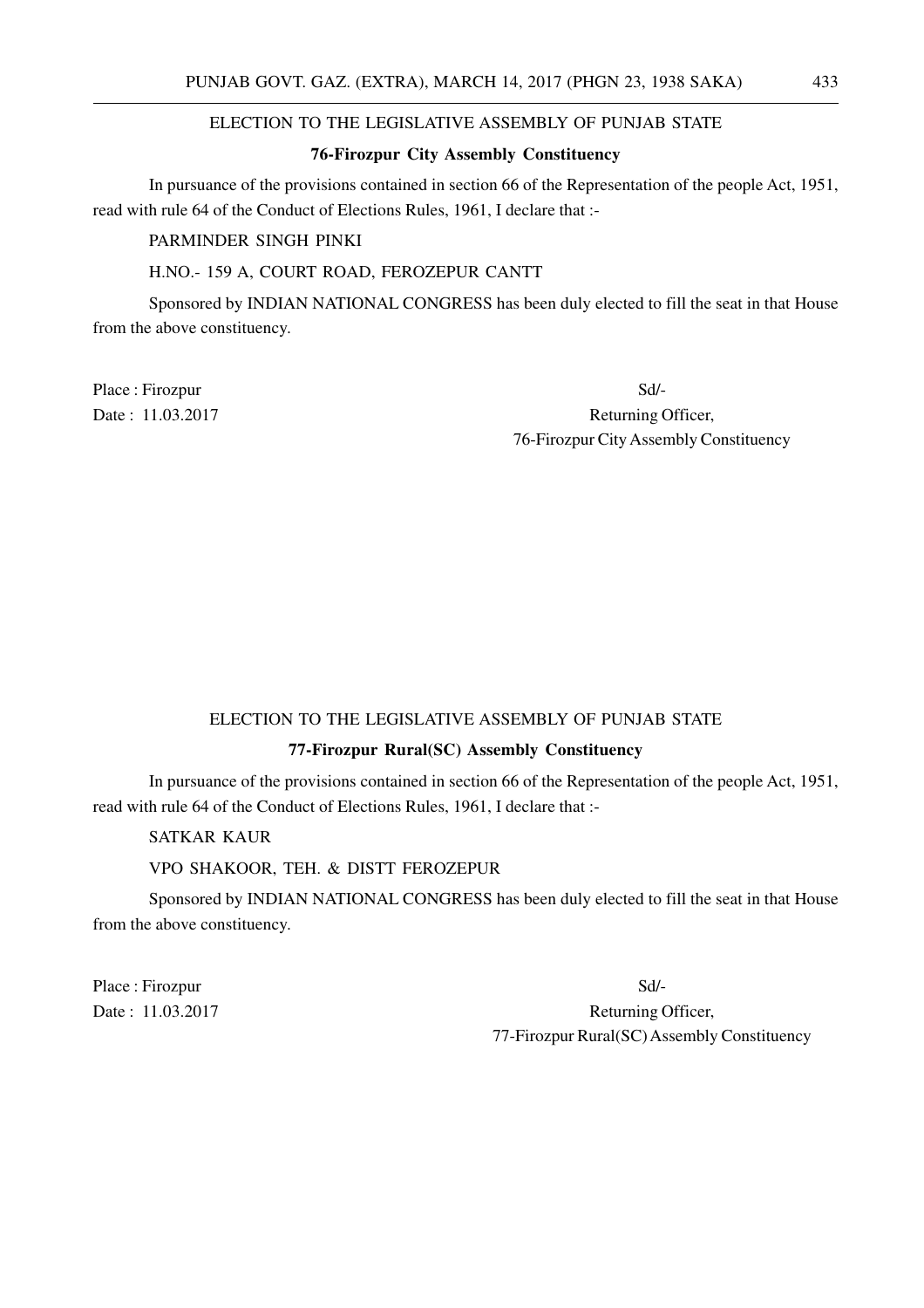#### **78-Guru Har Sahai Assembly Constituency**

In pursuance of the provisions contained in section 66 of the Representation of the people Act, 1951, read with rule 64 of the Conduct of Elections Rules, 1961, I declare that :-

GURMEET SINGH SODHI

H NO.- 431, VILLAGE- MOHAN KE UTTAR

TEHSIL – GURU HAR SAHAI, DISTT. FEROZEPUR

Sponsored by INDIAN NATIONAL CONGRESS has been duly elected to fill the seat in that House from the above constituency.

Place : Firozpur Sd/-

Date : 11.03.2017 Returning Officer, 78-Guru Har Sahai Assembly Constituency

#### ELECTION TO THE LEGISLATIVE ASSEMBLY OF PUNJAB STATE

#### **79-Jalalabad Assembly Constituency**

In pursuance of the provisions contained in section 66 of the Representation of the people Act, 1951, read with rule 64 of the Conduct of Elections Rules, 1961, I declare that :-

#### SUKHBIR SINGH BADAL

VPO BADAL, TEHSIL MALOUT,

DISTT. SRI MUKTSAR SAHIB

Sponsored by SHIROMANI AKALI DAL has been duly elected to fill the seat in that House from the above constituency.

Place : Fazilka Sd<sup>1</sup>-Date : 11.03.2017 Returning Officer, 79-Jalalabad Assembly Constituency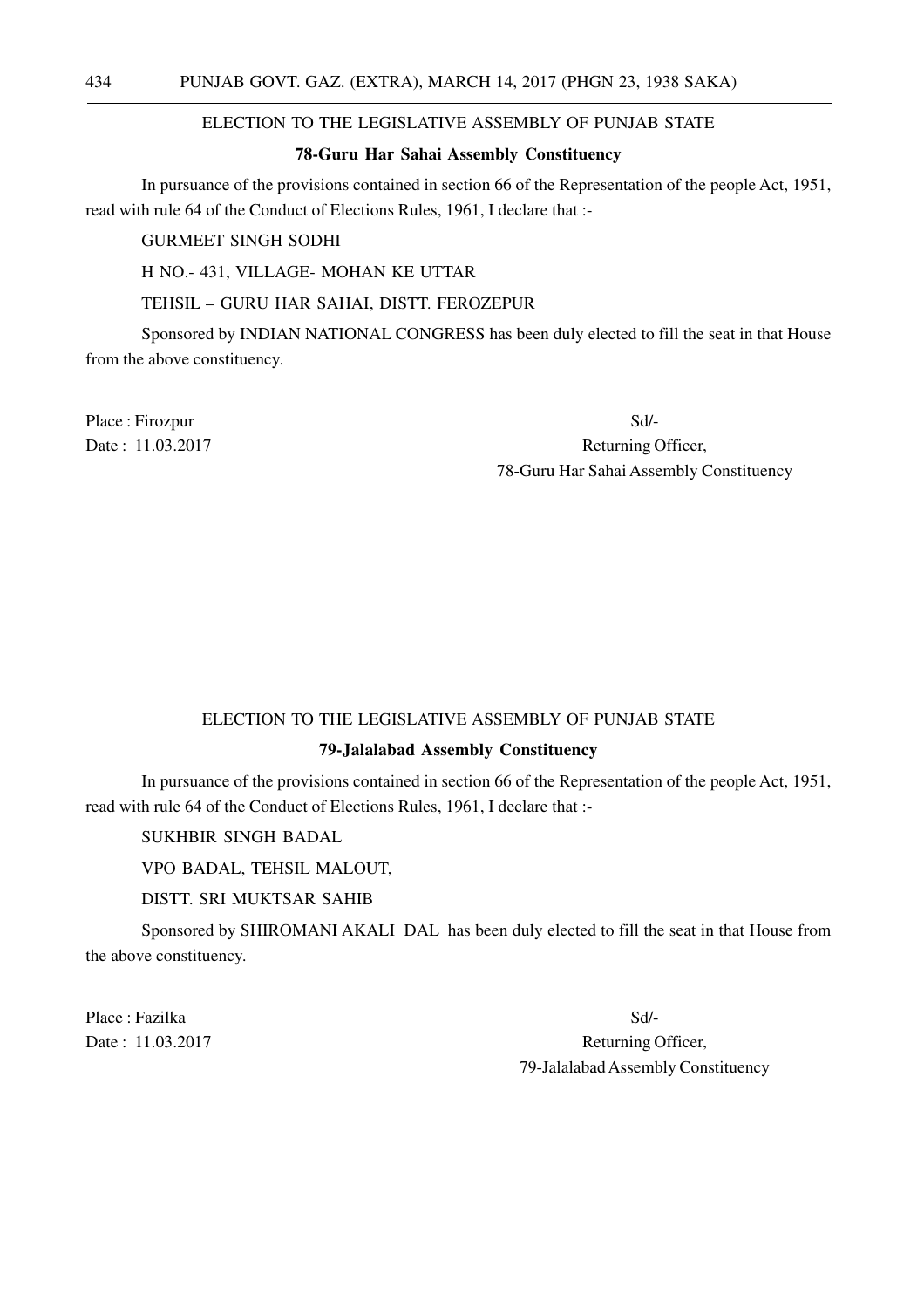#### **80-Fazilka Assembly Constituency**

In pursuance of the provisions contained in section 66 of the Representation of the people Act, 1951, read with rule 64 of the Conduct of Elections Rules, 1961, I declare that :-

#### DAVINDER SINGH GHUBAYA

HOUSE NUMBER-209, VILLAGE GHUBAYA

#### TEHSIL JALALABAD, DISTT. FAZILKA, PIN-152024

Sponsored by INDIAN NATIONAL CONGRESS has been duly elected to fill the seat in that House from the above constituency.

Place : Fazilka Sd<sup>1</sup>

Date : 11.03.2017 Returning Officer, 80-Fazilka Assembly Constituency

#### ELECTION TO THE LEGISLATIVE ASSEMBLY OF PUNJAB STATE

#### **81-Abohar Assembly Constituency**

In pursuance of the provisions contained in section 66 of the Representation of the people Act, 1951, read with rule 64 of the Conduct of Elections Rules, 1961, I declare that :-

ARUN NARANG

HOUSE NO. 2377, STREET NO 23

GAUSHALA ROAD ABOHAR,

DISTT. FAZILKA

Sponsored by BHARATIYA JANATA PARTY has been duly elected to fill the seat in that House from the above constituency.

Place : Fazilka Sd<sup>1</sup>-

Date : 11.03.2017 Returning Officer, 81-Abohar Assembly Constituency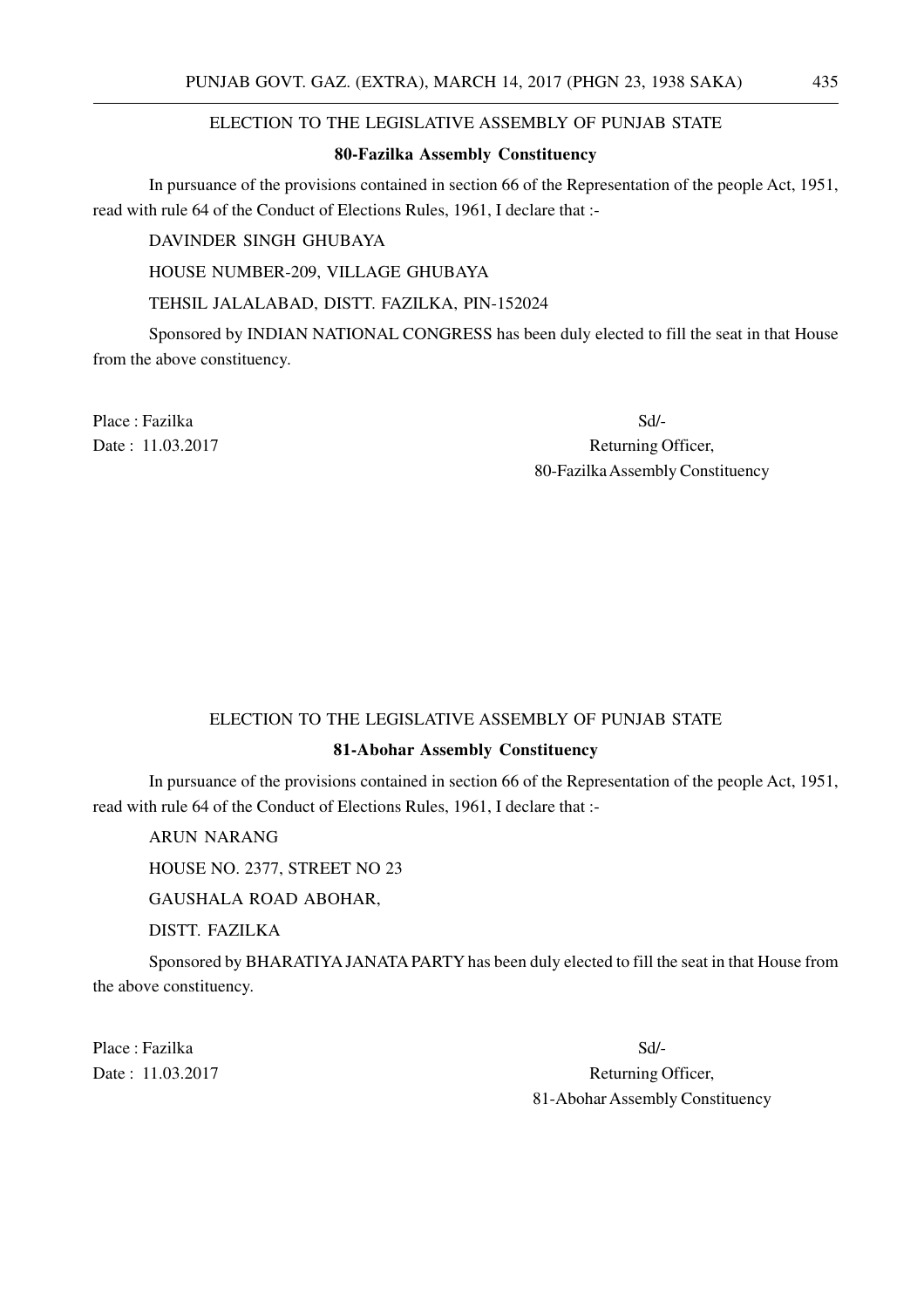#### **82-Balluana(SC) Assembly Constituency**

In pursuance of the provisions contained in section 66 of the Representation of the people Act, 1951, read with rule 64 of the Conduct of Elections Rules, 1961, I declare that :-

NATHU RAM

H.NO. 353, WARD NO. 11,

SURAJ NAGAR MALOUT

#### DISTT. SRI MUKTSAR SAHIB

Sponsored by INDIAN NATIONAL CONGRESS has been duly elected to fill the seat in that House from the above constituency.

Place : Fazilka Sd<sup>1</sup>-Date : 11.03.2017 Returning Officer, 82-Balluana(SC) Assembly Constituency

#### ELECTION TO THE LEGISLATIVE ASSEMBLY OF PUNJAB STATE

#### **83-Lambi Assembly Constituency**

In pursuance of the provisions contained in section 66 of the Representation of the people Act, 1951, read with rule 64 of the Conduct of Elections Rules, 1961, I declare that :-

#### PARKASH SINGH BADAL

#### V&PO, BADAL, DISTT. SRI MUKTSAR SAHIB

Sponsored by SHIROMANI AKALI DAL has been duly elected to fill the seat in that House from the above constituency.

Place : Malout Sd<sup>1</sup>-

Date : 11.03.2017 Returning Officer, 83-Lambi Assembly Constituency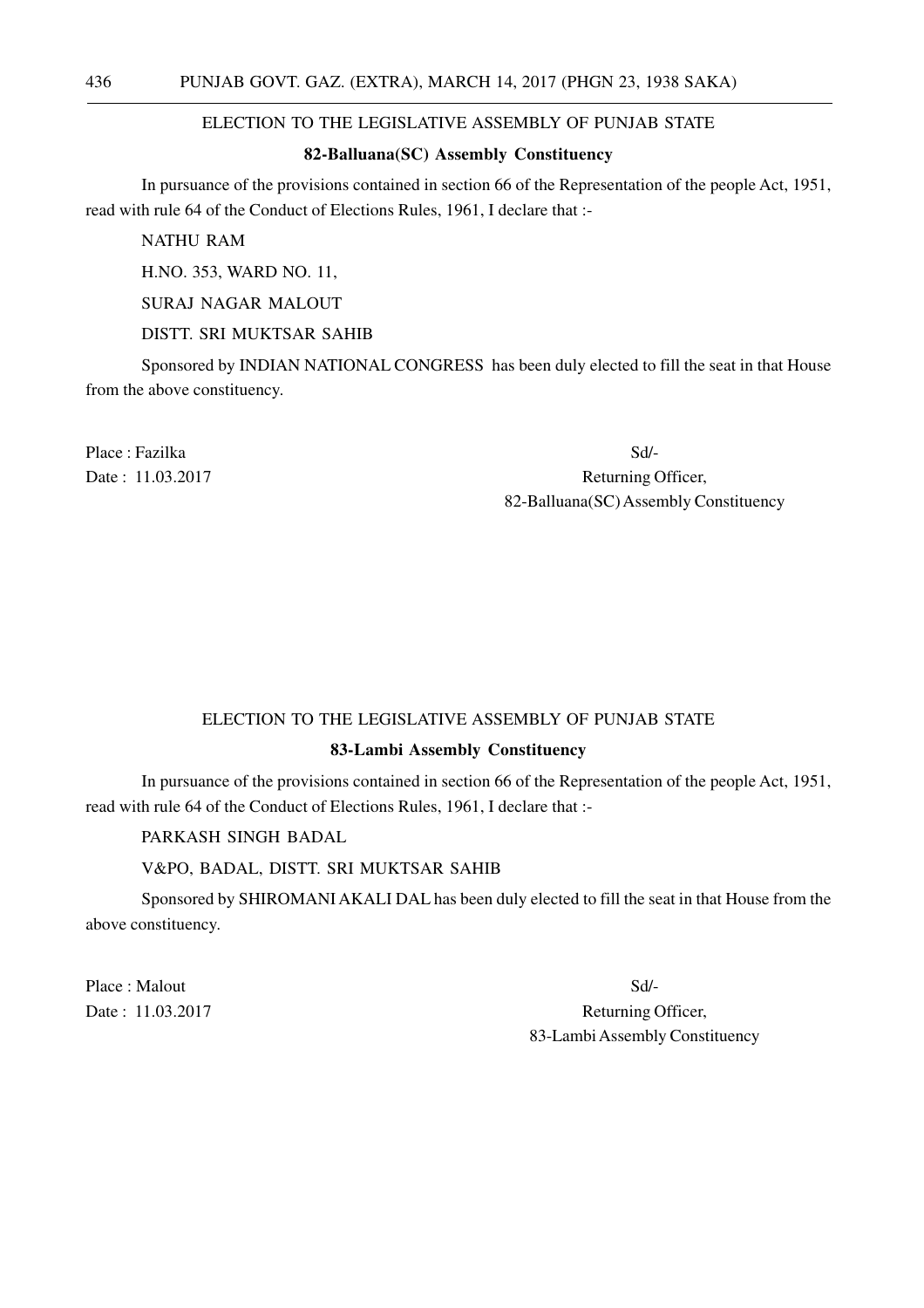#### **84-Gidderbaha Assembly Constituency**

In pursuance of the provisions contained in section 66 of the Representation of the people Act, 1951, read with rule 64 of the Conduct of Elections Rules, 1961, I declare that :-

AMRINDER SINGH @ RAJA WARRING

HOUSE NO. 252, Chak Bir Sarkar, Tehsil Muktsar,

DISTT. SRI MUKTSAR SAHIB, Pin-152026

Sponsored by INDIAN NATIONAL CONGRESS has been duly elected to fill the seat in that House from the above constituency.

Place : Gidderbaha Sd/-

Date : 11.03.2017 Returning Officer, 84-Gidderbaha Assembly Constituency

#### ELECTION TO THE LEGISLATIVE ASSEMBLY OF PUNJAB STATE

#### **85-Malout(SC) Assembly Constituency**

In pursuance of the provisions contained in section 66 of the Representation of the people Act, 1951, read with rule 64 of the Conduct of Elections Rules, 1961, I declare that :-

#### AJAIB SINGH BHATTI

#### R/O 36, MODEL TOWN, PHASE-III, PART-II, BATHINDA

Sponsored by INDIAN NATIONAL CONGRESS has been duly elected to fill the seat in that House from the above constituency.

Place : Malout Sd<sup>1</sup>-Date : 11.03.2017 Returning Officer,

85-Malout(SC) Assembly Constituency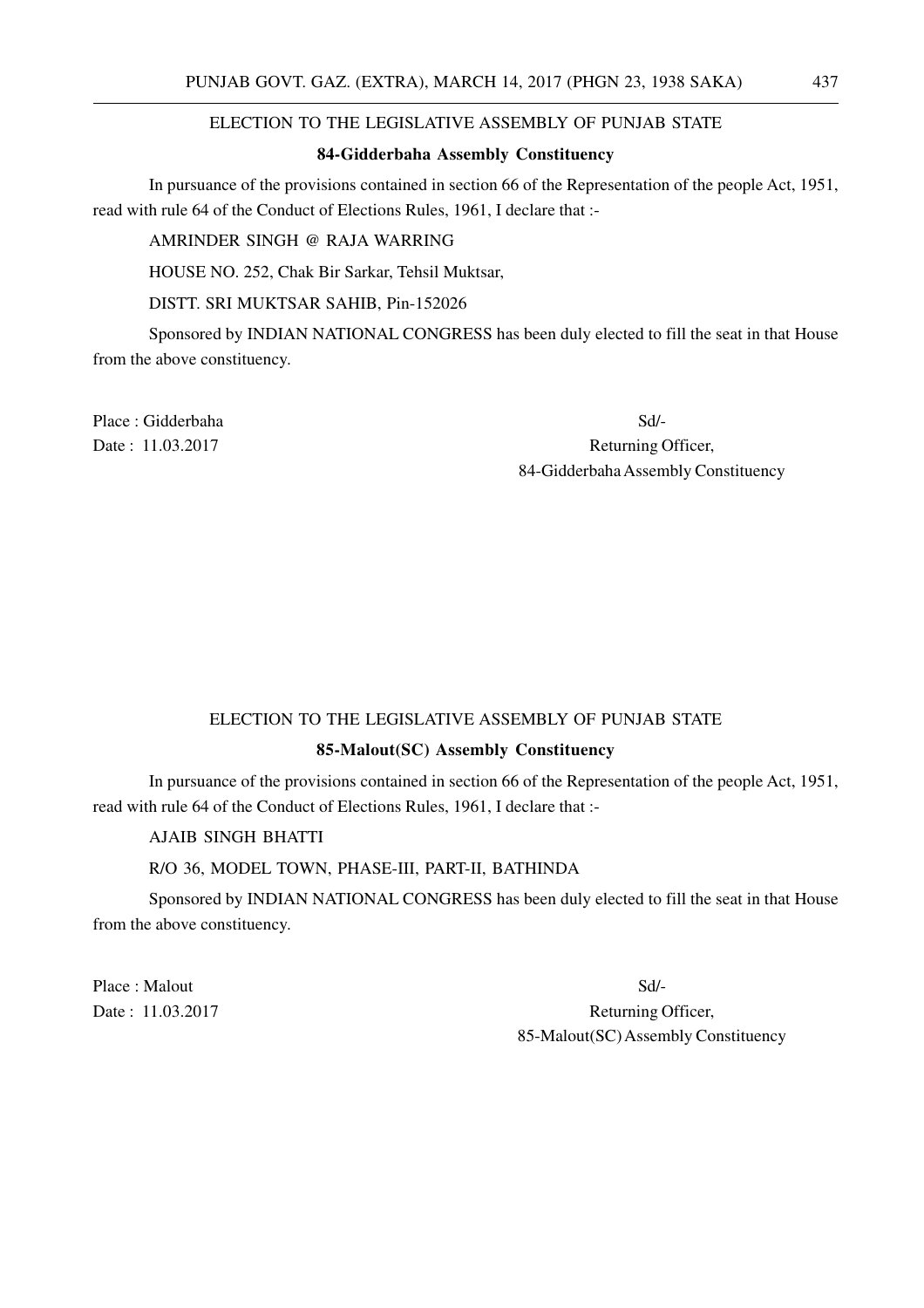#### **86-Muktsar Assembly Constituency**

In pursuance of the provisions contained in section 66 of the Representation of the people Act, 1951, read with rule 64 of the Conduct of Elections Rules, 1961, I declare that :-

KANWARJIT SINGH

VILLAGE BARKANDI

POST OFFICE BARKANDI

#### DISTT. SRI MUKTSAR SAHIB

Sponsored by SHIROMANI AKALI DAL has been duly elected to fill the seat in that House from the above constituency.

Place : Sri Muktsar Sahib Sd<sup>1</sup>-

Date : 11.03.2017 Returning Officer, 86-Muktsar Assembly Constituency

#### ELECTION TO THE LEGISLATIVE ASSEMBLY OF PUNJAB STATE

#### **87-Faridkot Assembly Constituency**

In pursuance of the provisions contained in section 66 of the Representation of the people Act, 1951, read with rule 64 of the Conduct of Elections Rules, 1961, I declare that :-

#### KUSALDEEP SINGH KIKI DHILLON

KOTKAPURA ROAD,

MAI GODRI FARIDKOT,

Sponsored by INDIAN NATIONAL CONGRESS has been duly elected to fill the seat in that House from the above constituency.

Place : Faridkot Sd<sup>1</sup>-

Date : 11.03.2017 Returning Officer, 87-Faridkot Assembly Constituency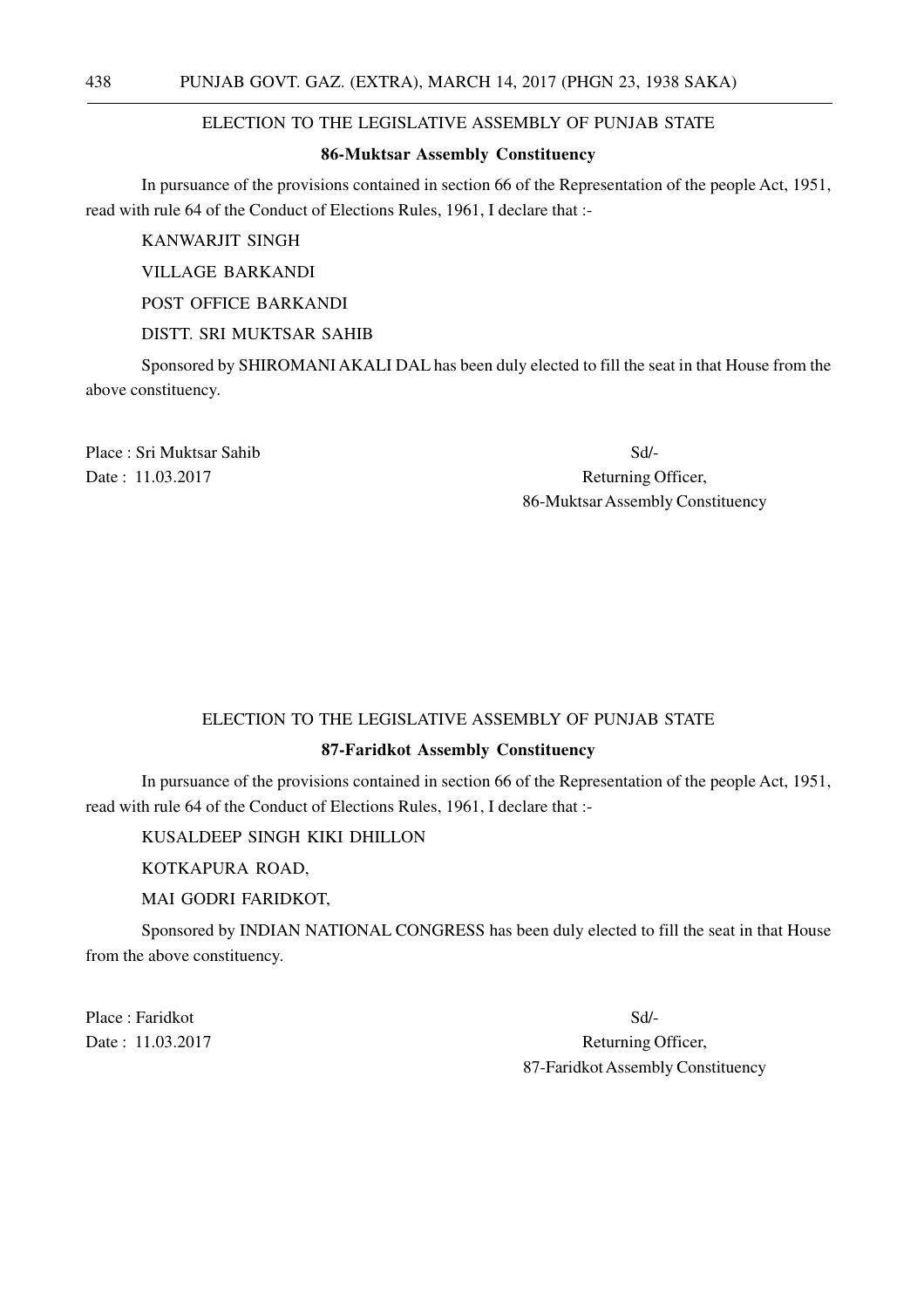#### **88-Kotkapura Assembly Constituency**

In pursuance of the provisions contained in section 66 of the Representation of the people Act, 1951, read with rule 64 of the Conduct of Elections Rules, 1961, I declare that :-

#### KULTAR SINGH SANDHWAN

H.NO. 350, VPO SANDHWAN,

#### TEHSIL KOTKAPURA, DISTT. FARIDKOT

Sponsored by AAM ADAMI PARTY has been duly elected to fill the seat in that House from the above constituency.

Place : Faridkot Sd/-

Date : 11.03.2017 Returning Officer, 88-Kotkapura Assembly Constituency

#### ELECTIONS TO THE LEGISLATIVE ASSEMBLY OF PUNJAB STATE

#### **89-Jaitu(SC) Assembly Constituency**

In pursuance of the provisions contained in section 66 of the Representation of the people Act, 1951, read with rule 64 of the Conduct of Elections Rules, 1961, I declare that :-

BALDEV SINGH

H.NO. 125 A, WARD NO. 4, JAITU,

DISTT. FARIDKOT

Sponsored by AAM AADMI PARTY has been duly elected to fill the seat in that House from the above constituency.

Place : Faridkot Sd/-Date : 11.03.2017 Returning Officer, 89-Jaitu(SC) Assembly Constituency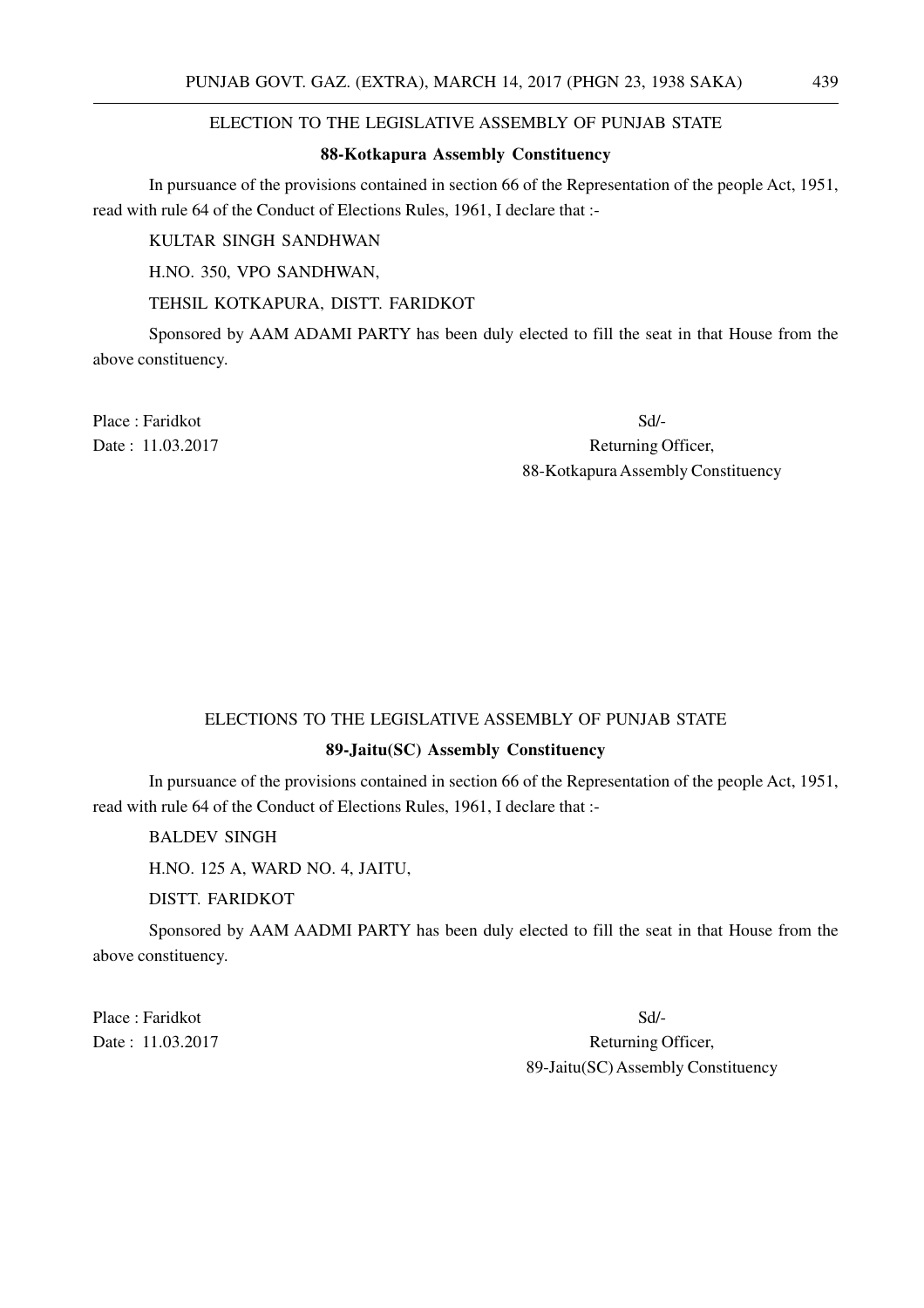#### **90-Rampura Phul Assembly Constituency**

In pursuance of the provisions contained in section 66 of the Representation of the people Act, 1951, read with rule 64 of the Conduct of Elections Rules, 1961, I declare that :-

GURPREET SINGH KANGAR

VILLAGE KANGAR

TEHSIL PHUL, DISTT. BATHINDA

Sponsored by INDIAN NATIONAL CONGRESS has been duly elected to fill the seat in that House from the above constituency.

Place : Bathinda Sd/-

Date : 11.03.2017 Returning Officer, 90-Rampura Phul Assembly Constituency

#### ELECTION TO THE LEGISLATIVE ASSEMBLY OF PUNJAB STATE

#### **91-Bhucho Mandi(SC) Assembly Constituency**

In pursuance of the provisions contained in section 66 of the Representation of the people Act, 1951, read with rule 64 of the Conduct of Elections Rules, 1961, I declare that :-

#### PRITAM SINGH KOTBHAI

VILLAGE KOT BHAI

#### TEHSIL GIDDERBAHA, DISTT. SRI MUKTSAR SAHIB

Sponsored by INDIAN NATIONAL CONGRESS has been duly elected to fill the seat in that House from the above constituency.

Place : Bathinda Sd<sup>1</sup>-Date : 11.03.2017 Returning Officer, 91-Bhucho Mandi(SC) Assembly Constituency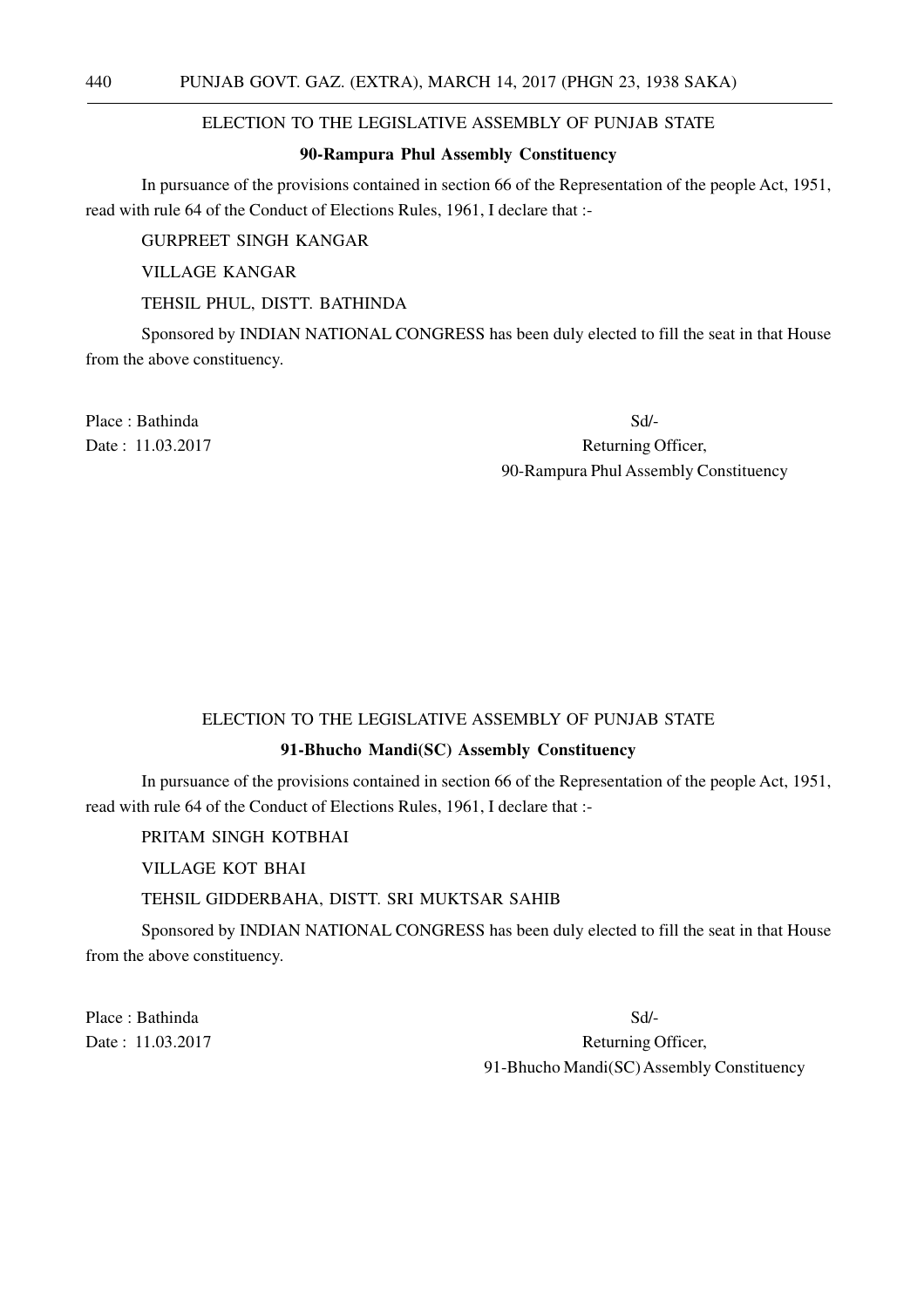#### **92-Bathinda Urban Assembly Constituency**

In pursuance of the provisions contained in section 66 of the Representation of the people Act, 1951, read with rule 64 of the Conduct of Elections Rules, 1961, I declare that :-

MANPREET SINGH BADAL

VPO BADAL TEHSIL MALOUT

DISTT. SRI MUKTSAR SAHIB

Sponsored by INDIAN NATIONAL CONGRESS has been duly elected to fill the seat in that House from the above constituency.

Place : Bathinda Sd/-

Date : 11.03.2017 Returning Officer, 92-Bathinda Urban Assembly Constituency

#### ELECTION TO THE LEGISLATIVE ASSEMBLY OF PUNJAB STATE

#### **93-Bathinda Rural(SC) Assembly Constituency**

In pursuance of the provisions contained in section 66 of the Representation of the people Act, 1951, read with rule 64 of the Conduct of Elections Rules, 1961, I declare that :-

RUPINDER KAUR RUBY

# 16420, Street No. 17/2

Guru Gobind Singh Nagar, BATHINDA

Sponsored by AAM AADMI PARTY has been duly elected to fill the seat in that House from the above constituency.

Place : Bathinda Sd<sup>1</sup>-Date : 11.03.2017 Returning Officer, 93-Bathinda Rural(SC) Assembly Constituency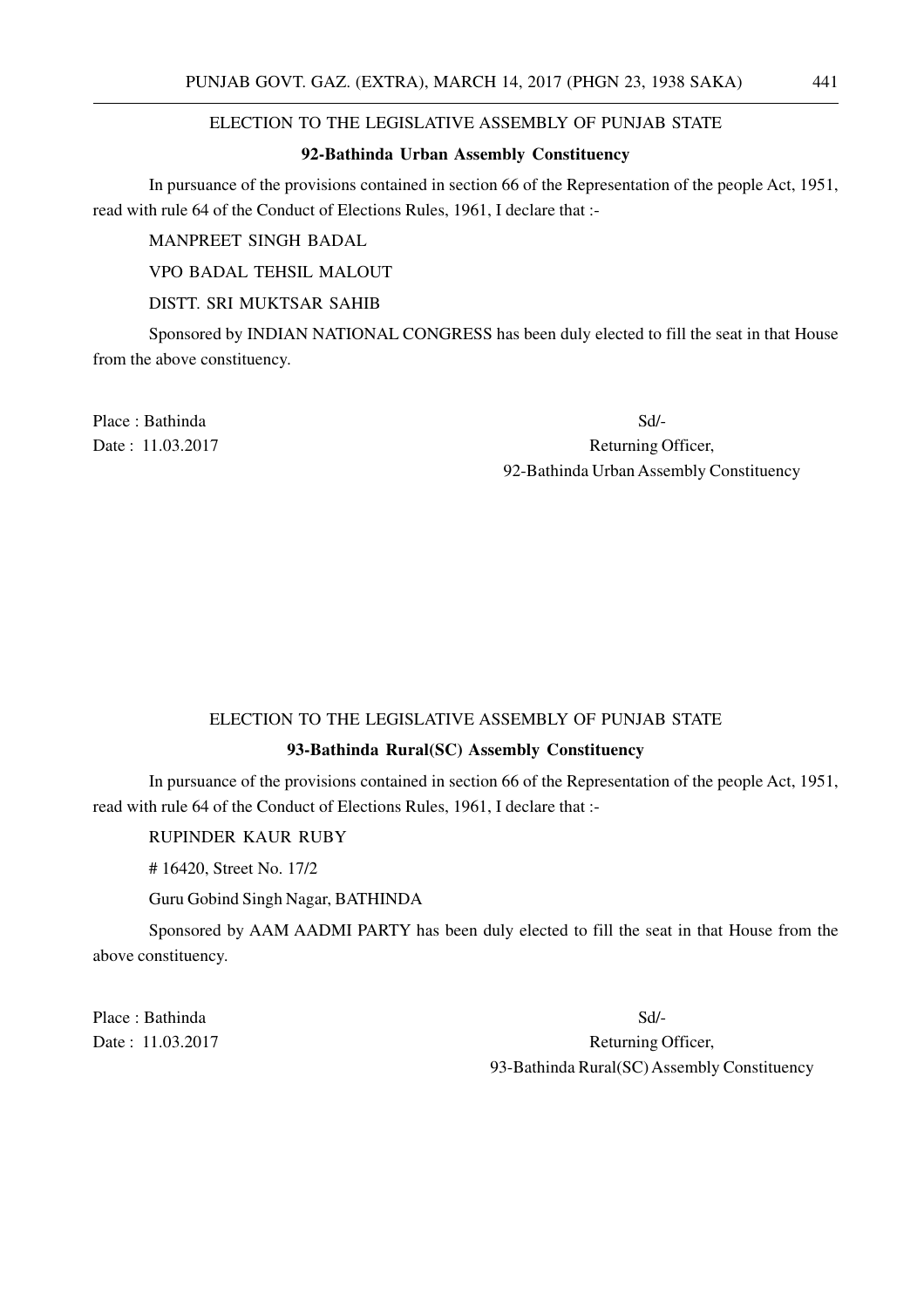#### **94-Talwandi Sabo Assembly Constituency**

In pursuance of the provisions contained in section 66 of the Representation of the people Act, 1951, read with rule 64 of the Conduct of Elections Rules, 1961, I declare that :-

#### PROF. BALJINDER KAUR

VILLAGE RAM TIRTH JAGGA

#### TEHSIL TALWANDI SABO, DISTRICT BATHINDA, PUNJAB

Sponsored by AAM AADMI PARTY has been duly elected to fill the seat in that House from the above constituency.

Place : Bathinda Sd/-

Date : 11.03.2017 Returning Officer, 94-Talwandi Sabo Assembly Constituency

#### ELECTION TO THE LEGISLATIVE ASSEMBLY OF PUNJAB STATE

#### **95-Maur Assembly Constituency**

In pursuance of the provisions contained in section 66 of the Representation of the people Act, 1951, read with rule 64 of the Conduct of Elections Rules, 1961, I declare that :-

JAGDEV SINGH

VILLAGE SWAITCH, TEHSIL MOUR,

DISTT. BATHINDA

Sponsored by AAM ADAMI PARTY has been duly elected to fill the seat in that House from the above constituency.

Place : Bathinda Sd<sup>1</sup>-Date : 11.03.2017 Returning Officer, 95-Maur Assembly Constituency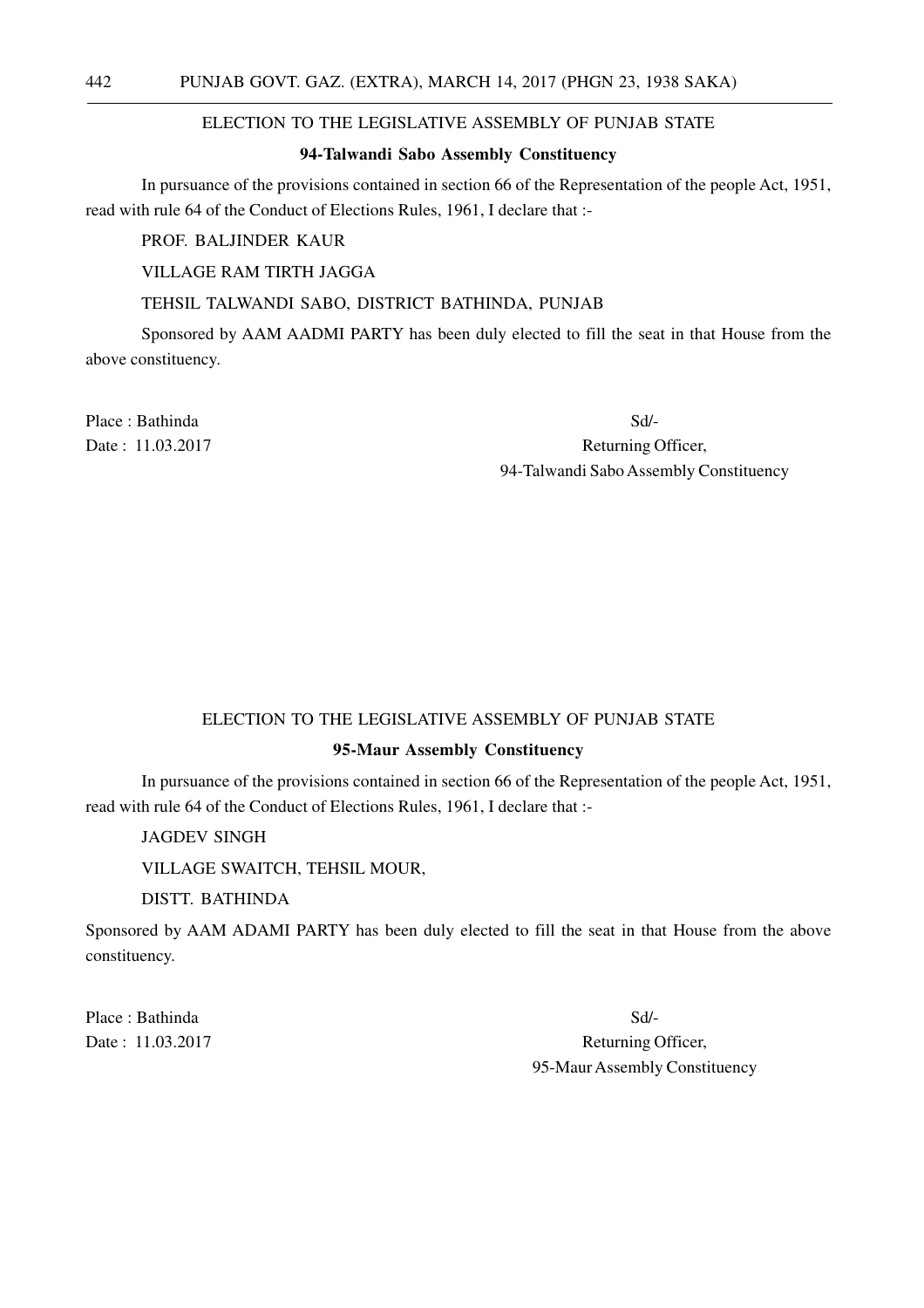#### **96-Mansa Assembly Constituency**

In pursuance of the provisions contained in section 66 of the Representation of the people Act, 1951, read with rule 64 of the Conduct of Elections Rules, 1961, I declare that :-

#### NAZAR SINGH MANSHAHIA

145, DAV SCHOOL STREET,

#### WATER WORKS ROAD, MANSA

Sponsored by AAM ADAMI PARTY has been duly elected to fill the seat in that House from the above constituency.

Place : Mansa Sd/-

## Date : 11.03.2017 Returning Officer, 96-Mansa Assembly Constituency

#### ELECTION TO THE LEGISLATIVE ASSEMBLY OF PUNJAB STATE

#### **97-Sardulgarh Assembly Constituency**

In pursuance of the provisions contained in section 66 of the Representation of the people Act, 1951, read with rule 64 of the Conduct of Elections Rules, 1961, I declare that :-

#### DILRAJ SINGH

VILL BHUNDER, P/O SARDULGARH,

DISTT. MANSA

Sponsored by SHIROMANI AKALI DAL has been duly elected to fill the seat in that House from the above constituency.

Place : Mansa Sd/-Date : 11.03.2017 Returning Officer, 97-Sardulgarh Assembly Constituency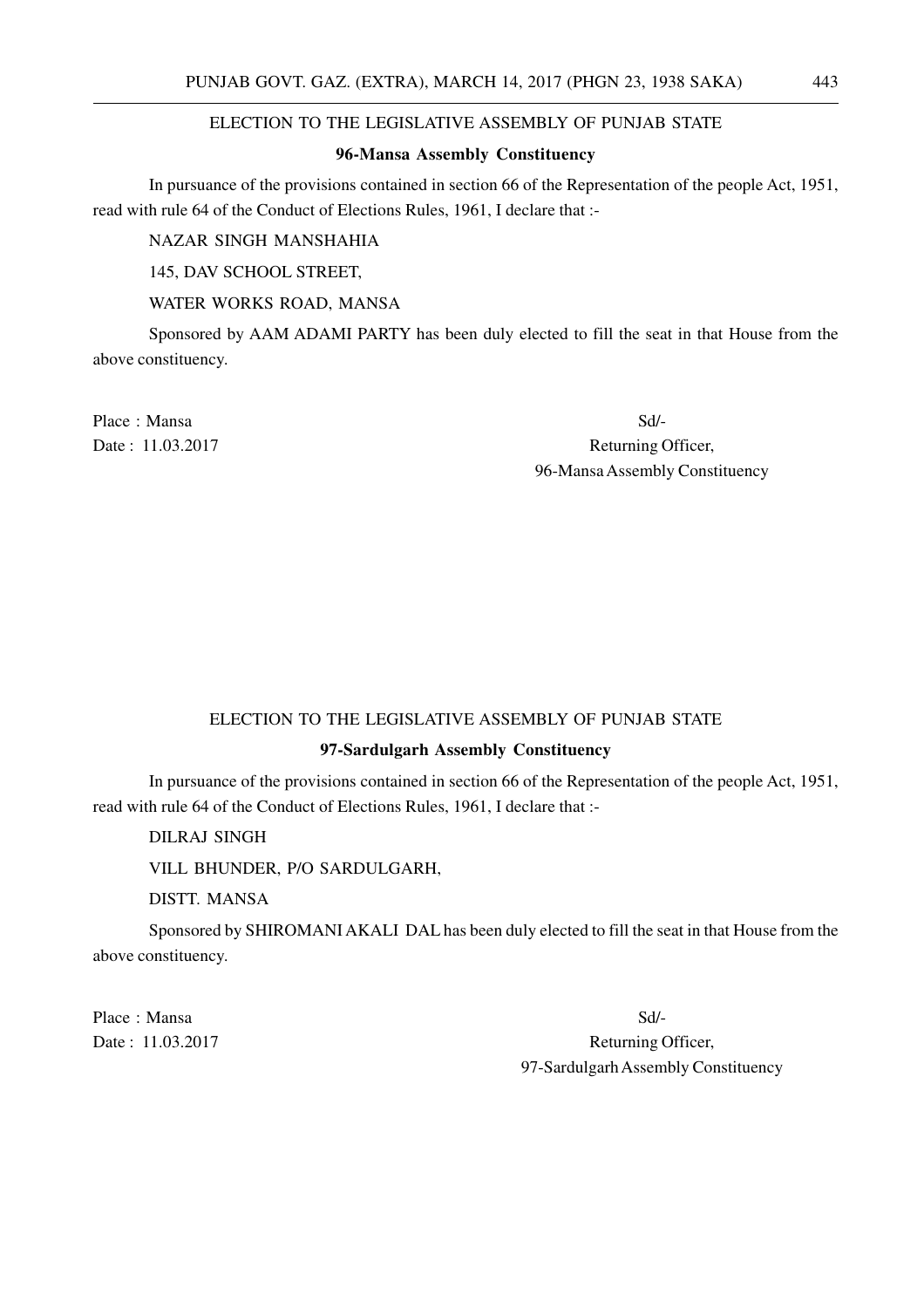#### **98-Budhlada(SC) Assembly Constituency**

In pursuance of the provisions contained in section 66 of the Representation of the people Act, 1951, read with rule 64 of the Conduct of Elections Rules, 1961, I declare that :-

BUDH RAM

NEAR CIVIL HOSPITAL, WARD NO. 5, BUDHLADA,

DISTT. MANSA

Sponsored by AAM AADMI PARTY has been duly elected to fill the seat in that House from the above constituency.

Place : Mansa Sd/-

Date : 11.03.2017 Returning Officer, 98-Budhlada(SC) Assembly Constituency

#### ELECTION TO THE LEGISLATIVE ASSEMBLY OF PUNJAB STATE

#### **99-Lehra Assembly Constituency**

In pursuance of the provisions contained in section 66 of the Representation of the people Act, 1951, read with rule 64 of the Conduct of Elections Rules, 1961, I declare that :-

#### PARMINDER SINGH DHINDSA

VILL. UBHAWAL,

TEHSIL & DISTT. SANGRUR

Sponsored by SHIROMANI AKALI DAL has been duly elected to fill the seat in that House from the above constituency.

Place : Dhuri Sd<sup>1</sup>-Date : 11.03.2017 Returning Officer, 99-Lehra Assembly Constituency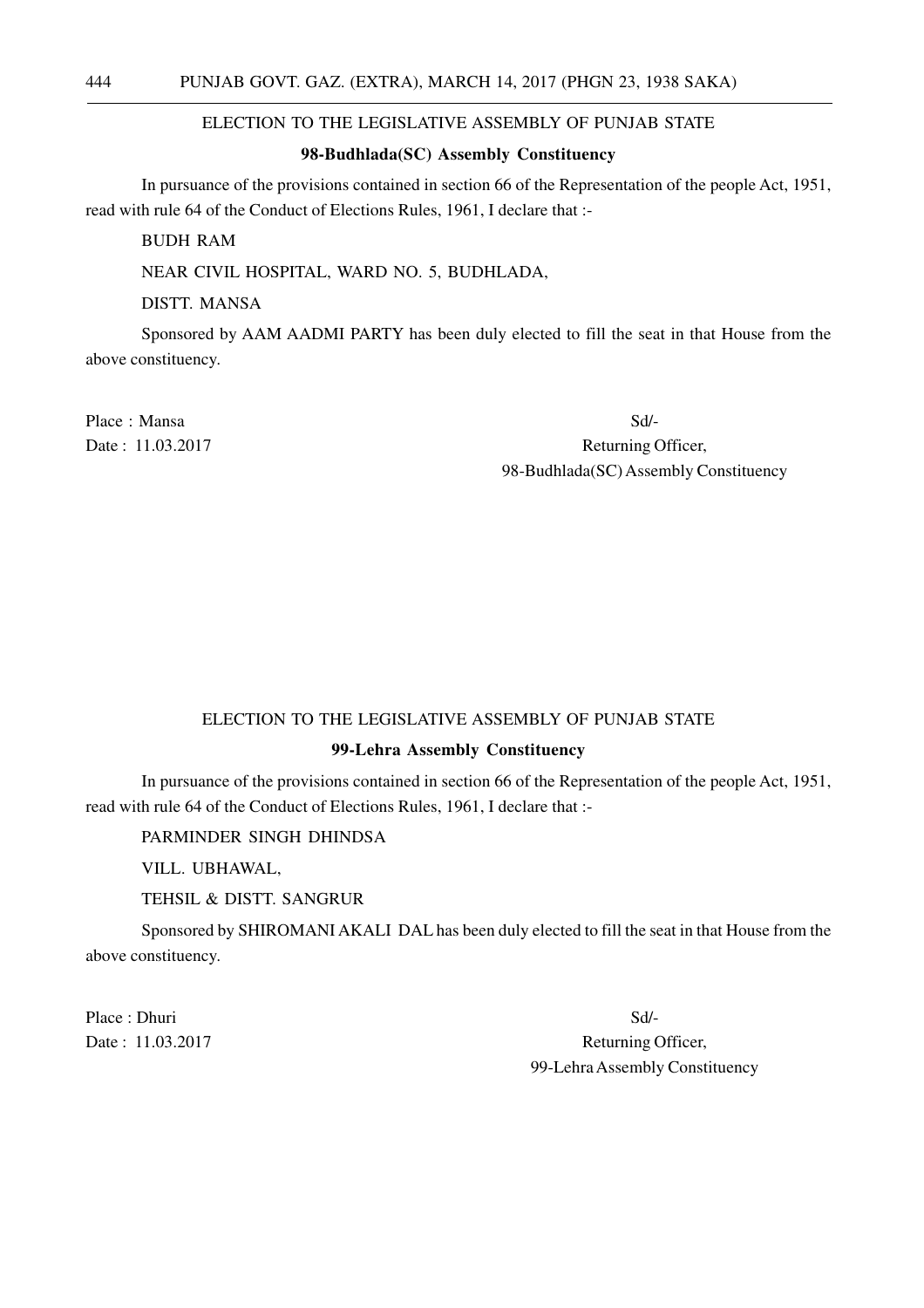#### **100-Dirba(SC) Assembly Constituency**

In pursuance of the provisions contained in section 66 of the Representation of the people Act, 1951, read with rule 64 of the Conduct of Elections Rules, 1961, I declare that :-

#### HARPAL SINGH CHEEMA

VILLAGE CHEEMA, PO MEEMSA

TEHSIL DHURI, DISTT. SANGRUR

Sponsored by AAM ADAMI PARTY has been duly elected to fill the seat in that House from the above constituency.

Place : Dhuri Sd/-

Date : 11.03.2017 Returning Officer, 100-Dirba(SC) Assembly Constituency

#### ELECTION TO THE LEGISLATIVE ASSEMBLY OF PUNJAB STATE

#### **101-Sunam Assembly Constituency**

In pursuance of the provisions contained in section 66 of the Representation of the people Act, 1951, read with rule 64 of the Conduct of Elections Rules, 1961, I declare that :-

#### AMAN ARORA

H.NO. 131/B, WARD NO. 2, SUNAM

TEHSIL SUNAM, DISTT. SANGRUR

Sponsored by AAM ADAMI PARTY has been duly elected to fill the seat in that House from the above constituency.

Place : Dhuri Sd/-Date : 11.03.2017 Returning Officer, 101-Sunam Assembly Constituency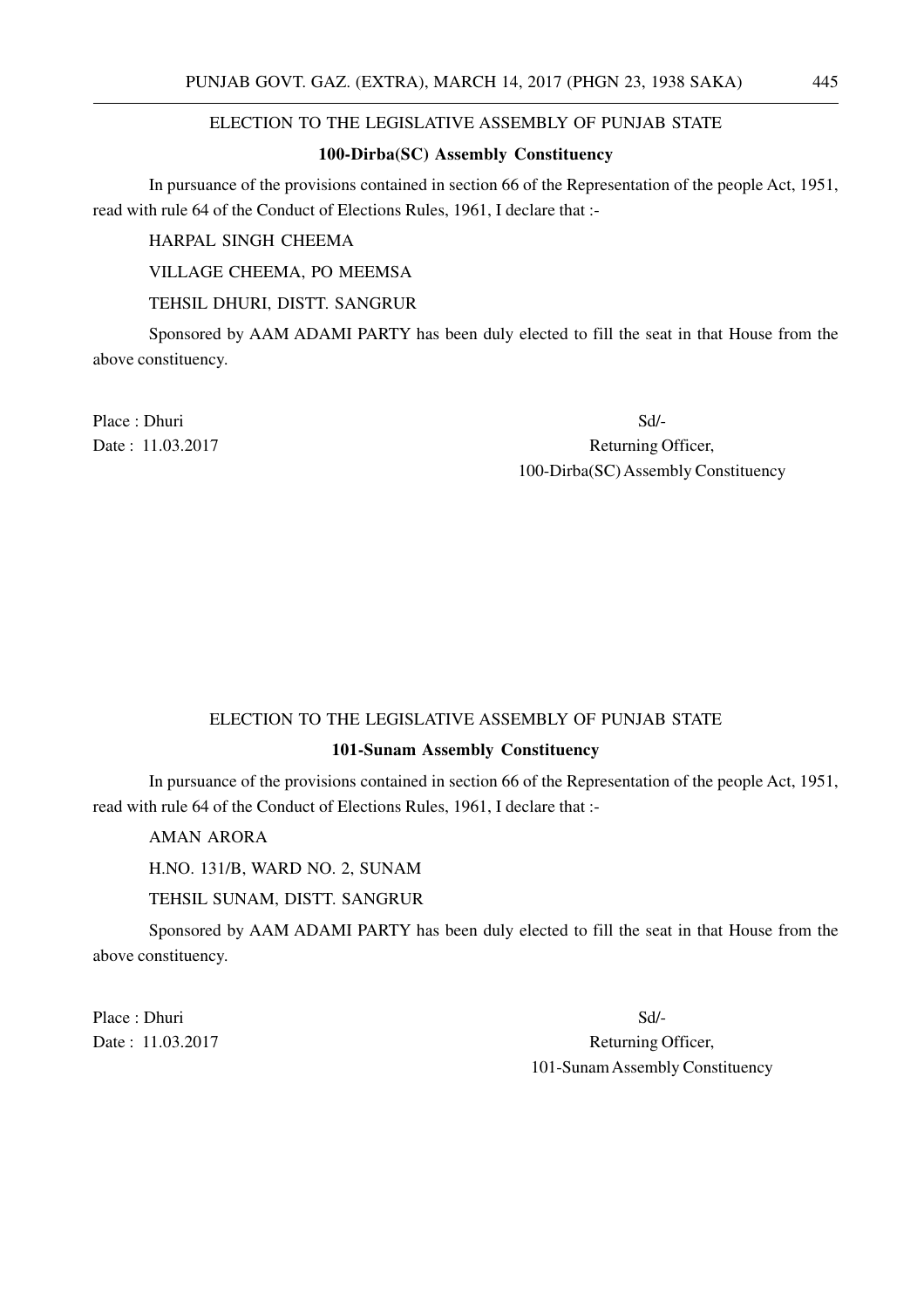#### **102-Bhadaur(SC) Assembly Constituency**

In pursuance of the provisions contained in section 66 of the Representation of the people Act, 1951, read with rule 64 of the Conduct of Elections Rules, 1961, I declare that :-

#### PIRMAL SINGH DHAULA

#### # 148, DASHMESH NAGAR, SANGRUR

Sponsored by AAM AADAMI PARTY has been duly elected to fill the seat in that House from the above constituency.

Place : Barnala Sd<sup>1</sup>-Date : 11.03.2017 Returning Officer, 102-Bhadaur(SC) Assembly Constituency

#### ELECTION TO THE LEGISLATIVE ASSEMBLY OF PUNJAB STATE

#### **103-Barnala Assembly Constituency**

In pursuance of the provisions contained in section 66 of the Representation of the people Act, 1951, read with rule 64 of the Conduct of Elections Rules, 1961, I declare that :-

#### GURMEET SINGH MEET HAHER

#### #B-XIII/147, SAHEED JEETA SINGH NAGAR, BARNALA

Sponsored by AAM AADMI PARTY has been duly elected to fill the seat in that House from the above constituency.

Place : Barnala Sd<sup>1</sup>-

Date : 11.03.2017 Returning Officer, 103-Barnala Assembly Constituency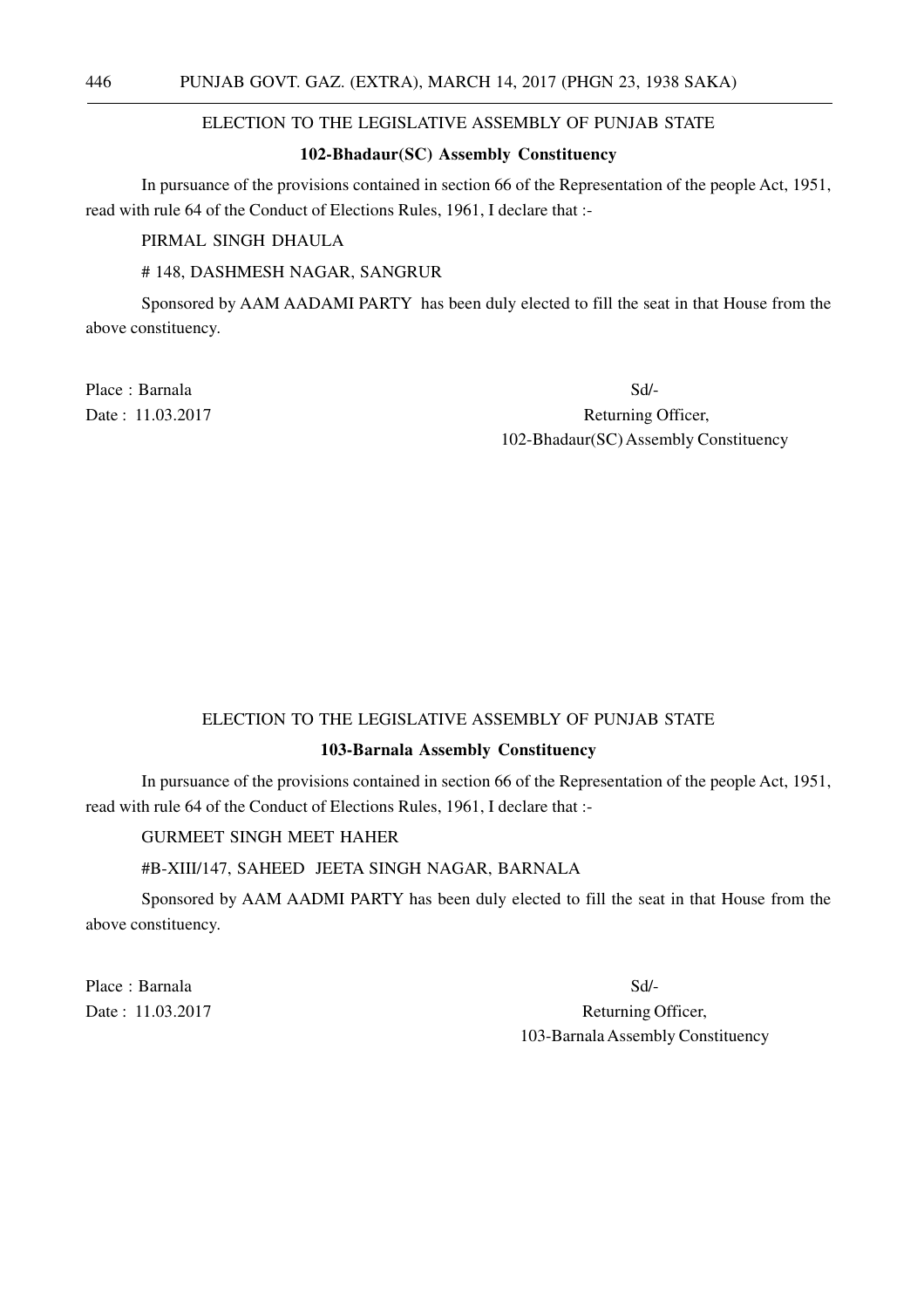#### **104-Mehal Kalan(SC) Assembly Constituency**

In pursuance of the provisions contained in section 66 of the Representation of the people Act, 1951, read with rule 64 of the Conduct of Elections Rules, 1961, I declare that :-

#### KULWANT SINGH PANDORI

#### #145, VILLAGE PANDORI, TEHSIL & DISTT. BARNALA

Sponsored by AAM AADMI PARTY has been duly elected to fill the seat in that House from the above constituency.

Place : Barnala Sd<sup>1</sup>-Date : 11.03.2017 Returning Officer, 104-Mehal Kalan(SC) Assembly Constituency

#### ELECTION TO THE LEGISLATIVE ASSEMBLY OF PUNJAB STATE

#### **105-Malerkotla Assembly Constituency**

In pursuance of the provisions contained in section 66 of the Representation of the people Act, 1951, read with rule 64 of the Conduct of Elections Rules, 1961, I declare that :-

#### RAZIA SUTANA

MALERKOTLA HOUSE, VILLAGE HATHOA, MALER KOTLA,

DISTT. SANGRUR, 148023

Sponsored by INDIAN NATIONAL CONGRESS has been duly elected to fill the seat in that House from the above constituency.

Place : Dhuri Sd/-Date : 11.03.2017 Returning Officer, 105-Malerkotla Assembly Constituency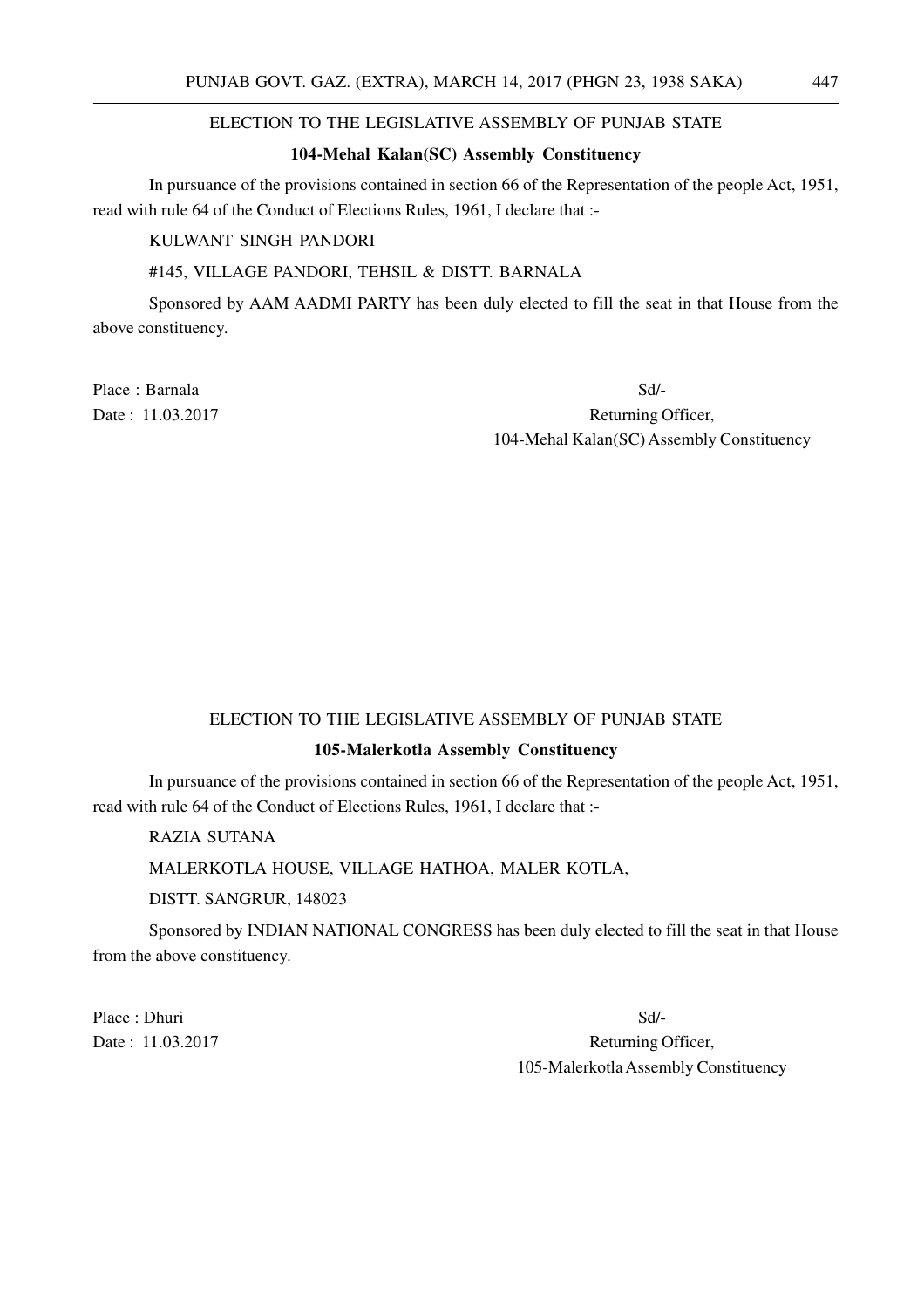#### **106-Amargarh Assembly Constituency**

In pursuance of the provisions contained in section 66 of the Representation of the people Act, 1951, read with rule 64 of the Conduct of Elections Rules, 1961, I declare that :-

#### SURJIT SINGH DHIMAN

#266, VILLAGE DIRBA

TEHSIL SUNAM, DISTT. SANGRUR

Sponsored by INDIAN NATIONAL CONGRESS has been duly elected to fill the seat in that House from the above constituency.

Place : Dhuri Sd/-

Date : 11.03.2017 Returning Officer, 106-Amargarh Assembly Constituency

#### ELECTION TO THE LEGISLATIVE ASSEMBLY OF PUNJAB STATE

#### **107-Dhuri Assembly Constituency**

In pursuance of the provisions contained in section 66 of the Representation of the people Act, 1951, read with rule 64 of the Conduct of Elections Rules, 1961, I declare that :-

#### DALVIR SINGH GOLDY

WARD NO. 8A, 141 GURU TEG BAHADUR NAGAR DHURI,

TEHSIL DHURI, DISTT. SANGRUR

Sponsored by INDIAN NATIONAL CONGRESS has been duly elected to fill the seat in that House from the above constituency.

Place : Dhuri Sd<sup>1</sup>-Date : 11.03.2017 Returning Officer, 107-Dhuri Assembly Constituency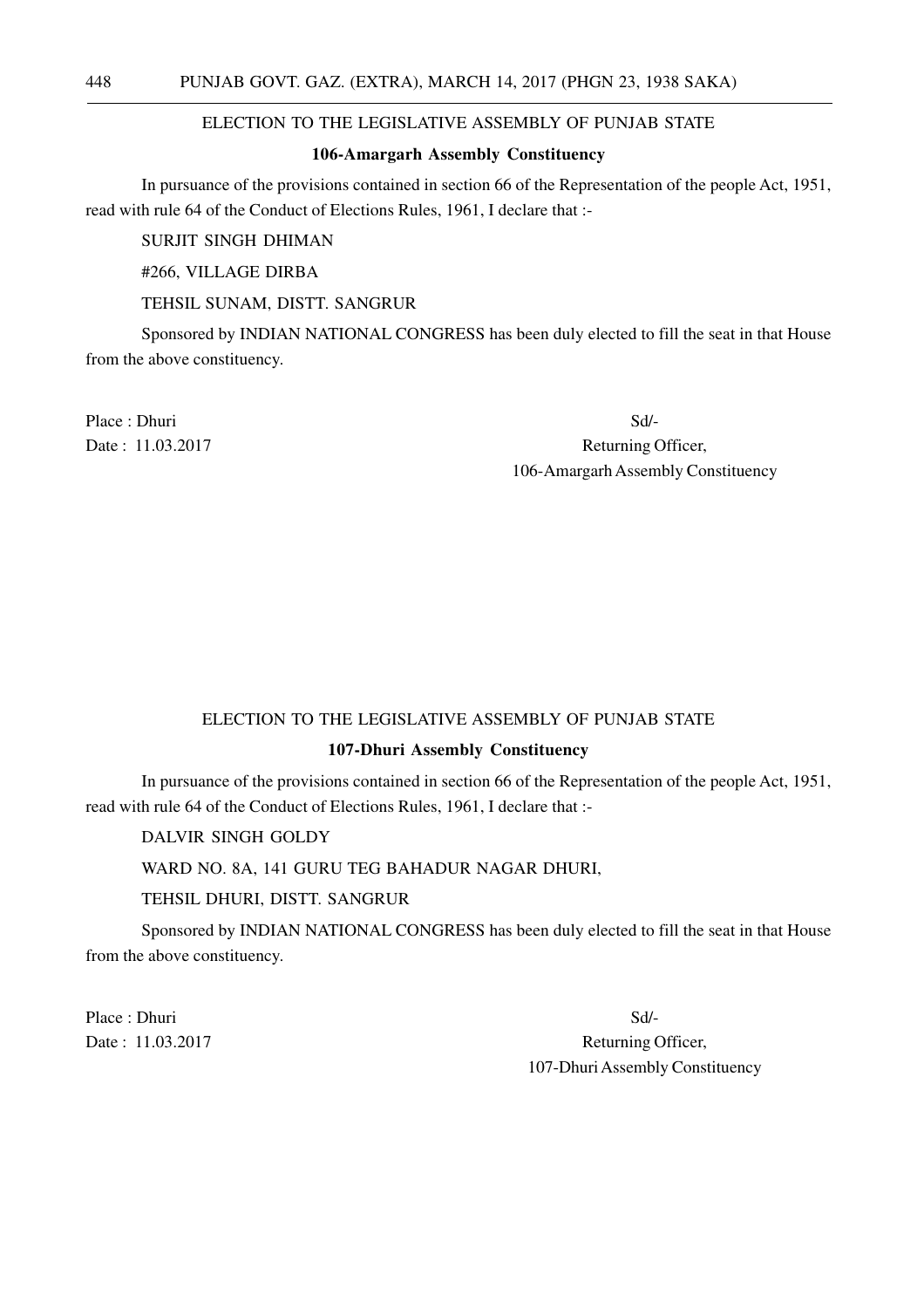#### **108-Sangrur Assembly Constituency**

In pursuance of the provisions contained in section 66 of the Representation of the people Act, 1951, read with rule 64 of the Conduct of Elections Rules, 1961, I declare that :-

VIJAY INDER SINGLA

SINGLA NIWAS, HARIPURA ROAD

DHURI BYPASS, SANGRUR

Sponsored by INDIAN NATIONAL CONGRESS has been duly elected to fill the seat in that House from the above constituency.

Place : Dhuri Sd/-

Date : 11.03.2017 Returning Officer, 108-Sangrur Assembly Constituency

#### ELECTION TO THE LEGISLATIVE ASSEMBLY OF PUNJAB STATE

#### **109-Nabha(SC) Assembly Constituency**

In pursuance of the provisions contained in section 66 of the Representation of the people Act, 1951, read with rule 64 of the Conduct of Elections Rules, 1961, I declare that :-

SADHU SINGH S/O SHAHNA RAM

H.NO. 6, BIR AMLOH ,

TEHSIL AMLOH, DISTT. FATEHGARH SAHIB

Sponsored by INDIAN NATIONAL CONGRESS has been duly elected to fill the seat in that House from the above constituency.

Place : Patiala Sd<sup>1</sup>-Date : 11.03.2017 Returning Officer, 109-Nabha(SC) Assembly Constituency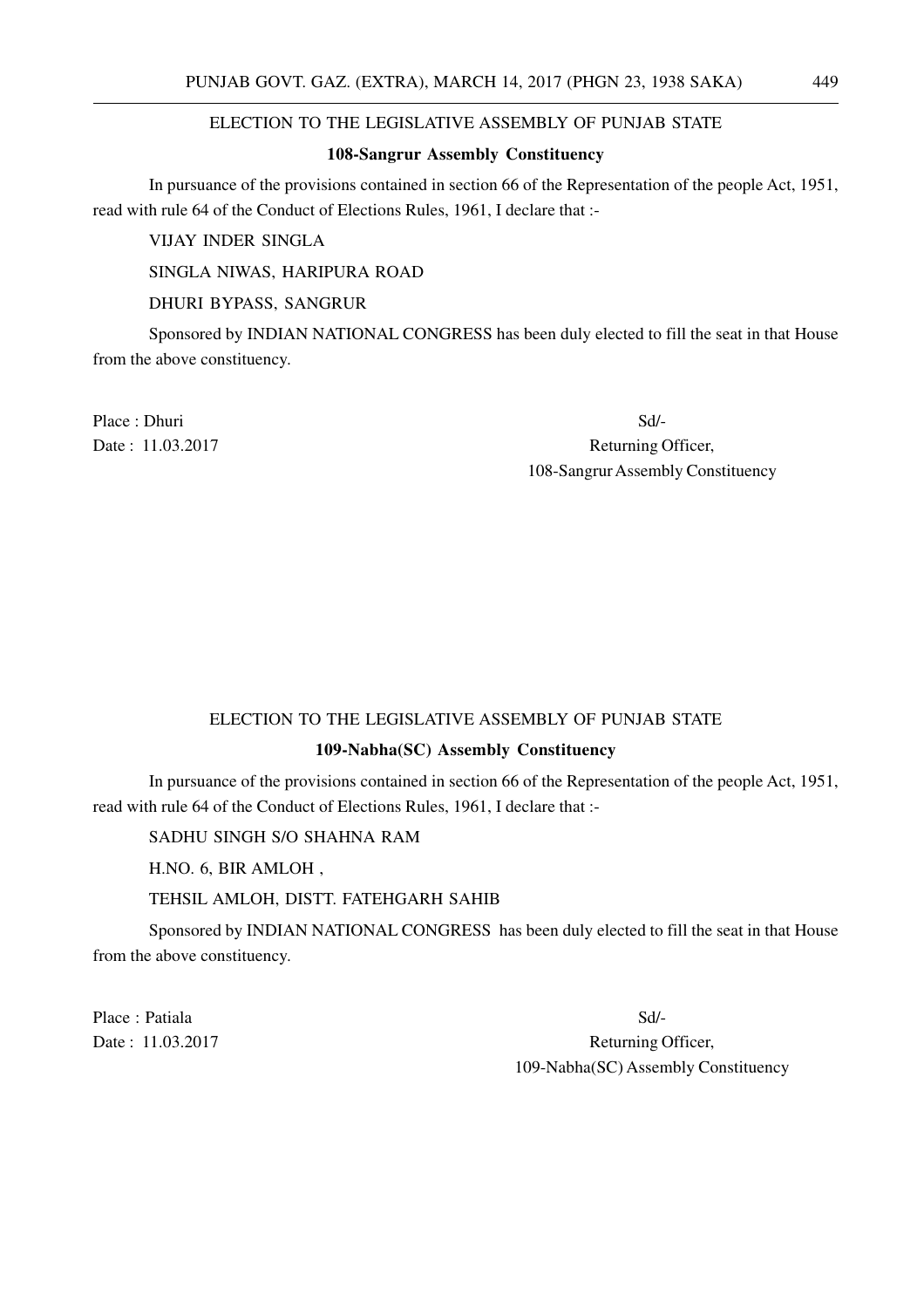#### **110-Patiala Rural Assembly Constituency**

In pursuance of the provisions contained in section 66 of the Representation of the people Act, 1951, read with rule 64 of the Conduct of Elections Rules, 1961, I declare that :-

#### BRAHM MOHINDRA

H. NO. 6, THE UPPER MALL ROAD,

PATIALA

Sponsored by INDIAN NATIONAL CONGRESS has been duly elected to fill the seat in that House from the above constituency.

Place : Patiala Sd<sup>1</sup>

Date : 11.03.2017 Returning Officer, 110-Patiala Rural Assembly Constituency

#### ELECTION TO THE LEGISLATIVE ASSEMBLY OF PUNJAB STATE

#### **111-Rajpura Assembly Constituency**

In pursuance of the provisions contained in section 66 of the Representation of the people Act, 1951, read with rule 64 of the Conduct of Elections Rules, 1961, I declare that :-

HARDIAL SINGH KAMBOJ

HOUSE NO. 8

SHAHEED BHAGAT SINGH COLONY, WARD NO. 12, RAJPURA

Sponsored by INDIAN NATIONAL CONGRESS has been duly elected to fill the seat in that House from the above constituency.

Place : Patiala Sd<sup>1</sup>-

Date : 11.03.2017 Returning Officer, 111-Rajpura Assembly Constituency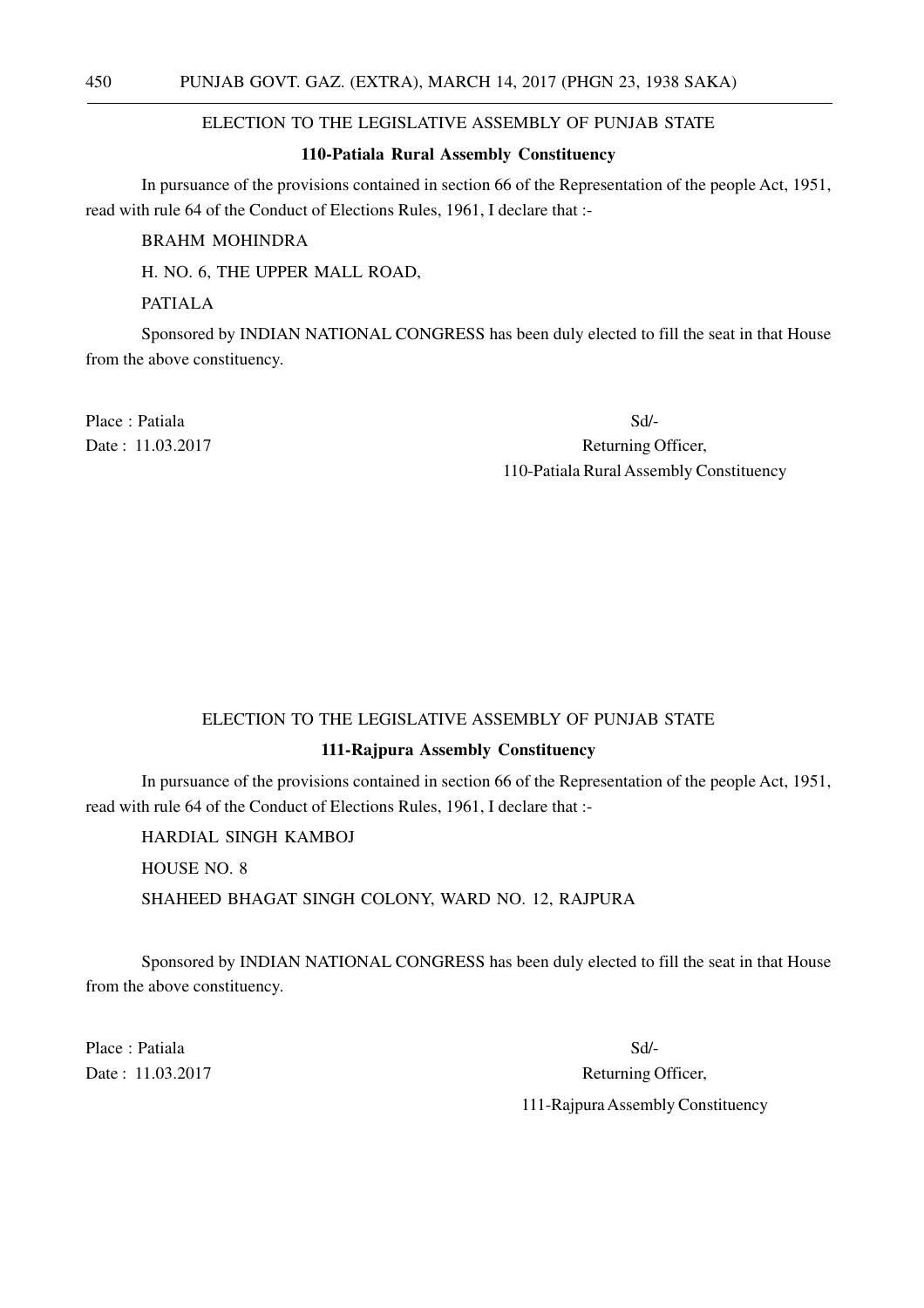#### **112-Dera Bassi Assembly Constituency**

In pursuance of the provisions contained in section 66 of the Representation of the people Act, 1951, read with rule 64 of the Conduct of Elections Rules, 1961, I declare that :-

N.K. SHARMA

H. NO. 176, VILLAGE LOHGARH, MC ZIRAKPUR, TEHSIL DERA BASSI

DISTT. SAS NAGAR PIN-140603

Sponsored by SHIROMANI AKALI DAL has been duly elected to fill the seat in that House from the above constituency.

Place : S.A.S. Nagar Sd<sup>1</sup>-

Date : 11.03.2017 Returning Officer, 112-Dera Bassi Assembly Constituency

#### ELECTION TO THE LEGISLATIVE ASSEMBLY OF PUNJAB STATE

#### **113-Ghanaur Assembly Constituency**

In pursuance of the provisions contained in section 66 of the Representation of the people Act, 1951, read with rule 64 of the Conduct of Elections Rules, 1961, I declare that :-

THEKEDAR MADAN LAL JALALPUR

HOUSE NO. 22, NAGAR PANCHAYAT

GHANOUR, PATIALA

Sponsored by INDIAN NATIONAL CONGRESS has been duly elected to fill the seat in that House from the above constituency.

Place : Patiala Sd<sup>1</sup>-Date : 11.03.2017 Returning Officer, 113-Ghanaur Assembly Constituency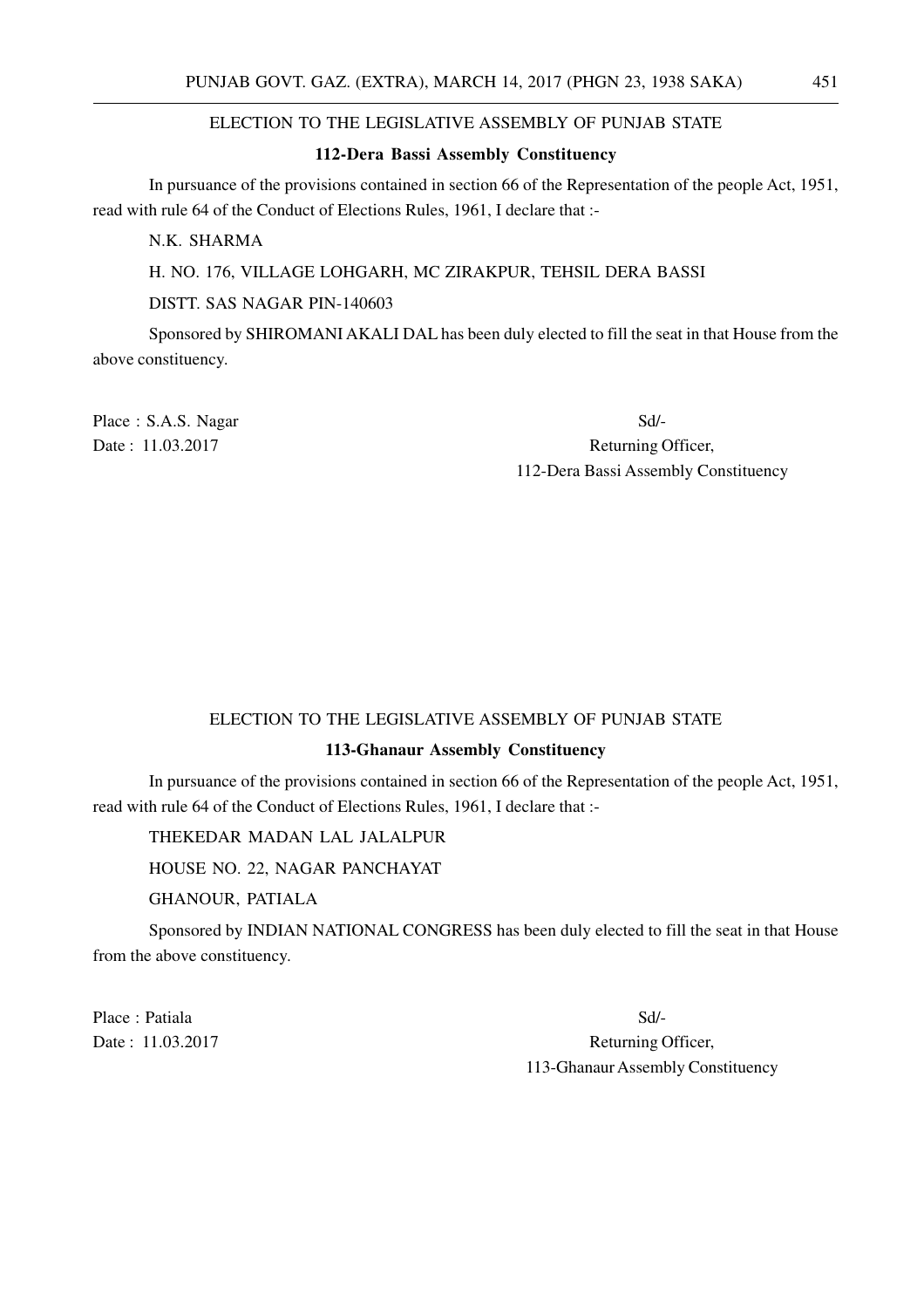#### **114-Sanour Assembly Constituency**

In pursuance of the provisions contained in section 66 of the Representation of the people Act, 1951, read with rule 64 of the Conduct of Elections Rules, 1961, I declare that :-

HARINDER PAL SINGH CHANDUMAJRA H.NO. 34, VILLAGE CHANDUMAJRA, P/O BASANTPURA, TEHSIL RAJPURA, DISTT. PATIALA

Sponsored by SHIROMANI AKALI DAL has been duly elected to fill the seat in that House from the above constituency.

Place : Patiala Sd<sup>1</sup>-Date : 11.03.2017 Returning Officer, 114-Sanour Assembly Constituency

#### ELECTION TO THE LEGISLATIVE ASSEMBLY OF PUNJAB STATE

#### **115-Patiala Assembly Constituency**

In pursuance of the provisions contained in section 66 of the Representation of the people Act, 1951, read with rule 64 of the Conduct of Elections Rules, 1961, I declare that :-

AMARINDER SINGH

H.NO. 1669

NEW MOTI BAGH COLONY, PATIALA

Sponsored by INDIAN NATIONAL CONGRESS has been duly elected to fill the seat in that House from the above constituency.

Place : Patiala Sd<sup>1</sup>-Date : 11.03.2017 Returning Officer, 115-Patiala Assembly Constituency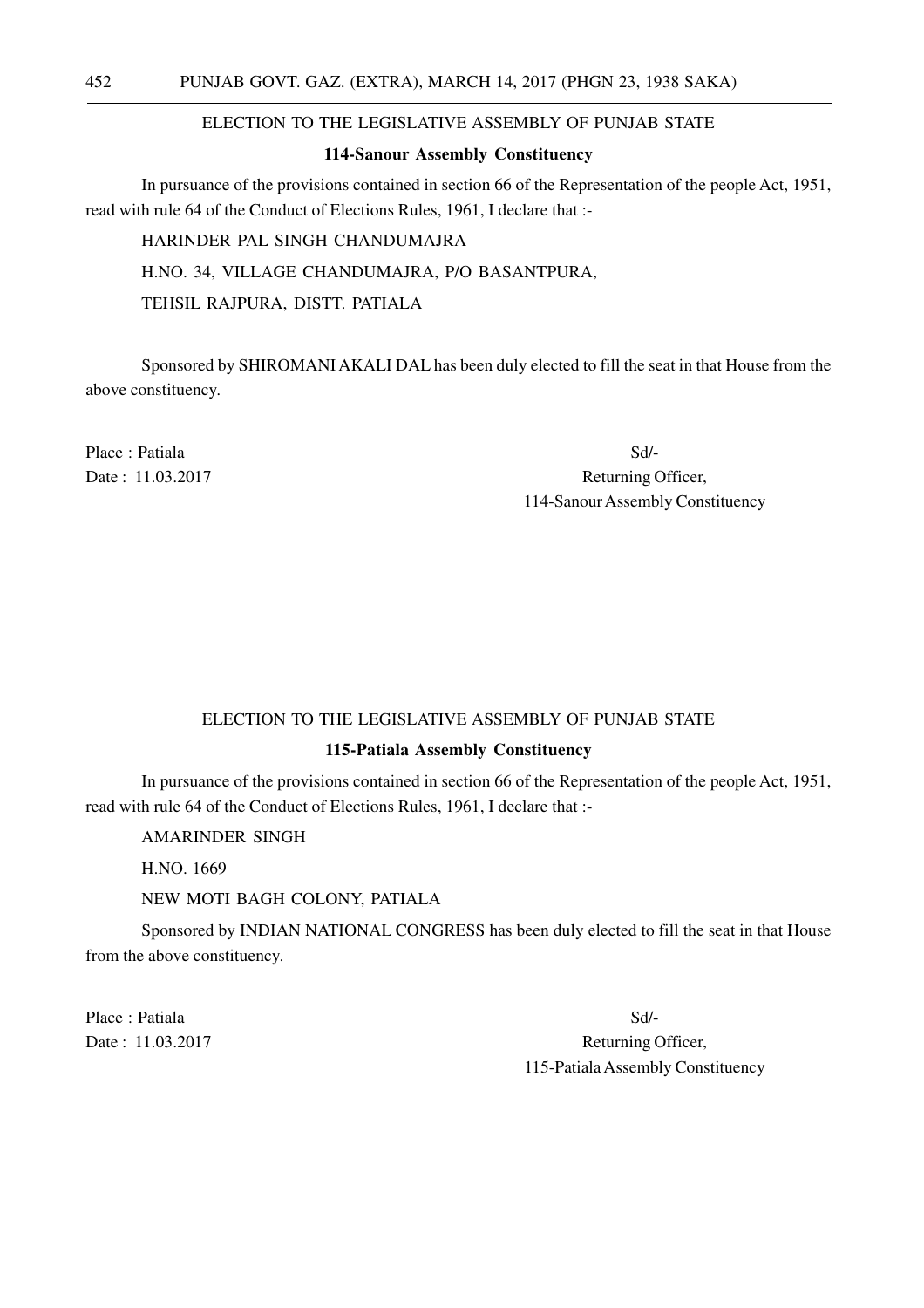#### **116-Samana** A**ssembly Constituency**

In pursuance of the provisions contained in section 66 of the Representation of the people Act, 1951, read with rule 64 of the Conduct of Elections Rules, 1961, I declare that :-

RAJINDER SINGH

VILAGE ASAR PUR, P/O JOGIPUR,

TEHSIL & DISTT. PATIALA

Sponsored by INDIAN NATIONAL CONGRESS has been duly elected to fill the seat in that House from the above constituency.

Place : Patiala Sd<sup>1</sup>

Date : 11.03.2017 Returning Officer, 116-Samana Assembly Constituency

#### ELECTIONS TO THE LEGISLATIVE ASSEMBLY OF PUNJAB STATE

#### **117-Shutrana(SC) Assembly Constituency**

In pursuance of the provisions contained in section 66 of the Representation of the people Act, 1951, read with rule 64 of the Conduct of Elections Rules, 1961, I declare that :-

#### NIRMAL SINGH

#### H.NO. 10/6 GHARAMI PATTI SAMANA, DISTT. PATIALA

Sponsored by INDIAN NATIONAL CONGRESS has been duly elected to fill the seat in that House from the above constituency.

Place : Patiala Sd<sup>1</sup>-

Date : 11.03.2017 Returning Officer, 117-Shutrana(SC) Assembly Constituency

Sd/-

V.K. SINGH Chief Electoral Officer and Principal Secretary to Government of Punjab, Department of Elections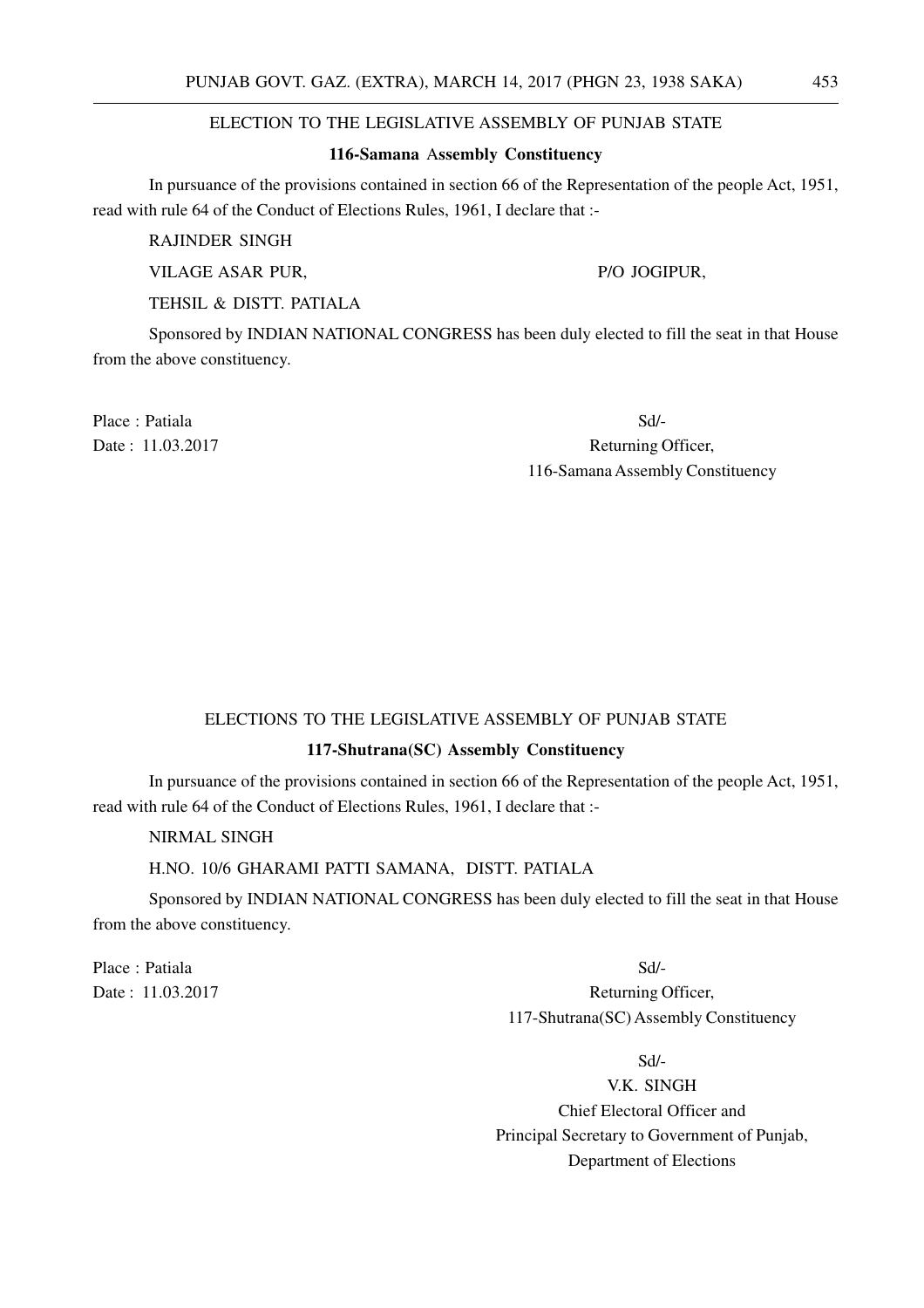#### ELECTION COMMISSION OF INDIA

Nirvachan Sadan, Ashoka Road, New Delhi – 110001

Dated: 14th March, 2017

23 Phalguna, 1938 (SAKA)

#### **NOTIFICATION**

**No. 308/ECI/TERR/NS-I/PB/2017.–**Whereas, in pursuance of the Notification No. Election-2017/ R-490, issued by the Governor of Punjab on 11th January, 2017 under sub-section (2) of section 15 of the Representation of the People Act, 1951 (43 of 1951), a General Election has been held for the purpose of constituting a new Legislative Assembly for the State of Punjab; and

**Whereas,** the results of the elections in respect of all the 117 Assembly Constituencies in the said General Election have been declared by the Returning Officers concerned;

**Now, therefore,** in pursuance of Section 73 of the Representation of the People Act, 1951 (43 of 1951), the Election Commission of India hereby notifies the names of the Members elected from those constituencies, along with their party affiliation, if any, in the SCHEDULE to this Notification.

By Order,

Sd/-

#### **(AVINASH KUMAR)**

**SECRETARY** 

ELECTION COMMISSION OF INDIA

# **SCHEDULE TO NOTIFICATION NO. 308/ECI/TERR/NS-1/PB/2017, DATED 14.03.2017 OF ELECTION COMMISSION OF INDIA**

#### **STATE: PUNJAB**

| Serial No. and Name of<br>Constituency | Name of Elected Member     | Party Affiliation<br>(If any)   |
|----------------------------------------|----------------------------|---------------------------------|
|                                        | $\overline{2}$             | 3                               |
| 1-Sujanpur                             | Dinesh Singh               | Bharatiya Janata Party          |
| $2$ -Bhoa (SC)                         | Joginder Pal               | <b>Indian National Congress</b> |
| 3-Pathankot                            | Amit Vij                   | <b>Indian National Congress</b> |
| 4-Gurdaspur                            | Barindermeet Singh Pahra   | <b>Indian National Congress</b> |
| 5-Dina Nagar (SC)                      | Aruna Chaudhary            | <b>Indian National Congress</b> |
| 6-Qadian                               | Fatehjang Singh Bajwa      | <b>Indian National Congress</b> |
| 7-Batala                               | Lakhbir Singh Lodhinangal  | Shiromani Akali Dal             |
| 8-Sri Hargobindpur (SC)                | <b>Balwinder Singh</b>     | <b>Indian National Congress</b> |
| 9-Fatehgarh Churian                    | Tript Rajinder Singh Bajwa | <b>Indian National Congress</b> |
| 10-Dera Baba Nanak                     | Sukhjinder Singh Randhawa  | <b>Indian National Congress</b> |
| $11-A$ jnala                           | Harpartap Singh            | <b>Indian National Congress</b> |
| 12- Raja Sansi                         | Sukhbinder Singh Sarkaria  | <b>Indian National Congress</b> |
| 13-Majitha                             | Bikram Singh Majithia      | Shiromani Akali Dal             |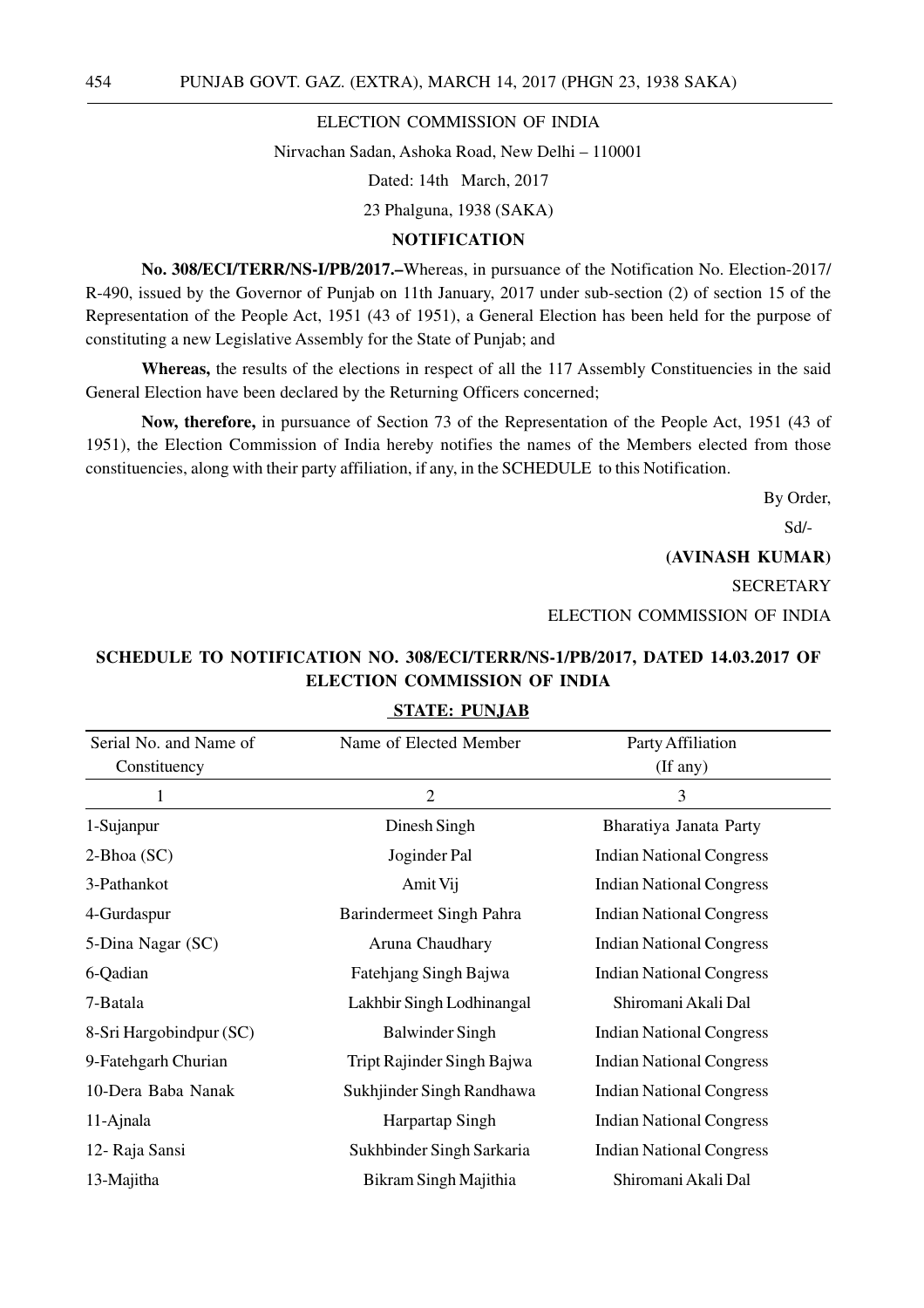14-Jandiala (SC) Sukhwinder Singh Danny Bandala Indian National Congress

15- Amritsar North Sunil Dutti Indian National Congress 16- Amritsar West (SC) Raj Kumar Verka Indian National Congress 17- Amritsar Central Om Parkash Soni Indian National Congress 18-Amritsar East Navjot Singh Sidhu Indian National Congress 19-Amritsar South Inderbir Singh Bolaria Indian National Congress 20-Attari (SC) Tarsem Singh D.C Indian National Congress 21- Tarn Taran Dr. Dharambir Agnihotri Indian National Congress 22- Khem Karan Sukhpal Singh Bhullar Indian National Congress 23- Patti Harminder Singh Gill Indian National Congress 24- Khadoor Sahib Ramanjeet Singh Sahota Sikki Indian National Congress 25-Baba Bakala (SC) Santokh Singh Indian National Congress 26-Bholath Sukhpal Singh Khaira Aam Aadmi Party 27-Kapurthala Rana Gurjit Singh Indian National Congress 28-Sultanpur Lodhi Navtej Singh Indian National Congress 29-Phagwara (SC) Som Parkash Bharatiya Janata Party 30-Phillaur (SC) Baldev Singh Khaira Shiromani Akali Dal 31-Nakodar Gurpratap Singh Wadala Shiromani Akali Dal 32-Shahkot Ajit Singh Kohar Shiromani Akali Dal 33-Kartarpur (SC) Chaudhary Surinder Singh Indian National Congress 34-Jalandhar West (SC) Sushil Kumar Rinku Indian National Congress 35- Jalandhar Central Rajinder Beri Indian National Congress 36- Jalandhar North Avtar Singh Junior Indian National Congress 37- Jalandhar Cantt. Pargat Singh Powar Indian National Congress 38-Adampur (SC) Pawan Kumar Tinu Shiromani Akali Dal 39- Mukerian Rajnish Kumar "Babbi" Indian National Congress 40-Dasuya Arun Dogra Indian National Congress 41-Urmar Sangat Singh Gilzian Indian National Congress 42-Sham Chaurasi (SC) Pawan Kumar Adia Indian National Congress 43- Hoshiarpur Sunder Sham Arora Indian National Congress 44-Chabbewal (SC) Dr. Raj Kumar Indian National Congress 45-Garhshankar Jai Krishan Aam Aadmi Party 46-Banga (SC) Sukhwinder Kumar Shiromani Akali Dal 47-Nawan Shahr Angad Singh Indian National Congress 48-Balachaur Darshan Lal Indian National Congress 49-Anandpur Sahib Kanwar Pal Singh Indian National Congress 50- Rupnagar Amarjit Singh Sandoa Aam Aadmi Party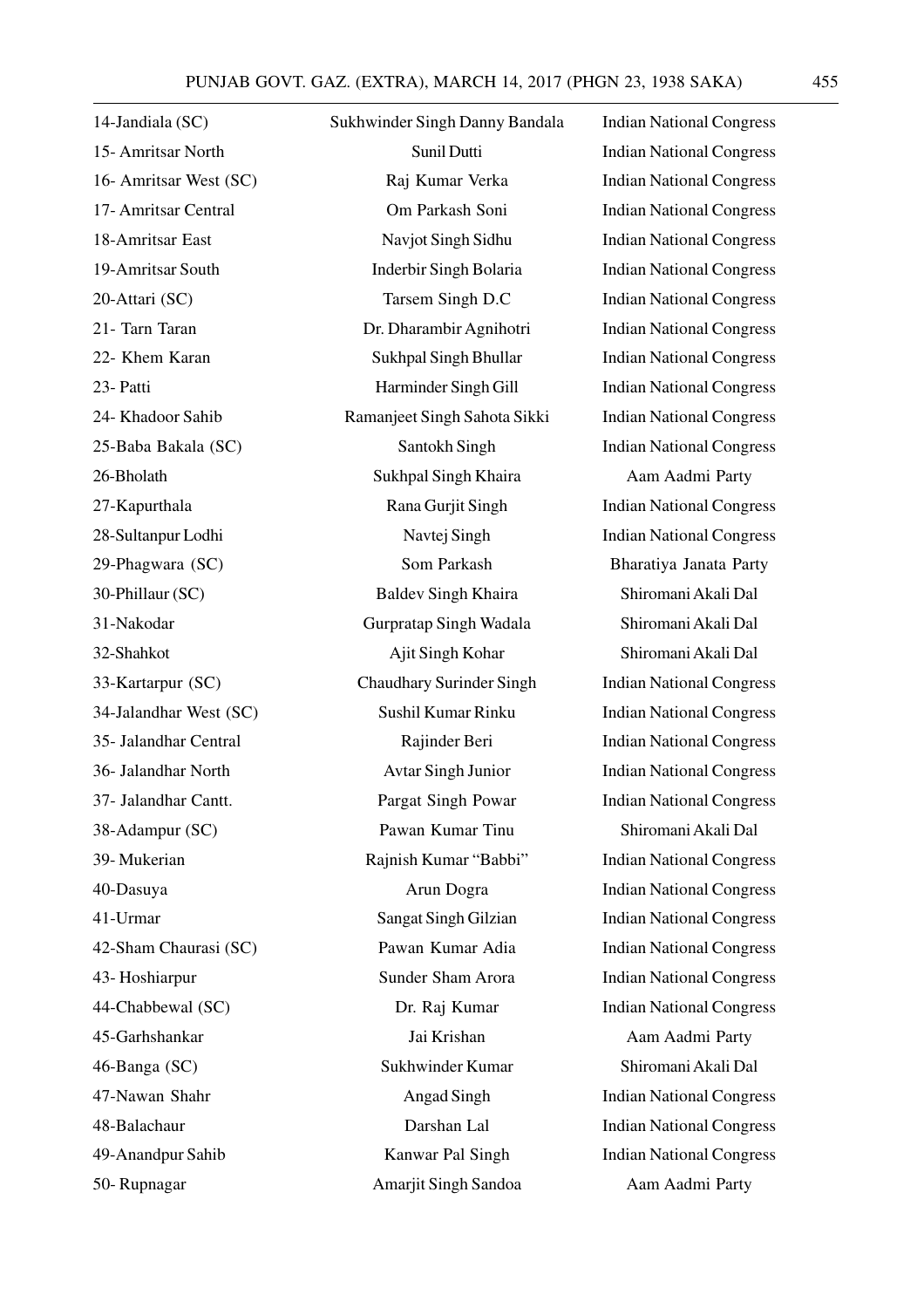51-Chamkaur Sahib (SC) Charanjit Singh Channi Indian National Congress

52-Kharar Kanwar Sandhu Aam Aadmi Party 53- S.A.S. Nagar Balbir Singh Sidhu Indian National Congress 54- Bassi Pathana (SC) Gurpreet Singh Indian National Congress 55-Fatehgarh Sahib Kuljit Singh Nagra Indian National Congress 56-Amloh Randeep Singh Indian National Congress 57-Khanna Gurkirat Singh Kotli Indian National Congress 58-Samrala Amrik Singh Dhillon Indian National Congress 59-Sahnewal Sharanjit Singh Dhillon Shiromani Akali Dal 60-Ludhiana East Sanjeev Talwar Indian National Congress 61-Ludhiana South Balvinder Singh Bains Lok Insaaf Party 62-Atam Nagar Simarjeet Singh Bains Lok Insaaf Party 63- Ludhiana Central Surinder Kumar Dawar Indian National Congress 64- Ludhiana West Bharat Bhushan (Ashu) Indian National Congress 65- Ludhiana North Rakesh Pandey Indian National Congress 66-Gill (SC) Kuldeep Singh Vaid (Bulara) Indian National Congress 67- Payal (SC) Lakhvir Singh Lakha Indian National Congress 68-Dakha Harvinder Singh Phoolka Aam Aadmi Party 69-Raikot (SC) Jagtar Singh Jagga Hissowal Aam Aadmi Party 70-Jagraon (SC) Sarvjit Kaur Manuke Aam Aadmi Party 71-Nihal Singhwala (SC) Manjit Singh Aam Aadmi Party 72-Bhagha Purana Darshan Singh Brar Indian National Congress 73-Moga Harjot Kamal Singh Indian National Congress 74-Dharamkot Sukhjit Singh Indian National Congress 75-Zira Kulbir Singh Indian National Congress 76-Firozpur City Parminder Singh Pinki Indian National Congress 77- Firozpur Rural (SC) Satkar Kaur Indian National Congress 78-Guru Har Sahai Gurmeet Singh Sodhi Indian National Congress 79-Jalalabad Sukhbir Singh Badal Shiromani Akali Dal 80-Fazilka Davinder Singh Ghubaya Indian National Congress 81-Abohar **Arun Narang Bharatiya Janata Party** 82-Balluana (SC) Nathu Ram Indian National Congress 83-Lambi Parkash Singh Badal Shiromani Akali Dal 84-Gidderbaha Amrinder Singh @ Raja Warring Indian National Congress 85-Malout (SC) Ajaib Singh Bhatti Indian National Congress 86-Muktsar Kanwarjit Singh Shiromani Akali Dal 87-Faridkot Kusaldeep Singh 'Kiki Dhillon' Indian National Congress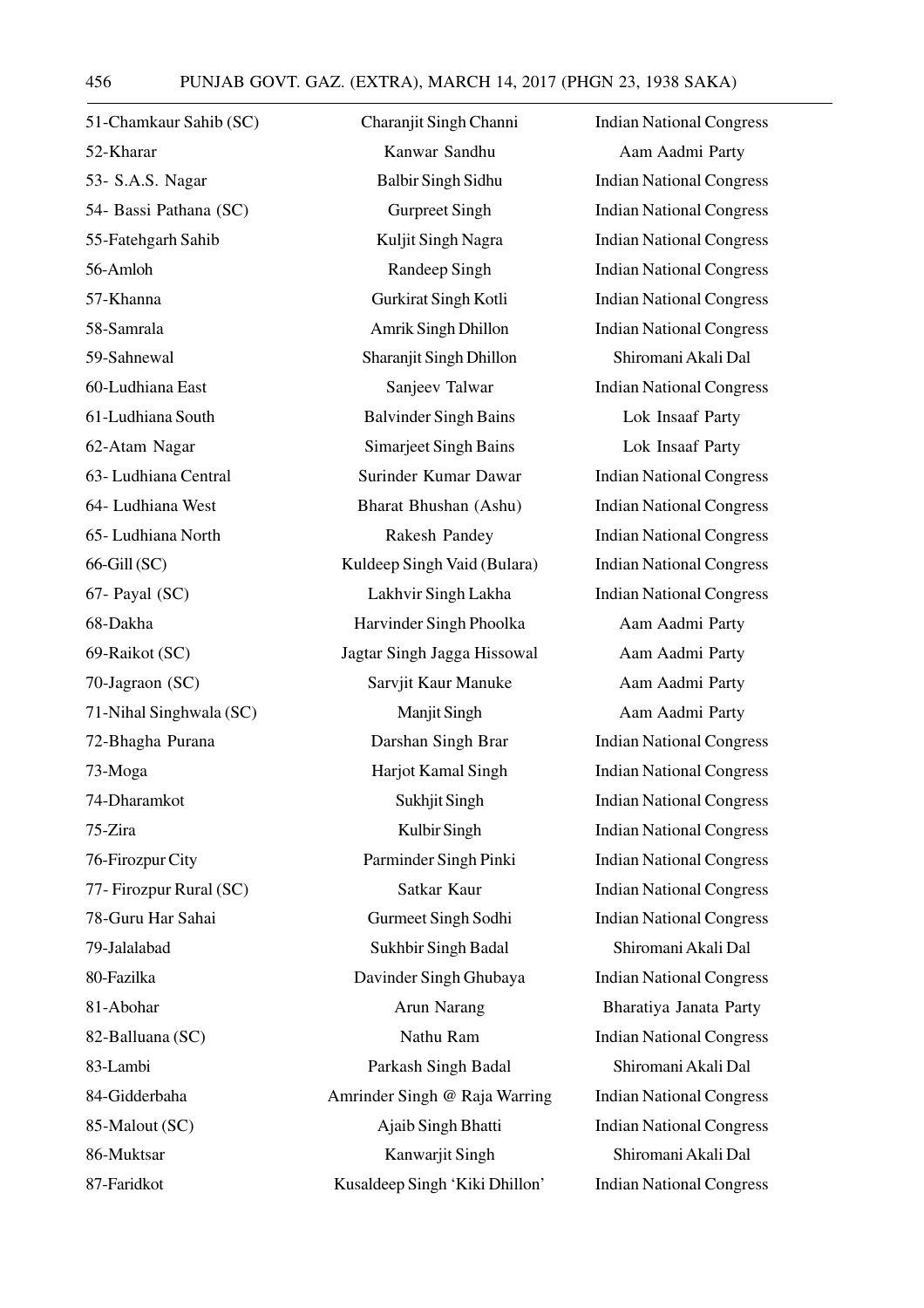88-Kotkapura Kultar Singh Sandhwan Aam Aadmi Party

89-Jaitu (SC) Baldev Singh Aam Aadmi Party 90-Rampura Phul Gurpreet Singh Kangar Indian National Congress 91-Bhucho Mandi (SC) Pritam Singh Kotbhai Indian National Congress 92-Bathinda Urban Manpreet Singh Badal Indian National Congress 93- Bathinda Rural (SC) Rupinder Kaur Ruby Aam Aadmi Party 94-Talwandi Sabo Prof. Baljinder Kaur Aam Aadmi Party 95-Maur **Iagdev Singh Aam Aadmi Party** Jagdev Singh Aam Aadmi Party 96-Mansa Nazar Singh Manshahia Aam Aadmi Party 97-Sardulgarh Dilraj Singh Shiromani Akali Dal 98-Budhlada (SC) Budh Ram Aam Aadmi Party 99-Lehra Parminder Singh Dhindsa Shiromani Akali Dal 100- Dirba (SC) **Harpal Singh Cheema** Aam Aadmi Party 101- Sunam Aman Arora Aam Aadmi Party 102- Bhadaur (SC) Pirmal Singh Dhaula Aam Aadmi Party 103- Barnala **103- Barnala** Gurmeet Singh Meet Haher Aam Aadmi Party 104- Mehal Kalan (SC) Kulwant Singh Pandori Aam Aadmi Party 105-Malerkotla Razia Sultana Indian National Congress 106-Amargarh Surjit Singh Dhiman Indian National Congress 107-Dhuri Dalvir Singh Goldy Indian National Congress 108-Sangrur Vijay Inder Singla Indian National Congress 109-Nabha (SC) Sadhu Singh Indian National Congress 110- Patiala Rural Brahm Mohindra Indian National Congress 111- Rajpura Hardial Singh Kamboj Indian National Congress 112-Dera Bassi N.K. Sharma Shiromani Akali Dal 113-Ghanaur Thekedar Madan Lal Jalalpur Indian National Congress 114-Sanour Harinder Pal Singh Chandumajra Shiromani Akali Dal 115-Patiala Amarinder Singh Indian National Congress 116-Samana Rajinder Singh Indian National Congress 117-Shutrana (SC) **Nirmal Singh** Indian National Congress

Sd/- **(AVINASH KUMAR) SECRETARY ELECTION COMMISSION OF INDIA**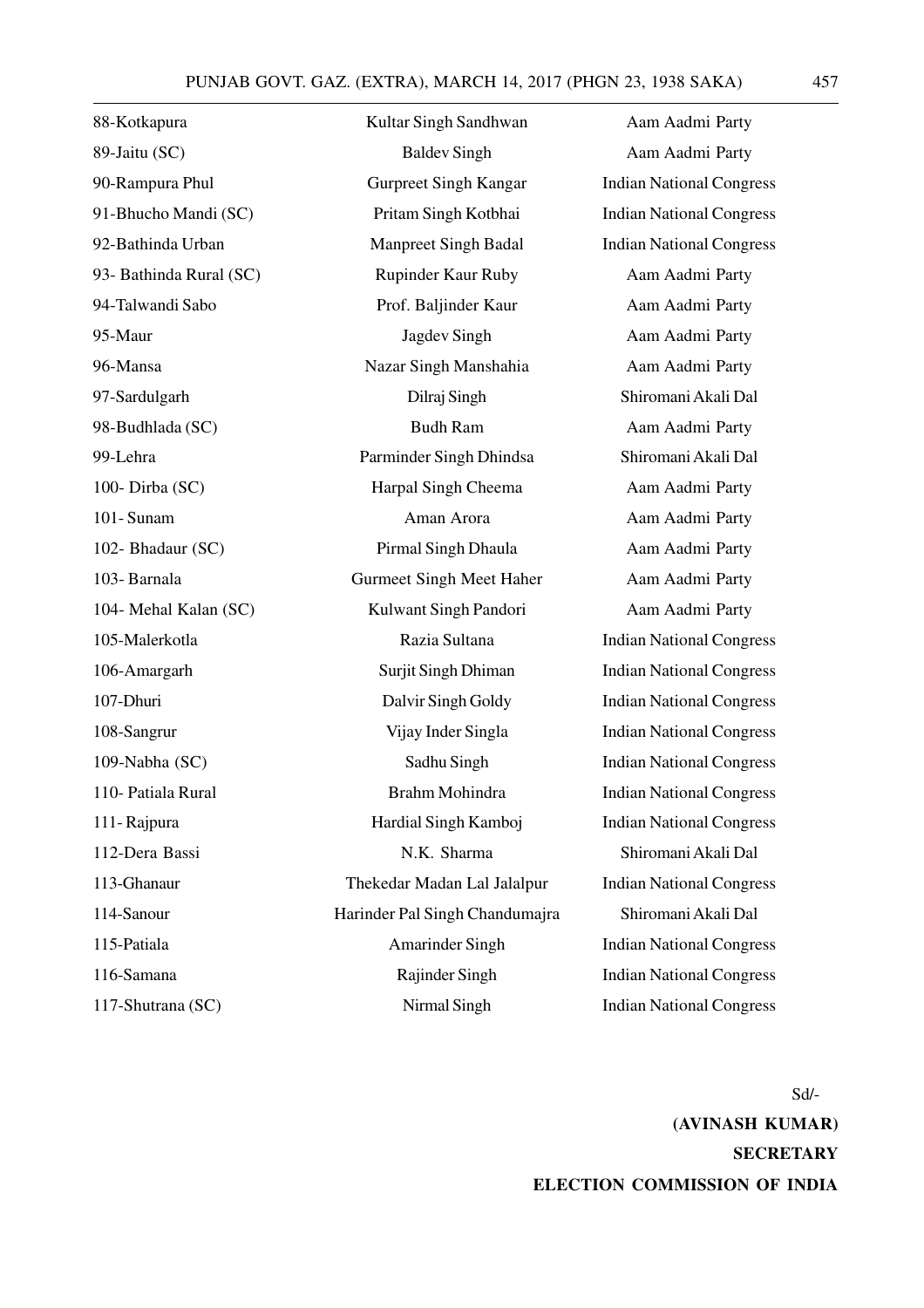ਭਾਰਤ ਚੋਣ ਕਮਿਸ਼ਨ

ਨਿਰਵਾਚਨ ਸਦਨ, ਅਸ਼ੋਕ ਰੋਡ, ਨਵੀਂ ਦਿੱਲੀ- $110001$ 

<u>ਸਿਤੀ :14 ਮਾਰਚ, 2017</u>  $23$  ਫੱਗਣ, 1938 (ਸ਼ਕ)

# ਅਧਿਸੂਚਨਾ

 $\hat{\mathbf{b}}$ : 308/ਈਸੀਆਈ/ਟੀਈਆਰਆਰ/ਐਨਐਸ-I/ਪੀਬੀ/2017.-ਜਦੋਂ ਕਿ, ਲੋਕ ਪ੍ਰਤੀਨਿਧਤਾ ਐਕਟ, 1951 (1951 ਦਾ 43), ਦੀ ਧਾਰਾ 15 ਦੀ ਉਪਧਾਰਾ (2) ਅਧੀਨ ਪੰਜਾਬ ਦੇ ਰਾਜਪਾਲ ਵਲੋਂ ਮਿਤੀ 11 ਜਨਵਰੀ, 2017 ਨੂੰ ਜਾਰੀ ਕੀਤੀ ਗਈ ਅਧਿਸੂਚਨਾ ਨੰ. ਚੋਣ-2017/ਆਰ-490, ਦੇ ਅਨੁਸਰਣ ਵਿਚ ਪੰਜਾਬ ਰਾਜ ਲਈ ਨਵੀਂ ਵਿਧਾਨ ਸਭਾ ਗਠਿਤ ਕਰਨ ਲਈ ਆਮ ਚੋਣ ਹੋ ਚੱਕੀ ਹੈ; ਅਤੇ ਜਦੋਂ ਕਿ, ੳਪਰੋਕਤ ਆਮ ਚੋਣ ਵਿਚ ਸਾਰੇ 117 ਵਿਧਾਨ ਸਭਾ ਚੋਣ ਹਲਕਿਆਂ ਤੋਂ ਚੋਣ ਨਤੀਜਿਆਂ ਦਾ ਸਬੰਧਤ ਰਿਟਰਨਿੰਗ ਅਫਸਰਾਂ ਵਲੋਂ ਐਲਾਨ ਕੀਤਾ ਜਾ ਚੱਕਾ ਹੈ ;

<u>ਇਸ ਲਈ, ਹੁਣ, ਭਾਰਤ ਚੋਣ ਕਮਿਸ਼ਨ ਲੋਕ ਪ੍ਰਤੀਨਿਧਤਾ ਐਕਟ, 1951 (1951 ਦਾ 43), ਦੀ ਧਾਰਾ 73 ਦੇ ਅਨੁਸਰਣ</u> ਵਿਚ, ਉਨ੍ਹਾਂ ਚੋਣ ਹਲਕਿਆਂ ਲਈ ਚੁਣੇ ਗਏ ਮੈਂਬਰਾਂ ਦੇ ਨਾਂ ਉਨ੍ਹਾਂ ਦੇ ਸਬੰਧਤ ਦਲਾਂ ਸਹਿਤ, ਜੇ ਕੋਈ ਹੋਵੇ, ਇਸ ਦੁਆਰਾ ਅਧਿਸਚਿਤ ਕਰਦਾ ਹੈ।

> ਬਾ: ਹੁਕਮ, ਸਹੀ $/$  – (ਅਵਿਨਾਸ਼ ਕੁਮਾ**ਰ**) ਸਕੱਤਰ ਭਾਰਤ ਚੋਣ ਕਮਿਸ਼ਨ

# **Gkos u'D efwPB dh nfX;{uBk BzH308\$Jh;hnkJh\$ NhJhnkonko\$n?Bn?;^I\$ghph\$2017,** ਮਿਤੀ 14**.**03.2017 ਦੀ ਸੂਚੀ

| ਚੁਣੇ ਗਏ ਮੈਂਬਰਾਂ ਦੇ ਨਾਂ   | ਦਲ ਦਾ ਨਾਮ             |
|--------------------------|-----------------------|
|                          | (ਜੇ ਕੋਈ ਹੈ)           |
| ਦਿਨੇਸ਼ ਸਿੰਘ              | ਭਾਰਤੀਆ ਜਨਤਾ ਪਾਰਟੀ     |
| ਜੋਗਿੰਦਰ ਪਾਲ              | ਇੰਡੀਅਨ ਨੈਸ਼ਨਲ ਕਾਂਗਰਸ  |
| ਅਮਿਤ ਵਿਜ                 | ਇੰਡੀਅਨ ਨੈਸ਼ਨਲ ਕਾਂਗਰਸ  |
| ਬਰਿੰਦਰਮੀਤ ਸਿੰਘ ਪਾਹੜਾ     | ਇੰਡੀਅਨ ਨੈਸ਼ਨਲ ਕਾਂਗਰਸ  |
| ਅਰੁਨਾ ਚੌਧਰੀ              | ਇੰਡੀਅਨ ਨੈਸ਼ਨਲ ਕਾਂਗਰਸ  |
| ਫਤਿਹਜੰਗ ਸਿੰਘ ਬਾਜਵਾ       | ਇੰਡੀਅਨ ਨੈਸ਼ਨਲ ਕਾਂਗਰਸ  |
| ਲਖਬੀਰ ਸਿੰਘ ਲੋਧੀਨੰਗਲ      | ਸ਼੍ਰੋਮਣੀ ਅਕਾਲੀ ਦਲ     |
| ਬਲਵਿੰਦਰ ਸਿੰਘ             | ਇੰਡੀਅਨ ਨੈਸ਼ਨਲ ਕਾਂਗਰਸ  |
| ਤ੍ਰਿਪਤ ਰਜਿੰਦਰ ਸਿੰਘ ਬਾਜਵਾ | ਇੰਡੀਅਨ ਨੈਸ਼ਨਲ ਕਾਂਗਰਸ  |
| ਸੁਖਜਿੰਦਰ ਸਿੰਘ ਰੰਧਾਵਾ     | ਇੰਡੀਅਨ ਨੈਸ਼ਨਲ ਕਾਂਗਰਸ  |
| ਹਰਪ੍ਰਤਾਪ ਸਿੰਘ            | ਇੰਡੀਅਨ ਨੈਸ਼ਨਲ ਕਾਂਗਰਸ  |
| ਸਖਬਿੰਦਰ ਸਿੰਘ ਸਰਕਾਰੀਆ     | ਇੰਡੀਅਨ ਨੈਸ਼ਨਲ ਕਾਂਗਰਸ  |
|                          | ਸ਼੍ਰੀ/ਸ਼੍ਰੀਮਤੀ/ਕੁਮਾਰੀ |

# ਰਾਜ ਦਾ ਨਾਂ : ਪੰਜਾ**ਬ**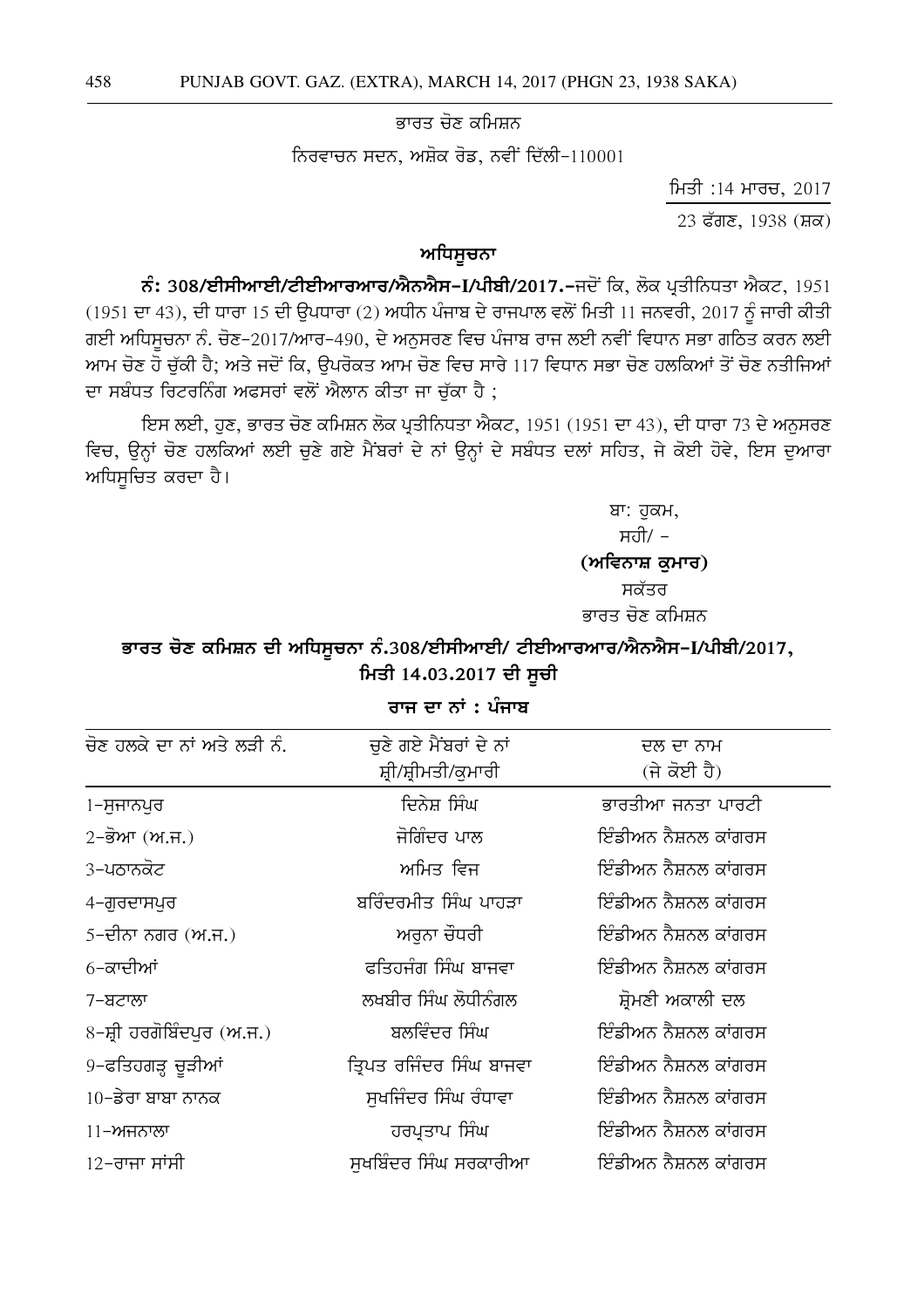13^wihmk fpeow f;zx wihmhnk Pq'wDh nekbh db 14-ਜੰਡਿਆਲਾ (ਅ.ਜ.) ਸਖਵਿੰਦਰ ਸਿੰਘ ਡੈਨੀ ਬੰਡਾਲਾ ਇੰਡੀਅਨ ਨੈਸ਼ਨਲ ਕਾਂਗਰਸ 15^nzfwqs;o T[Zsoh ;[Bhb dZsh fJzvhnB B?PBb eKro; 16-ਅੰਮ੍ਰਿਤਸਰ ਪੱਛਮੀ (ਅ.ਜ) ਰਾਜ ਕਮਾਰ ਵੇਰਕਾ ਇੰਡੀਅਨ ਨੈਸ਼ਨਲ ਕਾਂਗਰਸ 17-ਅੰਮ੍ਰਿਤਸਰ ਕੇਂਦਰੀ ਓਮ ਪੁਕਾਸ਼ ਸੋਨੀ ਇੰਡੀਅਨ ਨੈਸ਼ਨਲ ਕਾਂਗਰਸ 18-ਅੰਮ੍ਰਿਤਸਰ ਪਰਬੀ ਨਵਜੋਤ ਸਿੰਘ ਸਿੱਧ ਇੰਡੀਅਨ ਨੈਸ਼ਨਲ ਕਾਂਗਰਸ 19-ਅੰਮ੍ਰਿਤਸਰ ਦੱਖਣੀ ਇੰਦਰਬੀਰ ਸਿੰਘ ਬਲਾਰੀਆ ਇੰਡੀਅਨ ਨੈਸ਼ਨਲ ਕਾਂਗਰਸ  $20$ –ਅਟਾਰੀ (ਅ.ਜ.)  $\overline{3}$ ਤਰਸੇਮ ਸਿੰਘ ਡੀ.ਸੀ. ਇੰਡੀਅਨ ਨੈਸ਼ਨਲ ਕਾਂਗਰਸ 21-ਤਰਨਤਾਰਨ ਡਾ. ਧਰਮਬੀਰ ਅਗਨੀਹੋਤਰੀ ਇੰਡੀਅਨ ਨੈਸ਼ਨਲ ਕਾਂਗਰਸ 22^y/weoB ;[ygkb f;zx G[Zbo fJzvhnB B?PBb eKro; 23-ਪੱਟੀ ਤਿਆਮ ਅਤੇ ਹਰਮਿੰਦਰ ਸਿੰਘ ਗਿੱਲ ਵਿੰਡੀਅਨ ਨੈਸ਼ਨਲ ਕਾਂਗਰਸ 24-ਖਡਰ ਸਾਹਿਬ ਰਮਨਜੀਤ ਸਿੰਘ ਸਹੋਤਾ ਸਿੱਕੀ ਇੰਡੀਅਨ ਨੈਸ਼ਨਲ ਕਾਂਗਰਸ 25-ਬਾਬਾ ਬਕਾਲਾ (ਅ.ਜ.) ਸੰਤੋਖ ਸਿੰਘ ਇੰਡੀਅਨ ਨੈਸ਼ਨਲ ਕਾਂਗਰਸ 26^G[ZbE ;[ygkb f;zx yfjok nkw nkdwh gkoNh 27-ਕਪੂਰਥਲਾ ਰਾਣਾ ਗੁਰਜੀਤ ਸਿੰਘ ਇੰਡੀਅਨ ਨੈਸ਼ਨਲ ਕਾਂਗਰਸ 28-ਸਲਤਾਨਪਰ ਲੋਧੀ ਨਵਤੇਜ ਸਿੰਘ ਚੀਮਾਂ ਇੰਡੀਅਨ ਨੈਸ਼ਨਲ ਕਾਂਗਰਸ 29^crtkVk (nHiH) ;'w gqekP Gkoshnk iBsk gkoNh 30^fcb"o (nHiH) pbd/t f;zx yfjok Pq'wDh nekbh db 31-ਨਕੋਦਰ ਤਿਆਰਾ ਕਰਪਤਾਪ ਸਿੰਘ ਵਡਾਲਾ ਸ਼ੋਮਣੀ ਅਕਾਲੀ ਦਲ <u>32-ਸ਼ਾਹਕੋਟ ਤਿਹਾਬਿਲ ਅਜੀਤ ਸਿੰਘ ਕੋਹਾੜ ਅਜੀਤ ਸਿੰਘ ਹੋਰਾੜ ਅ</u> 33-ਕਰਤਾਰਪਰ (ਅ.ਜ.) ਚੌਧਰੀ ਸਰਿੰਦਰ ਸਿੰਘ ਇੰਡੀਅਨ ਨੈਸ਼ਨਲ ਕਾਂਗਰਸ 34-ਜਲੰਧਰ ਪੱਛਮੀ (ਅ.ਜ.) ਸੁਸ਼ੀਲ ਕੁਮਾਰ ਰਿੰਕ ਇੰਡੀਅਨ ਨੈਸ਼ਨਲ ਕਾਂਗਰਸ 35^ibzXo e/Adoh ofizdo p/oh fJzvhnB B?PBb eKro; 36^ibzXo T[Zsoh ntsko f;zx i{Bhno fJzvhnB B?PBb eKro; <u>37-ਜਲੰਧਰ ਕੈਂਟ</u> ਪੁਗਟ ਸਿੰਘ ਪੋਆਰ ਇੰਡੀਅਨ ਨੈਸ਼ਨਲ ਕਾਂਗਰਸ 38-ਆਦਮਪੁਰ (ਅ.ਜ.) ਪਵਨ ਕੁਮਾਰ ਟੀਨੁ ਸ਼੍ਰੋਮਣੀ ਅਕਾਲੀ ਦਲ 39^w[e/ohnK oiBhP e[wko "pZph" fJzvhnB B?PBb eKro; 40^d;{jk no[B v'rok fJzvhnB B?PBb eKro; 41^T[Vw{V ;zrs f;zx frbihnK fJzvhnB B?PBb eKro; 42-ਸ਼ਾਮ ਚੁਰਾਸੀ (ਅ.ਜ.) ਪਵਨ ਕੁਮਾਰ ਆਦੀਆ ਇੰਡੀਅਨ ਨੈਸ਼ਨਲ ਕਾਂਗਰਸ 43-ਹਸ਼ਿਆਰਪਰ ਸੰਦਰ ਸ਼ਾਮ ਅਰੋੜਾ ਇੰਡੀਅਨ ਨੈਸ਼ਨਲ ਕਾਂਗਰਸ 44-ਚੱਬੇਵਾਲ (ਅ.ਜ.) ਡਾ. ਰਾਜ ਕਮਾਰ ਇੰਡੀਅਨ ਨੈਸ਼ਨਲ ਕਾਂਗਰਸ

45-ਗੜ੍ਹਸ਼ੰਕਰ ਵਿੱਚ ਸ਼ਾਹਿ ਹਨ ਜੋ ਕ੍ਰਿਸ਼ਨ ਅਾਮ ਆਦਮੀ ਪਾਰਟੀ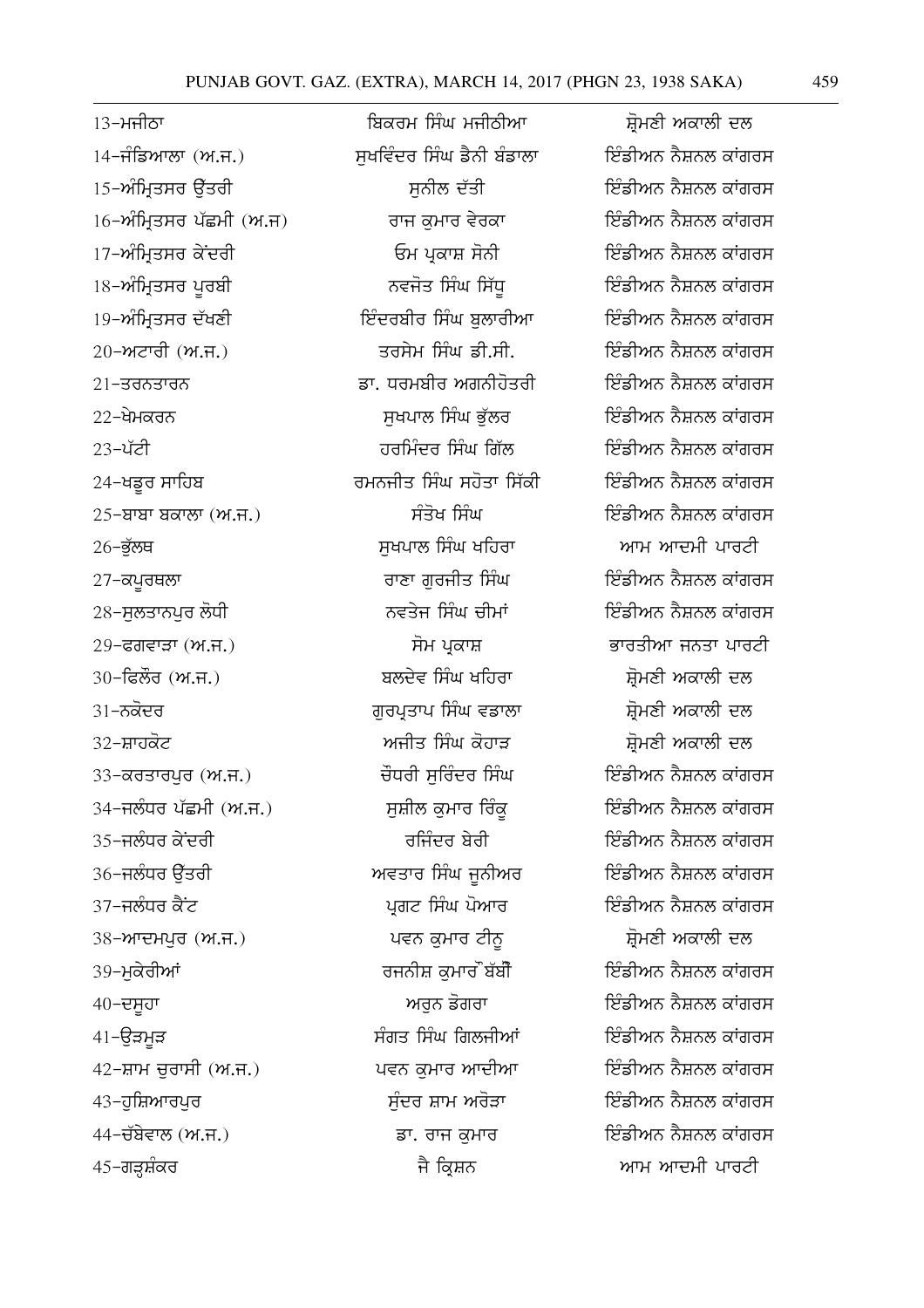46^pzrk (nHiH) ;[yftzdo e[wko Pq'wDh nekbh db 47^BtK Pfjo nzrd f;zx fJzvhnB B?PBb eKro;  $48$ –ਸ਼ਲਾਚੌਰ ਵਿੱਚ ਬਾਅਦ ਦਰਸ਼ਨ ਲਾਲ ਵਿੱਡੀਅਨ ਨੈਸ਼ਨਲ ਕਾਂਗਰਸ 49-ਅਨੰਦਪੁਰ ਸਾਹਿਬ ਕੰਵਰ ਪਾਲ ਸਿੰਘ ਇੰਡੀਅਨ ਨੈਸ਼ਨਲ ਕਾਂਗਰਸ 50^o{gBro nwoihs f;zx ;zd'nk nkw nkdwh gkoNh 51-ਚਮਕੌਰ ਸਾਹਿਬ (ਅ.ਜ.) ਚਰਨਜੀਤ ਸਿੰਘ ਚੰਨੀ ਇੰਡੀਅਨ ਨੈਸ਼ਨਲ ਕਾਂਗਰਸ  $52$ -ਖਰੜ ਵਿੱਚ ਸੰਧ ਵਿੱਚ ਸੰਧ ਅਮ ਆਦਮੀ ਪਾਰਟੀ 53-ਐਸ.ਏ.ਐਸ. ਨਗਰ ਬਲਬੀਰ ਸਿੰਘ ਸਿੱਧੁ ਇੰਡੀਅਨ ਨੈਸ਼ਨਲ ਕਾਂਗਰਸ 54-ਬੱਸੀ ਪਠਾਣਾਂ (ਅ.ਜ.) ਗਰਪੀਤ ਸਿੰਘ ਇੰਡੀਅਨ ਨੈਸ਼ਨਲ ਕਾਂਗਰਸ 55-ਫਤਿਹਗੜ੍ਹ ਸਾਹਿਬ ਕੁਲਜੀਤ ਸਿੰਘ ਨਾਗਰਾ ਇੰਡੀਅਨ ਨੈਸ਼ਨਲ ਕਾਂਗਰਸ 56^nwb'j oDdhg f;zx fJzvhnB B?PBb eKro; 57^yzBk r[oehos f;zx e'Nbh fJzvhnB B?PBb eKro; 58^;wokbk nwohe f;zx fYZb'A fJzvhnB B?PBb eKro; 59^;kjB/tkb PoBihs f;zx fYZb'A Pq'wDh nekbh db 60-ਲੁਧਿਆਣਾ ਪੁਰਬੀ ਸੰਜੀਵ ਤਲਵਾੜ ਇੰਡੀਅਨ ਨੈਸ਼ਨਲ ਕਾਂਗਰਸ 61^b[fXnkDk dZyDh pbftzdo f;zx p?A; b'e fJB;kca gkoNh 62^nksw Bro f;woihs f;zx p?A; b'e fJB;kca gkoNh 63-ਲਧਿਆਣਾ ਕੇਂਦਰੀ ਸਰਿੰਦਰ ਕਮਾਰ ਡਾਵਰ ਇੰਡੀਅਨ ਨੈਸ਼ਨਲ ਕਾਂਗਰਸ 64^b[fXnkDk gZSwh Gkos G{PD (nkP{) fJzvhnB B?PBb eKro; 65-ਲੁਧਿਆਣਾ ਉੱਤਰੀ ਰਾਕੇਸ਼ ਪਾਂਡੇ ਇੰਡੀਅਨ ਨੈਸ਼ਨਲ ਕਾਂਗਰਸ 66-ਗਿੱਲ (ਅ.ਜ.) ਕਲਦੀਪ ਸਿੰਘ ਵੈਦ (ਬਲਾਰਾ) ਇੰਡੀਅਨ ਨੈਸ਼ਨਲ ਕਾਂਗਰਸ 67^gkfJb (nHiH) bytho f;zx bZyk fJzvhnB B?PBb eKro; 68-ਦਾਖਾ ਵਿੱਚ ਹਰਵਿੰਦਰ ਸਿੰਘ ਫਲਕਾ ਅਾਮ ਆਦਮੀ ਪਾਰਟੀ 69^okJ/e'N (nHiH) irsko f;zx iZrk fjZ;'tkb nkw nkdwh gkoNh 70^irokTA[ (nHiH) ;otihs e"o wkD{e/ nkw nkdwh gkoNh  $71$ –ਨਿਹਾਲ ਸਿੰਘ ਵਾਲਾ (ਅ.ਜ.)  $\overline{a}$ ਮਨਜੀਤ ਸਿੰਘ  $\overline{a}$  ਅਾਮ ਆਦਮੀ ਪਾਰਟੀ 72^pkxk g[okDk doPB f;zx pokV fJzvhnB B?PBb eKro; 73-ਮੋਗਾ ਹਰਜੋਤ ਕਮਲ ਸਿੰਘ ਇੰਡੀਅਨ ਨੈਸ਼ਨਲ ਕਾਂਗਰਸ 74^Xowe'N ;[yihs f;zx fJzvhnB B?PBb eKro; 75^ihok e[bpho f;zx fJzvhnB B?PBb eKro; 76-ਫਿਰੋਜ਼ਪਰ ਸ਼ਹਿਰ ਪਰਮਿੰਦਰ ਸਿੰਘ ਪਿੰਕੀ ਇੰਡੀਅਨ ਨੈਸ਼ਨਲ ਕਾਂਗਰਸ 77^fco'Ig[o fdjksh (nHiH) ;seko e"o fJzvhnB B?PBb eKro;

78-ਗੁਰੂ ਹਰ ਸਹਾਏ ਗੁਰਮੀਤ ਸਿੰਘ ਸੋਢੀ ਇੰਡੀਅਨ ਨੈਸ਼ਨਲ ਕਾਂਗਰਸ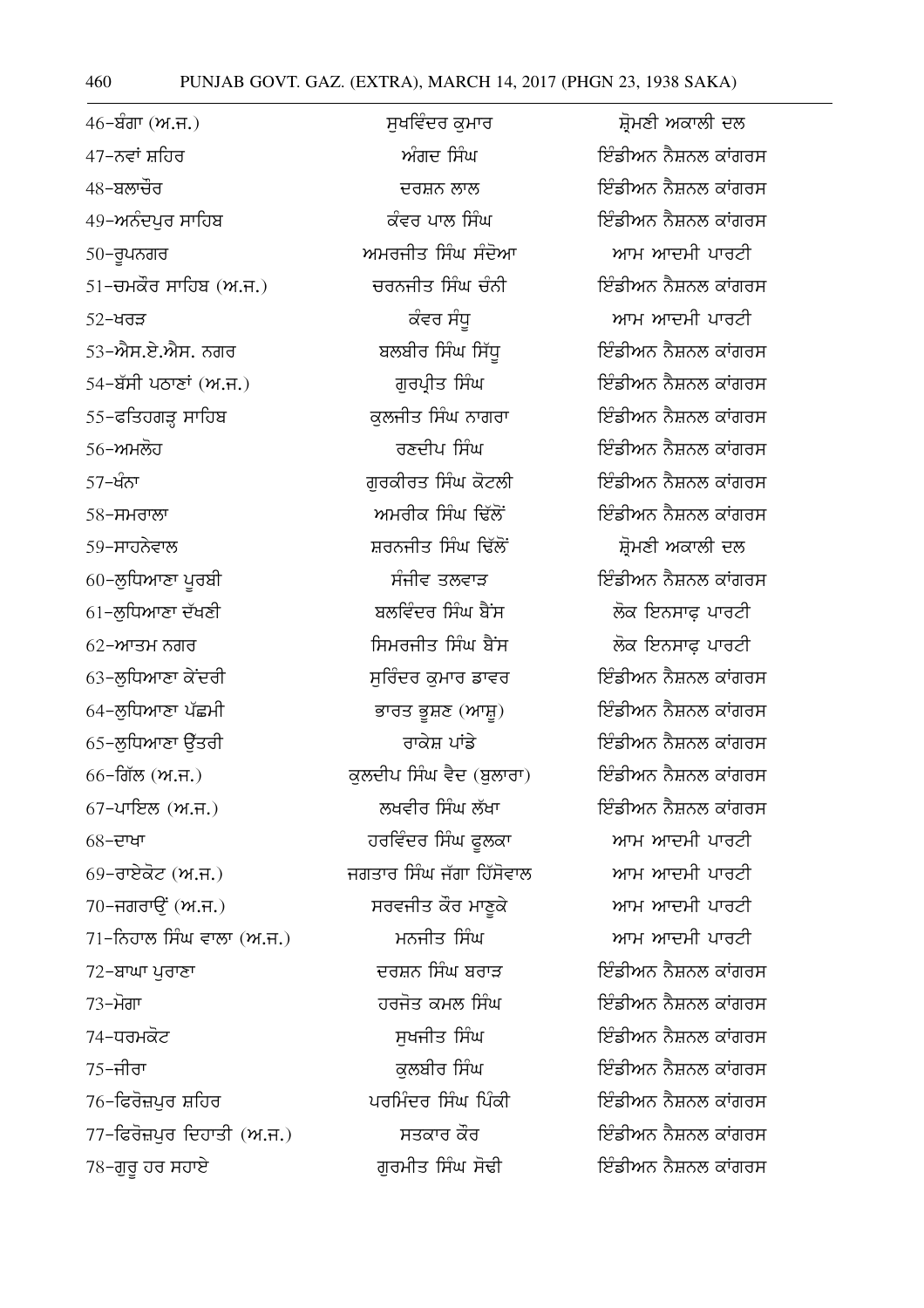79^ibkbkpkd ;[ypho f;zx pkdb Pq'wDh nekbh db

80^ckfIbek dftzdo f;zx x[pkfJnk fJzvhnB B?PBb eKro; 81^np'jo no[D Bkozr Gkoshnk iBsk gkoNh 82-ਬਲੂਆਣਾ (ਅ.ਜ.) ਨੱਥੂ ਰਾਮ ਇੰਡੀਅਨ ਨੈਸ਼ਨਲ ਕਾਂਗਰਸ 83-ਲੰਬੀ ਵਿੱਚ ਵਿੱਚ ਅਕਾਲੀ ਦਲ ਅਤੇ ਪਰਕਾਸ਼ ਸਿੰਘ ਬਾਦਲ ਵਿੱਚ ਸ਼ੋਮਣੀ ਅਕਾਲੀ ਦਲ 84^frZdVpkjk nwfozdo f;zx T[oc okik tfVzr fJzvhnB B?PBb eKro; 85^wb"N (nHiH) nikfJp f;zx GZNh fJzvhnB B?PBb eKro; 86^w[es;o eztoihs f;zx Pq'wDh nekbh db 87-ਫਰੀਦਕੋਟ ਕਸਲਦੀਪ ਸਿੰਘੋ ਕਿੱਕੀ ਢਿੱਲੋਂ ਇੰਡੀਅਨ ਨੈਸ਼ਨਲ ਕਾਂਗਰਸ 88^e'Neg[ok e[bsko f;zx ;zXtK nkw nkdwh gkoNh  $89 - \frac{1}{12}$  (ਅ.ਜ.) bdd when the base for the state of the pole of the state  $\frac{1}{12}$  and  $\frac{1}{12}$  and  $\frac{1}{12}$  and  $\frac{1}{12}$  and  $\frac{1}{12}$  and  $\frac{1}{12}$  and  $\frac{1}{12}$  and  $\frac{1}{12}$  and  $\frac{1}{12}$  and  $\frac{1}{1$ 90-ਰਾਮਪੁਰਾ ਫੁਲ ਗੁਰਪ੍ਰੀਤ ਸਿੰਘ ਕਾਂਗੜ ਇੰਡੀਅਨ ਨੈਸ਼ਨਲ ਕਾਂਗਰਸ 91-ਭਚੋ ਮੰਡੀ (ਅ.ਜ.) ਪ੍ਰੀਤਮ ਸਿੰਘ ਕੋਟਭਾਈ ਇੰਡੀਅਨ ਨੈਸ਼ਨਲ ਕਾਂਗਰਸ 92^pfmzvk Pfjoh wBgqhs f;zx pkdb fJzvhnB B?PBb eKro; 93^pfmzvk fdjksh (nHiH) o[fgzdo e"o o{ph nkw nkdwh gkoNh 94^sbtzvh ;kp' gq'H pbfizdo e"o nkw nkdwh gkoNh 95-ਮੌਤ ਵਿੱਚ ਸੰਗਰੀ ਦਾ ਸੰਗਰੇਵ ਸਿੰਘ ਹੈ। ਅਸਮ ਆਦਮੀ ਪਾਰਟੀ 96^wkB;k BkIo f;zx wkBPkjhnk nkw nkdwh gkoNh 97^;od{brVQ fdboki f;zx Pq'wDh nekbh db  $98$ –ਬਢਲਾਡਾ (ਅ.ਜ.)  $\frac{1}{2}$  ਬੱਧ ਰਾਮ ਵਿੱਚ ਅਮਮ ਆਦਮੀ ਪਾਰਟੀ 99-ਲਹਿਰਾ ਪਰਮਿੰਦਰ ਸਿੰਘ ਢੀਂਡਸਾ ਸ਼ੋਮਣੀ ਅਕਾਲੀ ਦਲ 100^fdVQpk (nHiH) jogkb f;zx uhwK nkw nkdwh gkoNh  $101$ –ਸਨਾਮ ਵਿੱਚ ਸ਼ਹਿਰ ਅਮਨ ਅਰੋੜਾ ਅਮਾਮ ਆਦਮੀ ਪਾਰਟੀ  $102$ –ਭਦੌੜ (ਅ.ਜ.)  $\overline{u}$  ਵਿਰਮਲ ਸਿੰਘ ਧੌਲਾ ਨਾਲ ਆਮ ਆਦਮੀ ਪਾਰਟੀ 103^poBkbk r[owhs f;zx whs j/jo nkw nkdwh gkoNh 104^wfjb ebK (nHiH) e[btzs f;zx gzv'oh nkw nkdwh gkoNh 105-ਮਲੇਰਕੋਟਲਾ ਰਜ਼ੀਆ ਸੁਲਤਾਨਾ ਇੰਡੀਅਨ ਨੈਸ਼ਨਲ ਕਾਂਗਰਸ 106-ਅਮਰਗੜ੍ਹ ਸੁਰਜੀਤ ਸਿੰਘ ਧੀਮਾਨ ਇੰਡੀਅਨ ਨੈਸ਼ਨਲ ਕਾਂਗਰਸ 107^X{oh dbtho f;zx r'bvh fJzvhnB B?PBb eKro; 108^;zro{o fti? fJzdo f;zrbk fJzvhnB B?PBb eKro; 109^BkGk (nHiH) ;kX{ f;zx fJzvhnB B?PBb eKro; 110^gfNnkbk fdjksh pqjw wfjzdok fJzvhnB B?PBb eKro; 111-ਰਾਜਪੁਰਾ ਹਰਦਿਆਲ ਸਿੰਘ ਕੰਬੋਜ ਇੰਡੀਅਨ ਨੈਸ਼ਨਲ ਕਾਂਗਰਸ